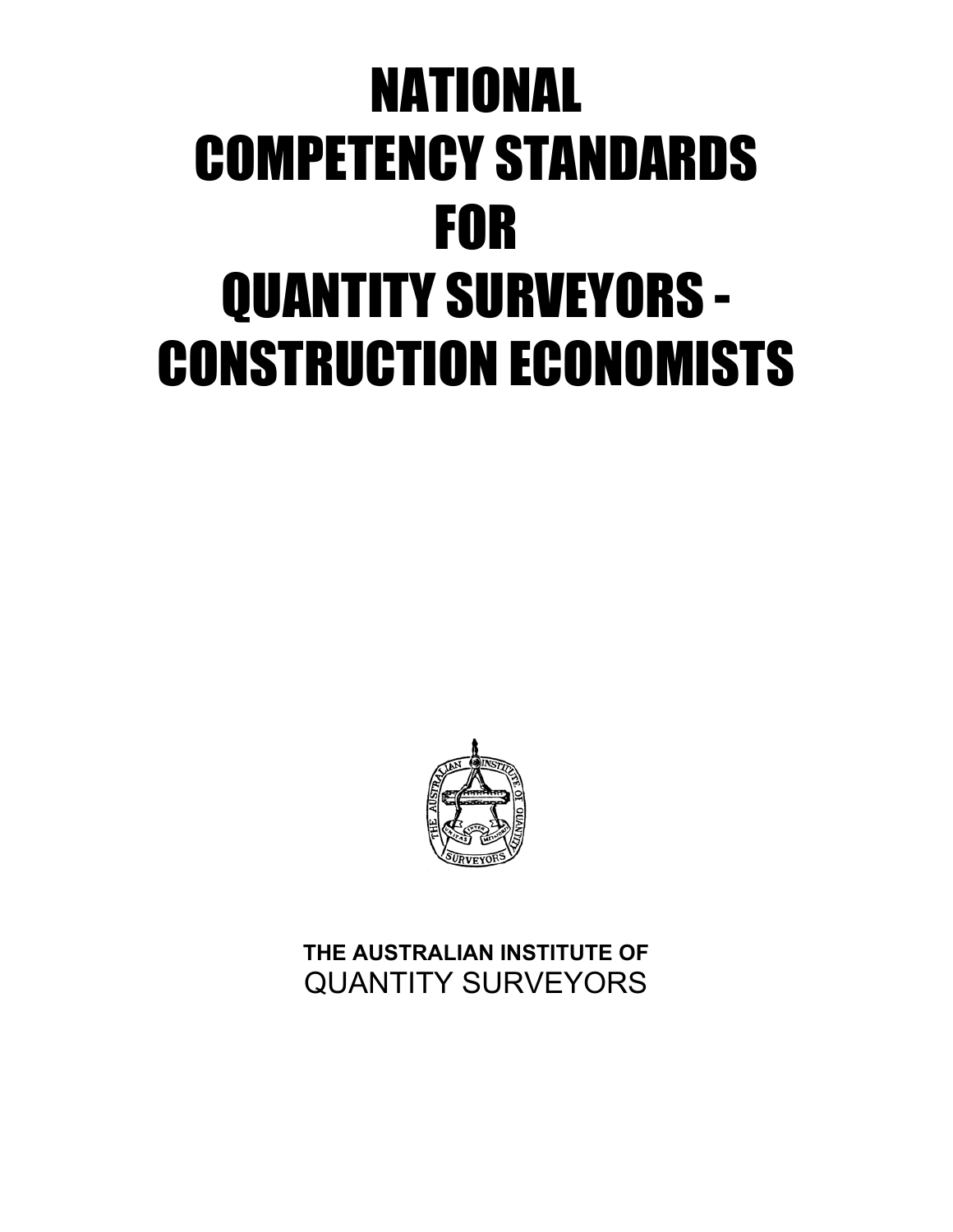

# **NATIONAL COMPETENCY STANDARDS FOR QUANTITY SURVEYORS CONTENTS**

| <b>Units</b> |                                                                                              | Page No. |
|--------------|----------------------------------------------------------------------------------------------|----------|
|              | <b>GENERAL</b>                                                                               |          |
|              | <b>Introduction</b>                                                                          | 1        |
|              | Acknowledgments                                                                              | 4        |
|              | Caveat                                                                                       | 4        |
|              |                                                                                              |          |
|              | <b>BASIC ABILITIES</b>                                                                       | 5        |
|              | <b>PROJECT COST MANAGEMENT COMPETENCIES</b>                                                  |          |
|              | <b>Cost Management</b>                                                                       | 6        |
| 1.           | <b>Strategic Planning (Core Unit)</b>                                                        | 8        |
| 2.           | Budgetary Reporting and Monitoring Procedures (Core Unit)                                    | 9        |
| 3.           | Cost Planning (Core Unit)                                                                    | 10       |
| 4.           | Cost Estimating (Core Unit)                                                                  | 11       |
|              | <b>Contract Administration</b>                                                               | 12       |
| 5.           | Account Management (Core Unit)                                                               | 14       |
| 6.           | Change Management (Core Unit)                                                                | 16       |
| 7.           | Claims & Dispute Resolution (Core Unit)                                                      | 17       |
|              | <b>Procurement</b>                                                                           | 18       |
| 8.<br>9.     | General Procurement Advice (Core Unit)                                                       | 20<br>22 |
|              | Contract Documentation (Including Bills of Quantities) (Core Unit)<br><b>Financial Audit</b> | 24       |
| 10.          | Financial Audit (Core Unit)                                                                  | 26       |
|              | <b>Resource Analysis</b>                                                                     | 27       |
| 11.          | Resource Analysis (Core Unit)                                                                | 28       |
|              |                                                                                              |          |
|              | <b>ASSET FINANCIAL MANAGEMENT COMPETENCIES</b>                                               |          |
|              | <b>Feasibility Studies</b>                                                                   | 29       |
| 12.          | Feasibility Studies (Core Unit)                                                              | 31       |
|              | <b>Life Cycle Cost Analyses</b>                                                              | 32       |
| 13.          | Life Cycle Cost Analyses (Core Unit)                                                         | 33       |
|              | <b>Tax Depreciation</b>                                                                      | 34       |
| 14.          | Tax Depreciation (Specialist Unit)                                                           | 35       |
|              | <b>Special Assessments</b>                                                                   | 36       |
| 15.          | Special Assessments (Specialist Unit)                                                        | 38       |
|              | Sales Tax<br>a)                                                                              | 38       |
|              | Stamp Duty<br>b)                                                                             | 38       |
|              | Land Tax<br>c)<br>Capital Gains Tax                                                          | 39<br>40 |
|              | d)<br><b>Local Authority Rates</b>                                                           | 41       |
|              | e)<br><b>Body Corporate Charges</b><br>f)                                                    | 42       |
|              | <b>Replacement Cost Estimates</b><br>g)                                                      | 42       |
|              | h)<br><b>Tenancy Reinstatement</b>                                                           | 43       |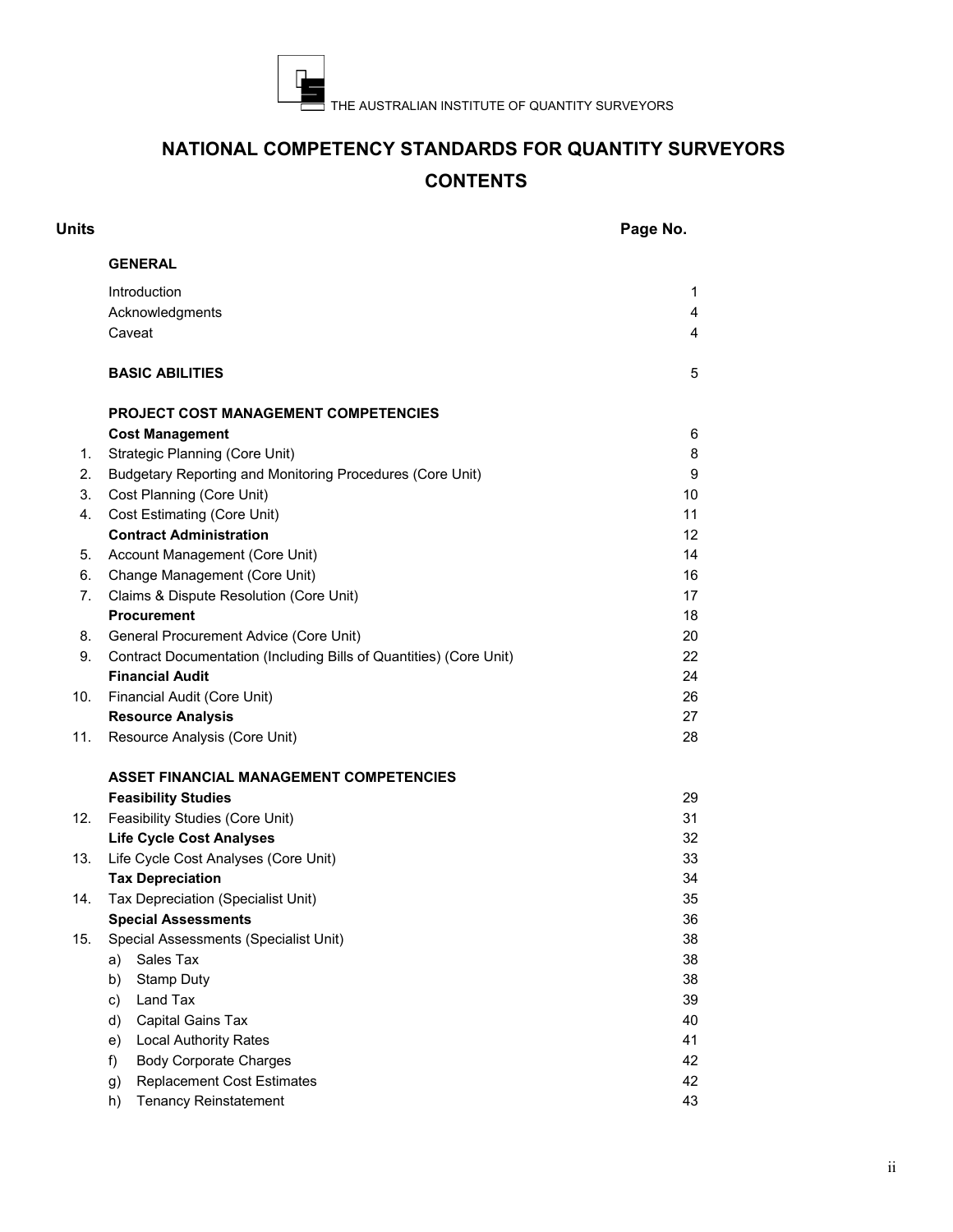| <b>Units</b> |                                                   | Page No. |  |  |
|--------------|---------------------------------------------------|----------|--|--|
|              | <b>Audits</b>                                     | 44       |  |  |
| 16.          | Audits (Specialist Unit)                          |          |  |  |
|              | <b>Premises Audit</b><br>a)                       | 45       |  |  |
|              | Energy and Maintenance Audit<br>b)                | 46       |  |  |
|              | <b>Asset Registers</b><br>C)                      | 46       |  |  |
|              | <b>Technical Due Diligence</b>                    | 47       |  |  |
| 17.          | Technical Due Diligence (Specialist Unit)         | 49       |  |  |
|              | <b>Compliance Issues</b>                          | 50       |  |  |
| 18.          | Compliance Issues (Specialist Unit)               | 51       |  |  |
|              | <b>SPECIALISED MANAGEMENT COMPETENCIES</b>        |          |  |  |
|              | <b>Project Value Management</b>                   | 53       |  |  |
| 19.          | Project Value Management (Core Unit)              | 54       |  |  |
|              | <b>Project Management</b>                         | 55       |  |  |
| 20.          | Project Management (Specialist Unit)              | 55       |  |  |
|              | <b>Project Risk Management</b>                    | 56       |  |  |
| 21.          | Project Risk Management (Specialist Unit)         | 58       |  |  |
|              | <b>Quality Assurance</b>                          | 59       |  |  |
| 22.          | <b>Quality Assurance (Specialist Unit)</b>        | 60       |  |  |
|              | <b>SUPPORT COMPETENCIES</b>                       | 61       |  |  |
| 23.          | Computer Services (Core Unit)                     | 62       |  |  |
| 24.          | Measurement (Core Unit)                           | 63       |  |  |
| 25.          | <b>Construction Technology (Core Unit)</b>        | 63       |  |  |
| 26.          | Government Regulation and Law (Core Unit)         | 64       |  |  |
| 27.          | Arbitration (Specialist Unit)                     | 65       |  |  |
| 28.          | Expert Witness/Evidence (Specialist Unit)         | 66       |  |  |
| 29.          | <b>Business Management (Specialist Unit)</b>      |          |  |  |
|              | Communication<br>a)                               | 67       |  |  |
|              | Information Management<br>b)                      | 68       |  |  |
|              | <b>Ethics and Standards</b><br>C)                 | 68       |  |  |
|              | Human Resources<br>d)                             | 69       |  |  |
|              | Marketing<br>e)                                   | 69       |  |  |
|              | Accounting<br>f)                                  | 70       |  |  |
|              | Office Management<br>g)                           | 71       |  |  |
|              | <b>Public Relations</b><br>h)                     | 73       |  |  |
|              | <b>Education and Training</b><br>i)               | 74       |  |  |
| 30.          | Research and Development (Specialist Unit)<br>74  |          |  |  |
| 31.          | Cost Information Database (Specialist Unit)<br>75 |          |  |  |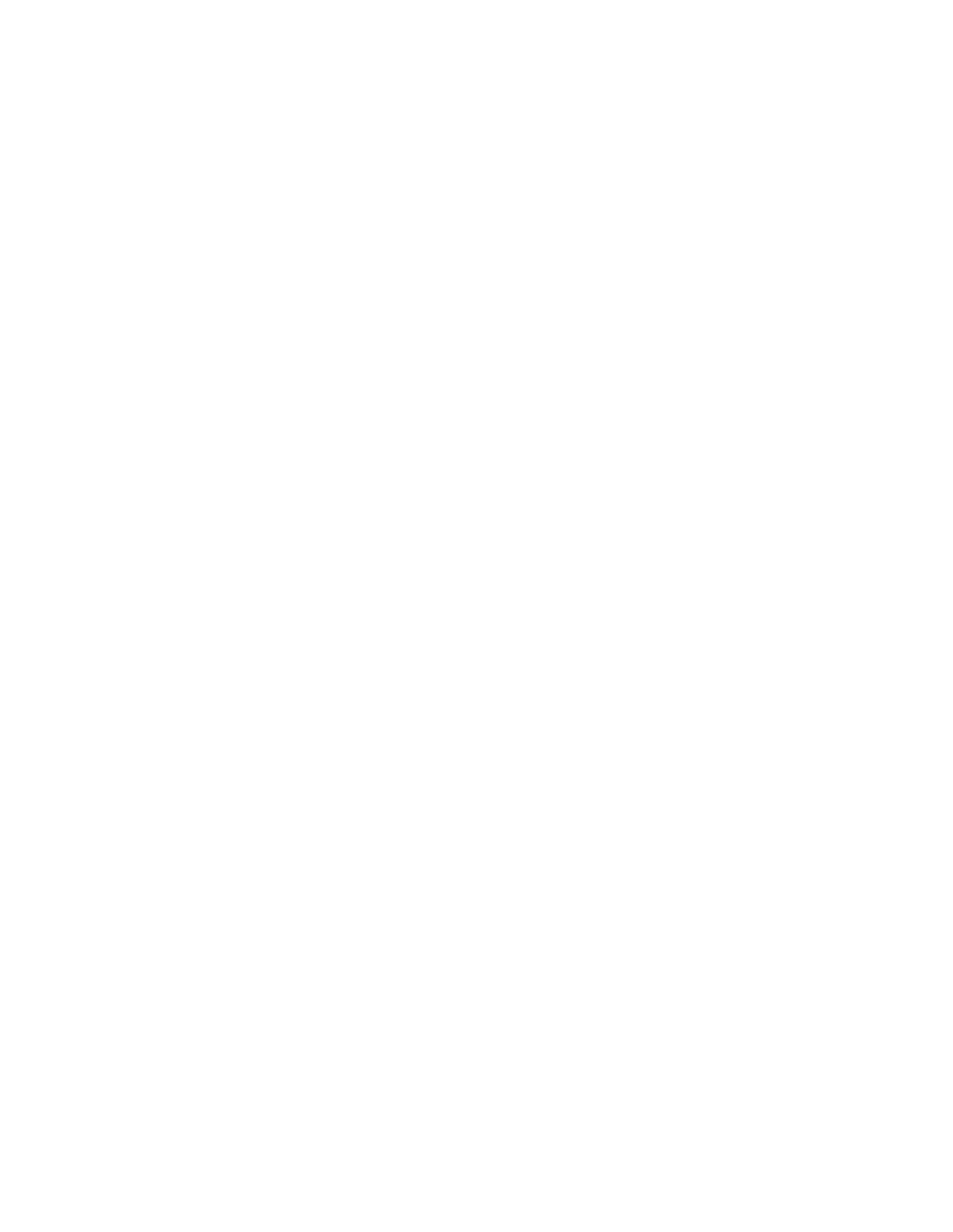

## **NATIONAL COMPETENCY STANDARDS FOR QUANTITY SURVEYORS**

# **INTRODUCTION**

The National Competency Standards for Quantity Surveyors October 1997, provides the basis for the development and evaluation of the level of competency of Quantity Surveyors throughout Australia.

The competencies described in this publication cover the broad range of expertise provided by the modern Quantity Surveyor and extend beyond some of the more traditional Quantity Surveying services.

Competency has been defined as the ability to perform the activities within an occupation to the standard expected for employment.

Certain competencies are essential and provide the core requirements of a competent Quantity Surveyor. These core requirements will change from time to time as the profession meets the demands for diversified new services. However, in order to clarify the current position, these Standards have been divided into *Core* (ie. essential) units and *Specialist* (ie. optional) units of competency.

Education bodies seeking accreditation for courses in Construction Economics and Quantity Surveying will be expected to provide an appropriate level of education that satisfies these core units of competency.

These Standards should also be read in conjunction with the National Competency Standards Policy and Guidelines published by the National Training Board.

The National Training Board Policy and Guidelines provide background information together with guidance on how to use the Standards.

The development of competency standards for the profession serves many purposes, but fundamentally provide the profession with the opportunity to:

- define the competencies (core and specialist) required by the industry
- evaluate the training programs available to those wishing to enter the profession
- review the skills of practitioners and organisations, and identify their training needs

They may also be used to identify skills which will be needed in the future, directions for professional development and registration requirements.

These Standards have been prepared under the auspices of The Australian Institute of Quantity Surveyors (AIQS), the regulatory body of the Quantity Surveying profession, whose mission is to:

| LEAD             | the development and promotion of the discipline of quantity surveying / construction economics; |
|------------------|-------------------------------------------------------------------------------------------------|
| <b>INFORM</b>    | the community of the benefits of total construction cost management;                            |
| <b>DEVELOP</b>   | and maintain standards of excellence and best practice in the profession;                       |
| <b>PROMOTE</b>   | quantity surveying as indispensable to value-added services in the construction process;        |
| <b>ENCOURAGE</b> | the efficient and sustainable use of all construction resources.                                |

Membership of the Institute is restricted to those with appropriate educational qualifications and who have demonstrated the required level of professional competence after a required work experience period. Corporate membership is open to Quantity Surveyors, Building or Construction Economists, Cost Engineers and Cost Estimators. Students and other related professionals are eligible for non-corporate membership.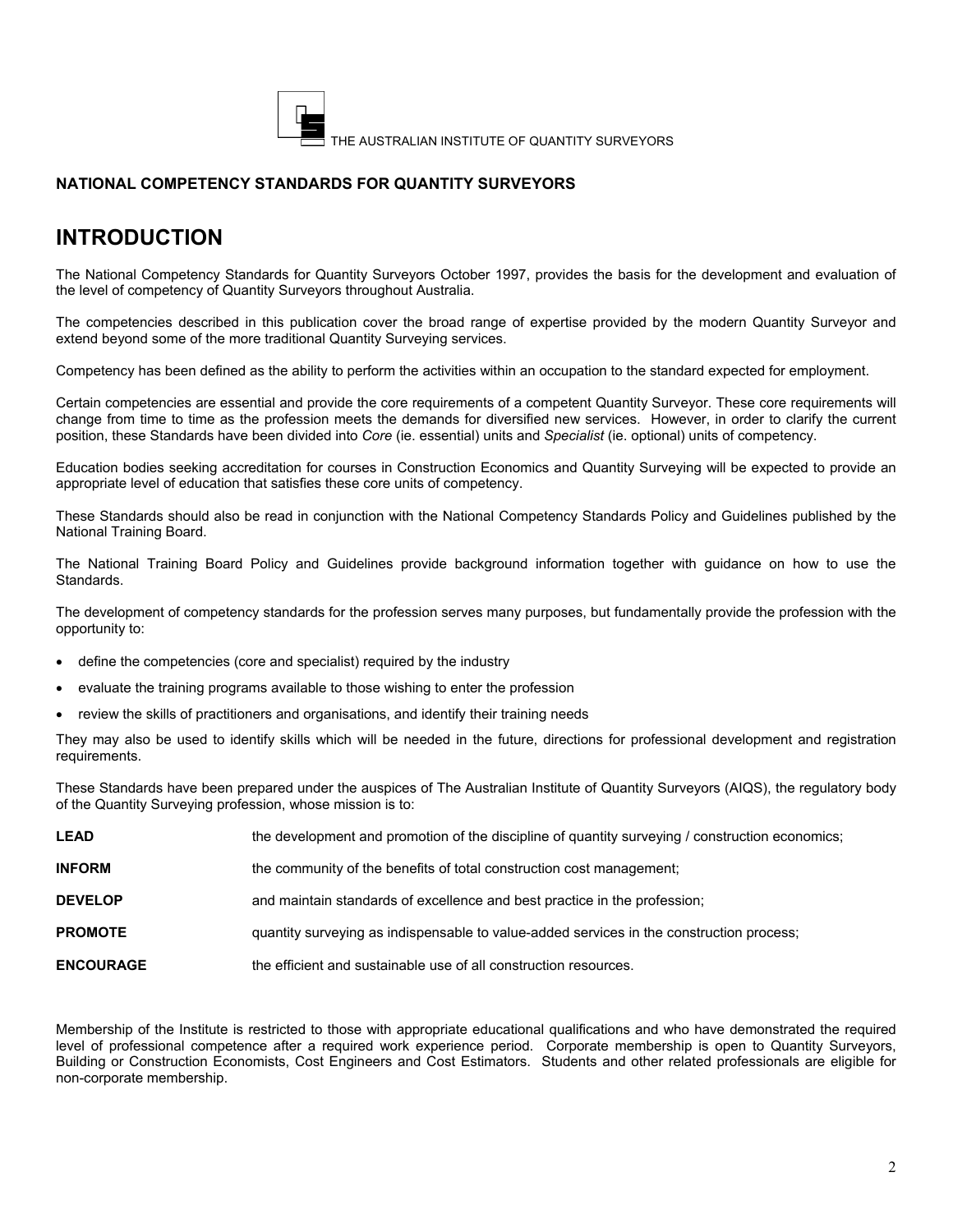## **INTRODUCTION (Continued)**

Quantity Surveyors are key professionals in the construction industry and their clients include financiers, developers, government agencies, building proprietors, architects and contractors. They can be involved in cost planning, cost management, procurement, contract administration, feasibility studies and asset financial management and all activities related to making the financial operation of the property and construction industries as trouble-free and effective as possible.

Quantity Surveyors perform the role of cost management throughout the life of a project from the concept stage through acquisition and operation and finally to disposal. The Quantity Surveyor in the role of cost manager is a competent and experienced person who will safeguard the client's interests and endeavour to minimise contractual claims and unexpected financial pressures on the budget.

The following competency standards describe the skills required by Quantity Surveyors in providing professional services to the property and construction industries and are broken down into units of competency.

Each unit of competency describes in broad terms a particular element of a Quantity Surveyor's function in terms of performance criteria, range indicators and evidence guides.

Performance criteria specify the outcomes to demonstrate acceptable performance achieved for each element of competency.

Range indicators frame the boundaries within which the performance criteria apply.

Evidence guides give an indication of tangible results that confirm satisfactory demonstration of competence.

Entry or Graduate level Quantity Surveyors first demonstrate acquisition of these competencies by successful completion of their tertiary degree course. This enables them to proceed to Probationer level where these competencies are improved and expanded through supervised "on the job" training and experience over a minimum of two years. Their competencies are then reassessed by the Institute through a review process and attendance at an Assessment of Professional Competence interview, which they must pass before proceeding to Associate Level.

Associates and Fellows may acquire the additional competencies through further formal education (post graduate studies), continuing professional development or "in-house" training and work experience.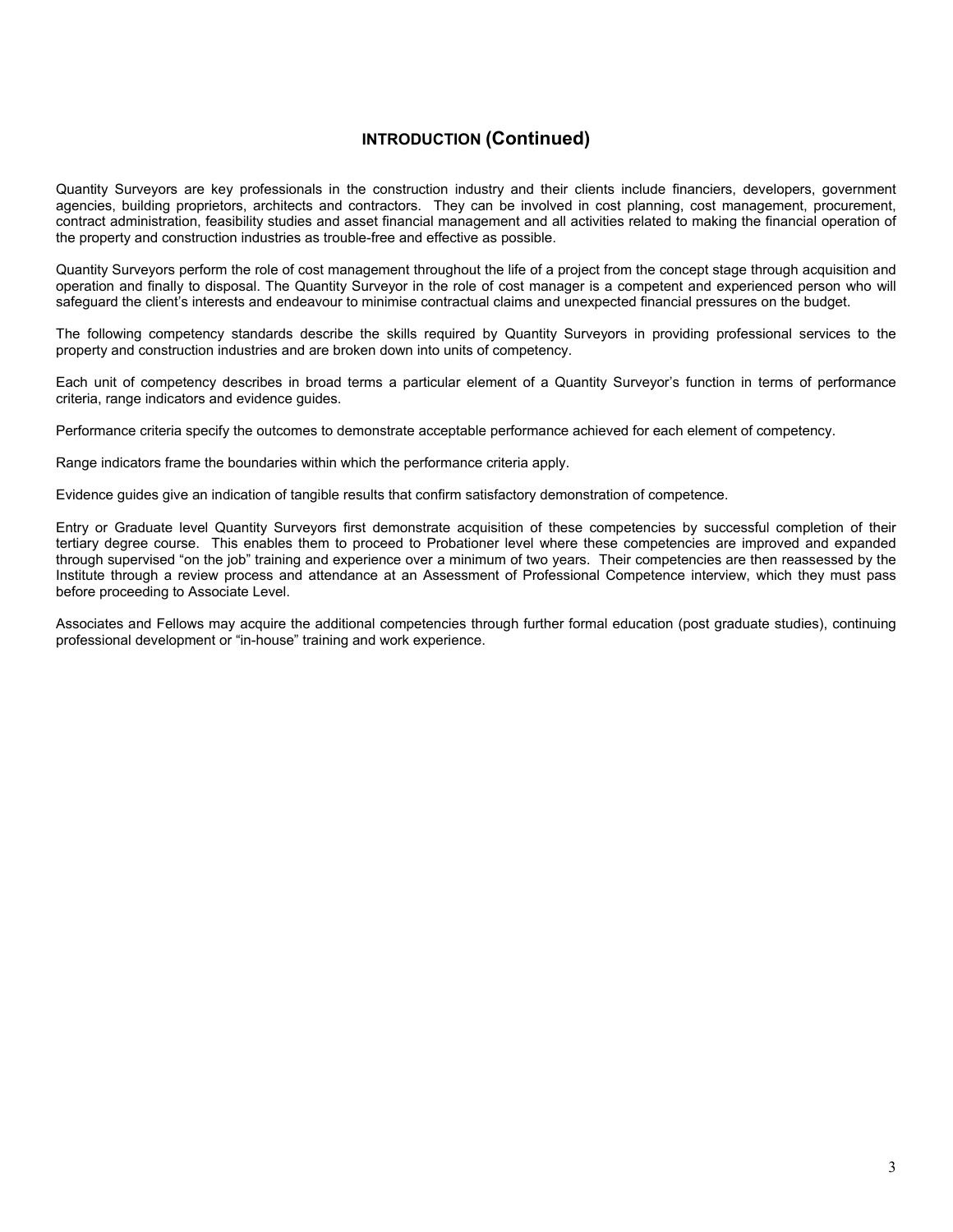# **ACKNOWLEDGMENTS**

The Australian Institute of Quantity Surveyors wishes to acknowledge the contribution of a special task force established by the Institute in 1995 under the direction of the Institute's President, Professor Dennis Lenard, which resulted in a draft set of standards in August 1995.

These standards were then further researched, developed and edited by Dr Alan Bowen-James, Senior Research Scientist with the Faculty of Design, Architecture and Building, University of Technology, Sydney.

Final development and review was carried out by Martin Hinds a Life Fellow of the Institute.

#### **CAVEAT**

The many competencies described in this publication may be acquired by individual Quantity Surveyors over a lifetime of professional practice, education and training.

Most Quantity Surveyors should have attained the competencies listed as "core" or essential, either after graduation from their tertiary course and in their first five to ten years of on the job training in a Quantity Surveying practice.

A number of the other competencies are quite specialised and therefore optional and might only be acquired by Quantity Surveyors working in a specific area or on particular projects.

It is therefore unlikely that all these competencies will be found in any one Quantity Surveyor. However, in many Quantity Surveying practices the balance of these competencies is likely to be provided by pooling all the skills of the various staff.

The Australian Institute of Quantity Surveyors (AIQS) publishes a Members' Business Register which lists the services provided by members' practices. People seeking Quantity Surveying services should refer to that Register and ascertain directly that the members concerned are able to provide the skills or competencies required for a particular task.

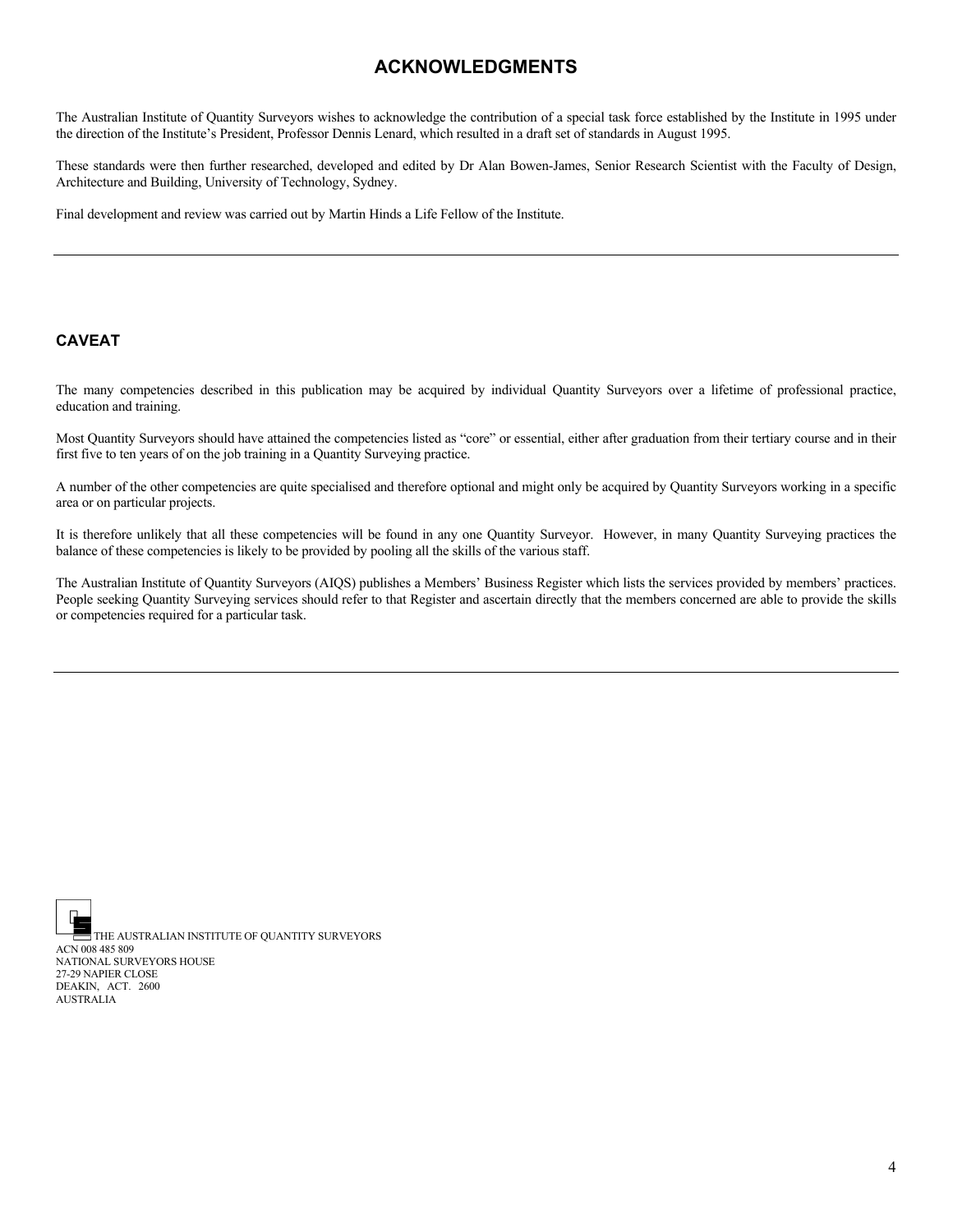## **BASIC ABILITIES**

The basic characteristics of the abilities that lead to a competent Quantity Surveyor are:

- **Quantification/Measurement**. The ability to quantify and enumerate.
- **Analysis**. The ability to observe, assess, identify problems and find innovative solutions.
- **Appraisal/Evaluation**. The ability to assess value.
- **Communication**. The ability to impart knowledge, ideas and concepts through oral, written and visual means.
- **Interpersonal Skills**. The ability to effectively work with others and to be part of a team.
- **Leadership**. The ability to lead and motivate.
- **Self-Development**. The ability to set goals, display enthusiasm, self motivate and undertake research.
- **Management**. The ability to organise, monitor, control and plan the effective use of resources.
- **Documentation**. The ability to prepare written information in a format which clearly conveys meaning.
- **Synthesis**. The ability to combine fact or ideas into a complex whole.
- **Computer Literacy**. The ability to understand and apply basic computer skills.

These basic abilities form the platform from which a competent Quantity Surveyor can develop and are an integral part of the various units of competence.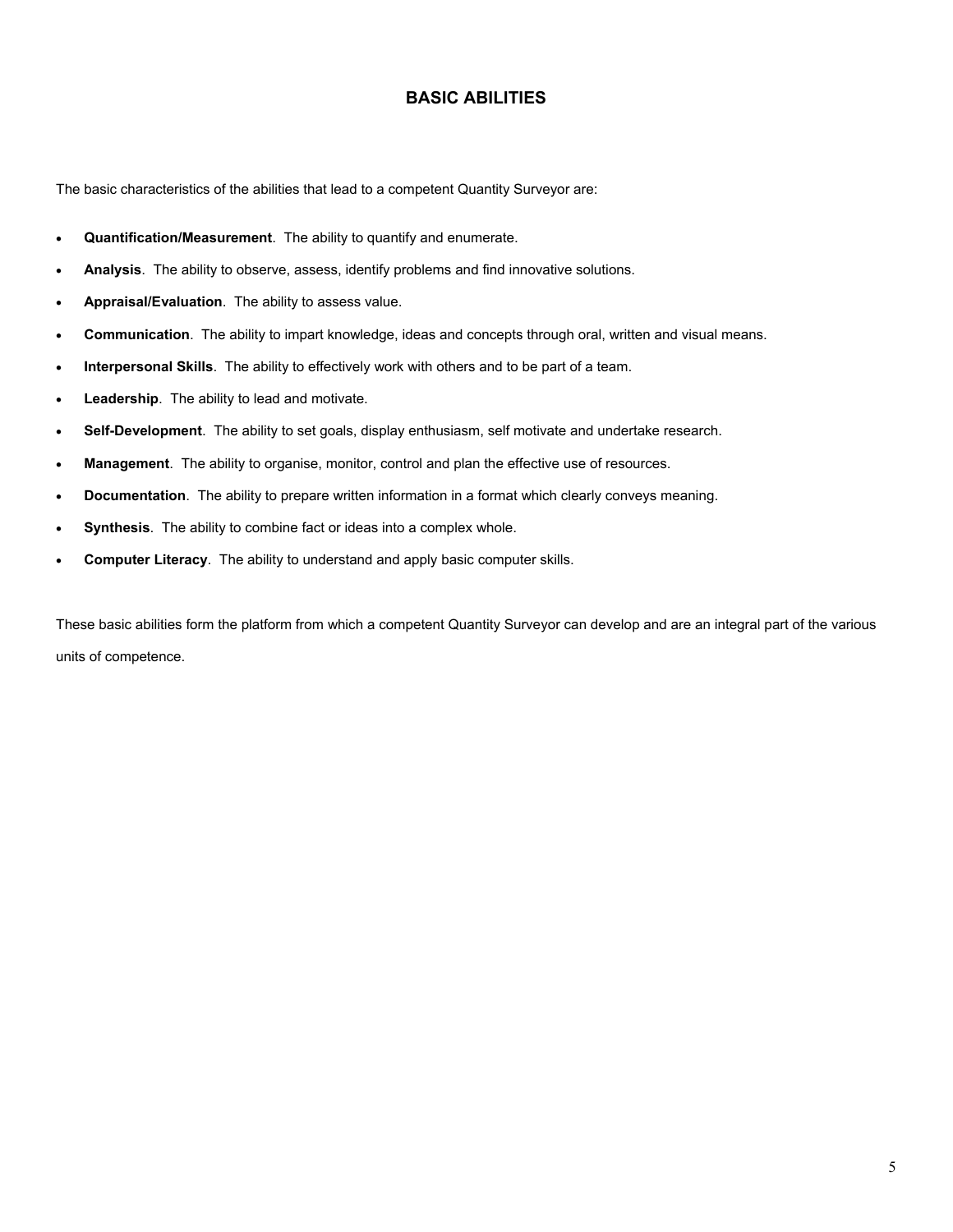Project cost management involves various cost management and procurement procedures to ensure that the Client's budget is properly established and maintained.

# **COST MANAGEMENT**

Cost management of a project includes establishing the budget and then effectively monitoring and reporting against that budget on a regular basis, cost planning the evolving design, preparing appropriate contract documentation and advising on variations and claims during the progress of the project.

#### **Range Indicators**

Competencies in cost management will be demonstrated in the execution of typical work undertaken as a professional Quantity Surveyor. The work in question will call for the application of extensive knowledge appropriate to the discipline. Such knowledge will normally be acquired through a structured program of education to degree level incorporating training and work experience.

This activity would be based on a clear understanding of the processes involved in project cost management including:

- strategies for gathering data and carrying out research on current construction costs and future predictions
- analysis of data relating to costing, budgeting and cashflows including financial implications of various options
- analysis of the financial implications of construction process
- use of appropriate analysis and evaluation techniques in reporting to the Client
- application of principles of cost management and elemental cost analysis
- construction and financial practices in the construction industry.
- life cycle implications where required
- appropriate recording and documentation of information including costings

Practitioners would demonstrate a thorough understanding of:

- factors affecting the industry
	- micro and macro economic factors
	- technological factors
	- the influence of inflation on construction costs
- principles of construction and the use of materials
- the legislative and regulatory requirements of the industry.

Communication and computing skills would also be applied in conjunction with competencies in this area.

Discrimination between the application of this unit at the levels of Entry Graduate, Associate and Fellow (or Expert) is chiefly in terms of the level of autonomy or supervision of the work required and the degree of leadership exercised. The type of projects on which the practitioner has worked and the range of experience would also be taken into account.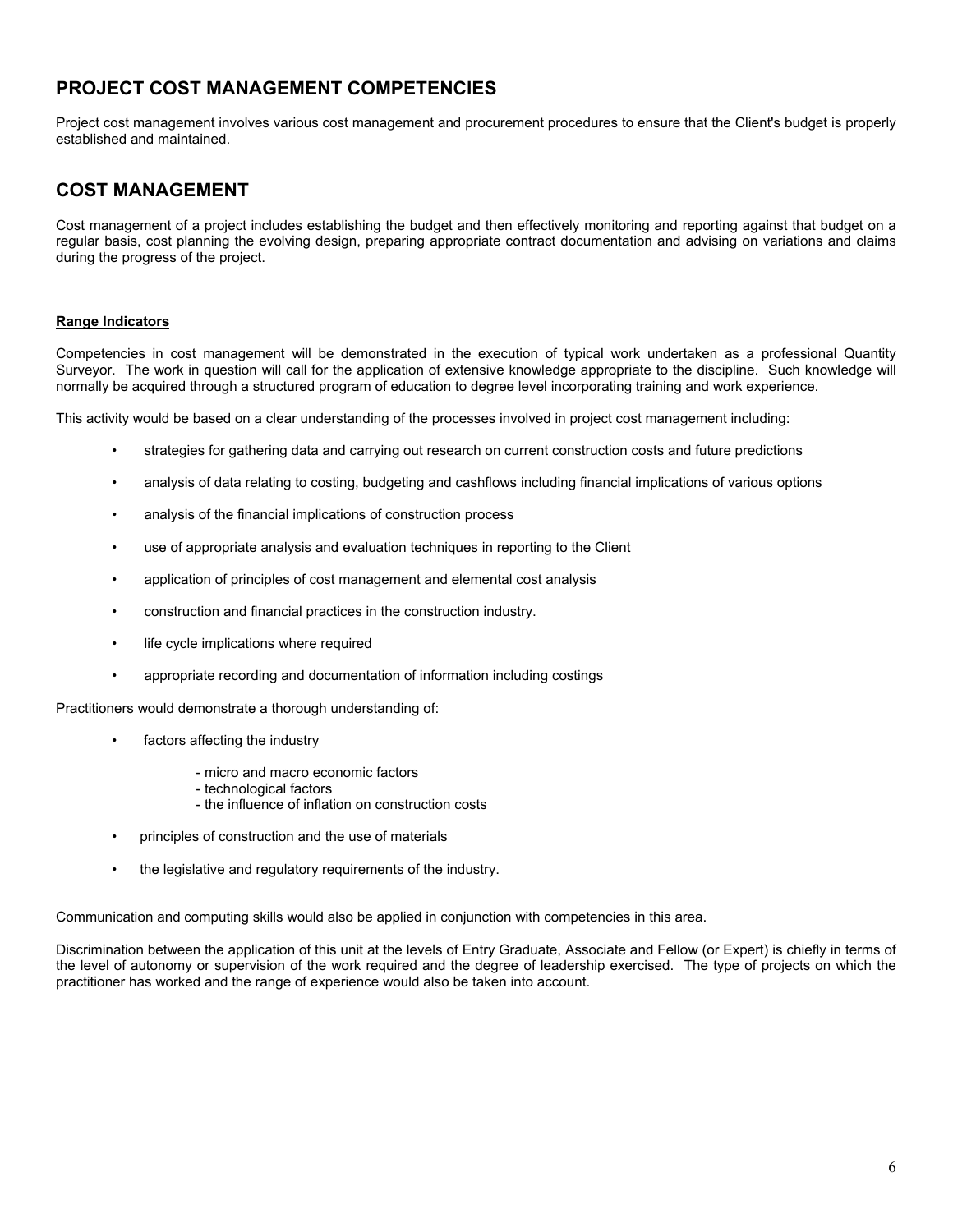## **COST MANAGEMENT**

#### **Range Indicators (Continued)**

#### **Entry Graduate**

The Entry Graduate would demonstrate these competencies in work undertaken under the supervision of a more senior practitioner. The Entry Graduate would be able to work effectively and develop through experience and added responsibility the ability to work under general guidance on the accepted range of work carried out by a professional Quantity Surveyor.

#### **Associate**

The Associate would demonstrate these competencies in the course of work associated with the application of appropriate knowledge to recognised tasks either self managed or expert practitioner supervised activities. The Associate would have had varied experience and worked on a range of projects.

#### **Fellow (or Expert)**

Competencies would be demonstrated in the course of undertaking tasks associated with the self managed application of appropriate knowledge to recognised tasks and leadership of others in the performance of the professional activities. The Fellow (or Expert) would be expected to have had considerable experience and demonstrated competency over a wide range of projects.

#### **Evidence Guide**

Evidence of successful achievement of this competency would be effective and efficient management of the cost management process and the setting up and application of appropriate systems for monitoring of activities.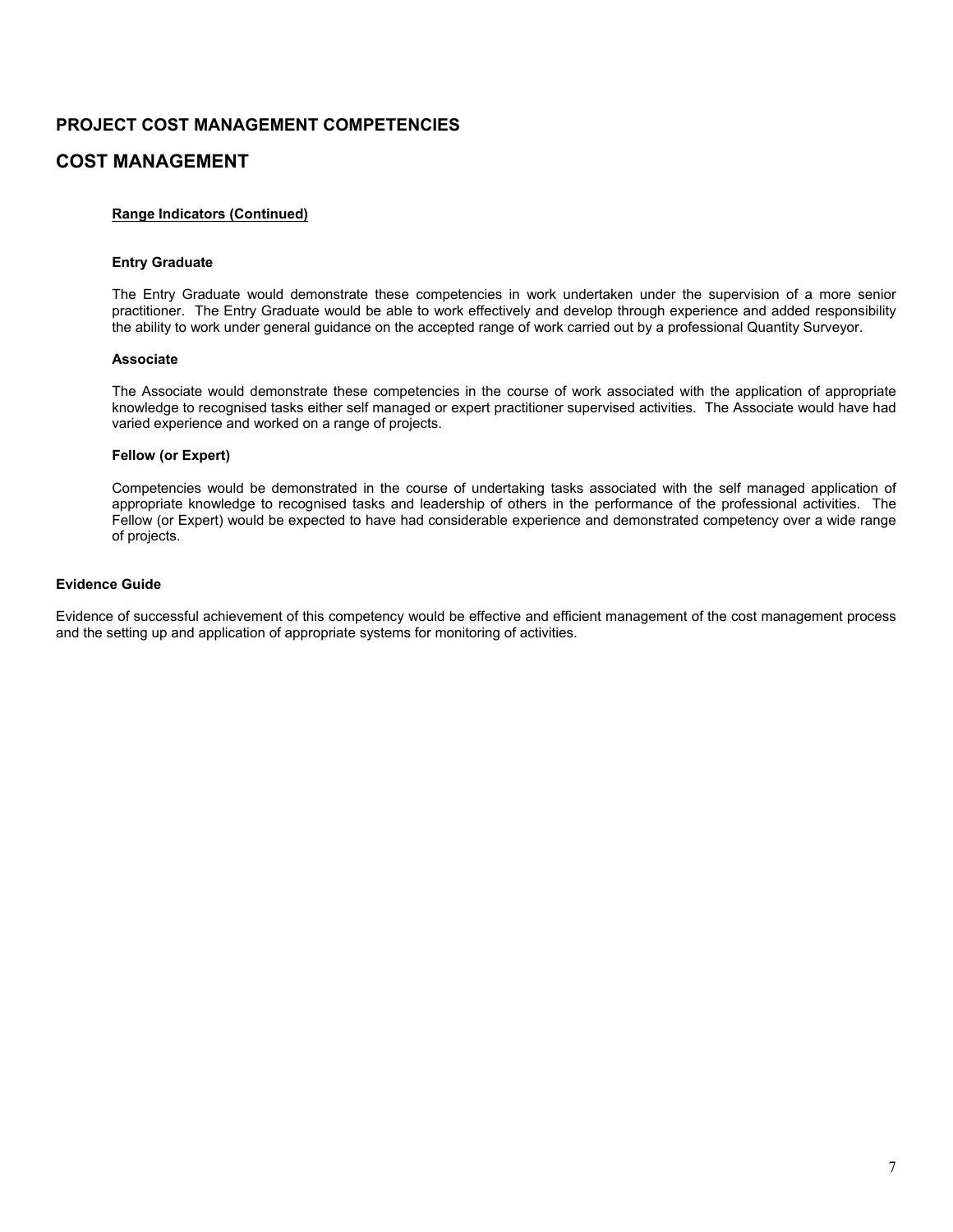## **COST MANAGEMENT**

## **COMPETENCY STANDARD UNIT 1**

## **STRATEGIC PLANNING (CORE UNIT)**

| <b>ELEMENT</b> |                                                                                                                    |                | <b>PERFORMANCE CRITERIA</b>                                                                                                                                                                                               |
|----------------|--------------------------------------------------------------------------------------------------------------------|----------------|---------------------------------------------------------------------------------------------------------------------------------------------------------------------------------------------------------------------------|
| 1.1            | Provide strategic advice on the<br>costs and benefits of various<br>courses of action on a construction<br>project | 1.1.1<br>1.1.2 | Various techniques for value optimisation<br>established and implemented<br>Advice on various courses of action<br>provided                                                                                               |
| 1.2            | Conduct economic and financial<br>analyses for the life of a<br>construction project                               | 1.2.1<br>1.2.2 | Relevant financial and economic data collected<br>Financial and economic data analysed for life of<br>project                                                                                                             |
| 1.3            | Provide input into the development<br>of the project brief                                                         | 1.3.1<br>1.3.2 | Relevant data collected<br>Input into project brief provided                                                                                                                                                              |
| 1.4            | Conduct compliance and<br>management studies                                                                       | 1.4.1<br>1.4.2 | Requirements of relevant government planning<br>and environmental legislation and regulation<br>researched<br>Strategy developed for compliance and<br>management of the project in line with<br>established requirements |
| 1.5            | Prepare cost benefit analyses                                                                                      | 1.5.1<br>1.5.2 | Data for cost benefit analyses accessed and<br>evaluated<br>Cost benefit analyses prepared                                                                                                                                |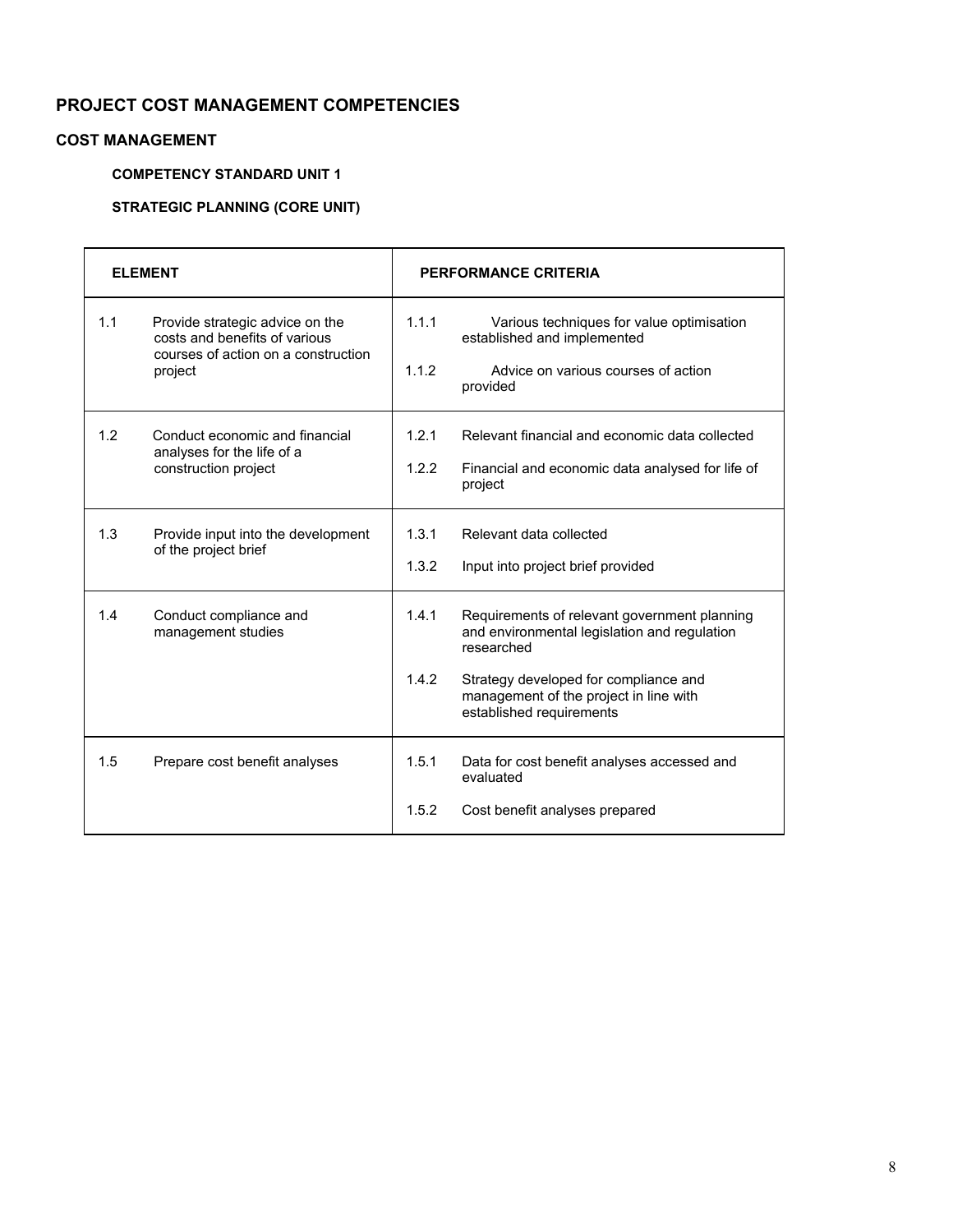## **COST MANAGEMENT**

## **COMPETENCY STANDARD UNIT 2**

## **BUDGETARY REPORTING AND MONITORING PROCEDURES (CORE UNIT)**

| <b>ELEMENT</b> |                                                       | <b>PERFORMANCE CRITERIA</b> |                                                                                  |  |
|----------------|-------------------------------------------------------|-----------------------------|----------------------------------------------------------------------------------|--|
| 2.1            | Establish and maintain<br>cost management and         | 2.1.1                       | Control systems established                                                      |  |
|                | monitoring procedures                                 | 2.1.2                       | Cost administration procedures<br>established                                    |  |
|                |                                                       | 2.1.3                       | Cost reporting and forecasting<br>systems established and<br>maintained          |  |
|                |                                                       | 2.1.4                       | Variation control systems<br>established and maintained                          |  |
| 2.2            | Co-ordinate Client's cash<br>flow                     | 2.2.1                       | Required data collected                                                          |  |
|                |                                                       | 2.2.2                       | Appropriate procedures established<br>for co-ordination of cash flow             |  |
| 2.3            | <b>Appraise Contractors</b><br>cost reporting systems | 2.3.1                       | Contractors cost reporting systems<br>evaluated                                  |  |
|                |                                                       | 2.3.2                       | Advice on required changes and<br>adjustments given                              |  |
| 2.4            | Establish budget for<br>project                       | 2.4.1                       | Cost budgets for all contracts<br>prepared and established                       |  |
|                |                                                       | 2.4.2                       | Work package scope<br>established                                                |  |
| 2.5            | Prepare cost reports                                  | 2.5.1                       | Format of cost reports established                                               |  |
|                |                                                       | 2.5.2                       | Cost section of project<br>progress report prepared<br>based on appropriate data |  |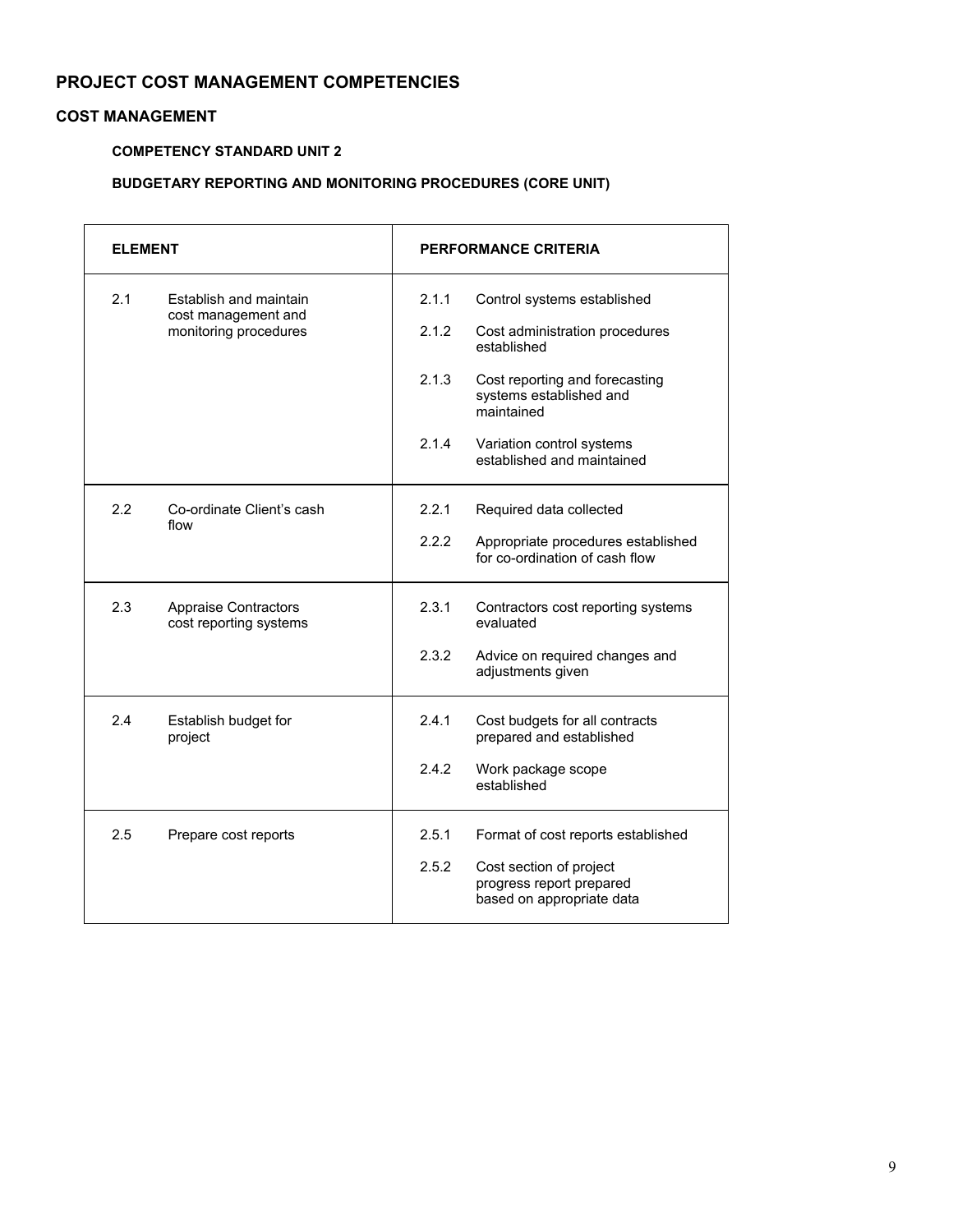## **COST MANAGEMENT**

## **COMPETENCY STANDARD UNIT 3**

## **COST PLANNING (CORE UNIT)**

| <b>ELEMENT</b>                                                          | <b>PERFORMANCE CRITERIA</b>                                                                                                                                                |
|-------------------------------------------------------------------------|----------------------------------------------------------------------------------------------------------------------------------------------------------------------------|
| 3.1<br>Establish project cost<br>objectives and parameters              | 3.1.1<br>Project cost objectives clarified with Client, colleagues and other<br>appropriate personnel                                                                      |
|                                                                         | 3.1.2<br>Project cost parameters and constraints identified and verified                                                                                                   |
|                                                                         | 3.1.3<br>Understanding of development processes involved in costing<br>demonstrated                                                                                        |
| 3.2<br>Access data to produce                                           | 3.2.1<br>Appropriate data gathering structures and relevant schedules developed                                                                                            |
| estimate/indicative costs                                               | 3.2.2<br>Data for cost estimates/indicative costs collected and evaluated                                                                                                  |
|                                                                         | 3.2.3<br>Documentation inputs to estimates/indicative cost processes prepared                                                                                              |
| Analyse time related cost<br>3.3<br>data                                | 3.3.1<br>Time related cost data analysed                                                                                                                                   |
| 3.4<br>Undertake project cost<br>estimate                               | 3.4.1<br>Project cost estimate completed using time-related cost data                                                                                                      |
| 3.5<br>Analyse and advise<br>on various alternative<br>design solutions | 3.5.1<br>Analyses of design construction details completed<br>3.5.2<br>Design solutions evaluated<br>3.5.3<br>Appropriate design solution developed, compared and selected |
| 3.6<br>Prepare project<br>implementation and<br>procurement plan        | 3.6.1<br>Implementation and procurement plan clearly specified<br>3.6.2<br>Stages of the project identified with defined outcomes                                          |
| 3.7<br>Evaluate outcomes and                                            | Outcomes of the planning process evaluated<br>3.7.1                                                                                                                        |
| analyse financial and non-<br>financial return                          | Implementation strategy analysed for financial and non financial return<br>3.7.2                                                                                           |
| 3.8<br>Prepare cost plan                                                | 3.8.1<br>Documentation input into cost plan prepared based on sound principles<br>and accepted practice                                                                    |
|                                                                         | 3.8.2<br>Cost plan developed based on information collected and understanding<br>of life cycle costing and process models                                                  |
| Undertake scope audit<br>3.9                                            | Scope audit undertaken based on sound principles and accepted<br>3.9.1<br>practice                                                                                         |
| 3.10 Provide advice to Clients                                          | 3.10.1 Involvement in on-going planning/review cycle maintained                                                                                                            |
| on estimate, cost<br>alternatives and cost plan                         | 3.10.2 Advice on cost plan provided to Client based on analysis of data                                                                                                    |
|                                                                         | 3.10.3 Time lines and deadlines met                                                                                                                                        |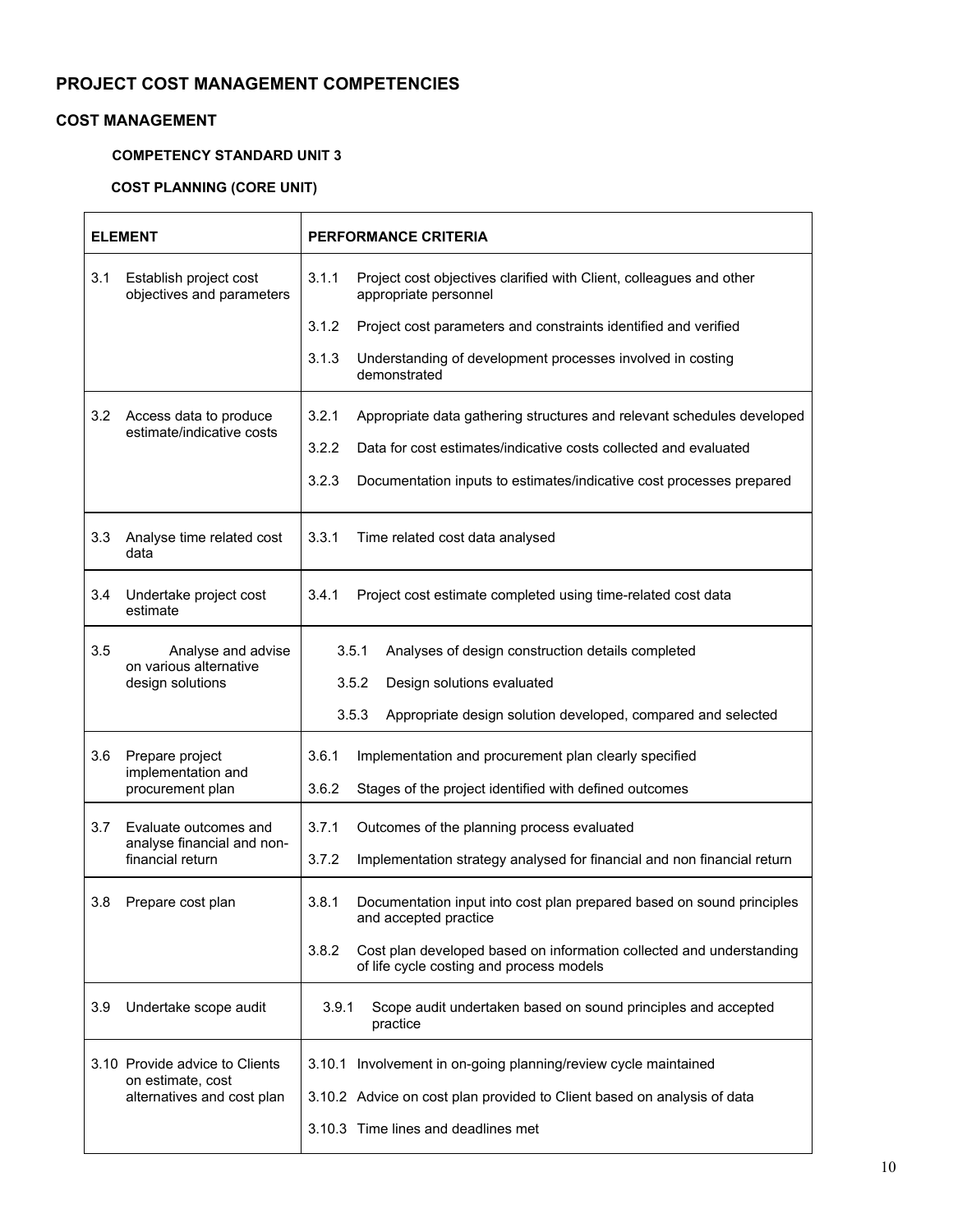## **COST MANAGEMENT**

## **COMPETENCY STANDARD UNIT 4**

# **COST ESTIMATING (CORE UNIT)**

| <b>ELEMENT</b> |                                                                  | <b>PERFORMANCE CRITERIA</b> |                                                                                                      |
|----------------|------------------------------------------------------------------|-----------------------------|------------------------------------------------------------------------------------------------------|
| 4.1            | Prepare estimates                                                | 4.1.1                       | Scope of estimates<br>researched and prepared                                                        |
|                |                                                                  | 4.1.2                       | Detailed estimates prepared                                                                          |
|                |                                                                  | 4.1.3                       | Estimates for proposed<br>changes and variations<br>prepared                                         |
|                |                                                                  | 4.1.4                       | Cash flow prepared                                                                                   |
| 4.2            | Develop cost<br>components                                       | 4.2.1                       | Cost factors researched and<br>developed                                                             |
|                |                                                                  | 4.2.2                       | Productivity factors developed                                                                       |
|                |                                                                  | 4.2.3                       | Unit rates developed                                                                                 |
| 4.3            | Assess and advise on the<br>accuracy of cost<br>estimates        | 4.3.1                       | Cost estimates reviewed and<br>evaluated                                                             |
|                |                                                                  | 4.3.2                       | Advice provided on accuracy<br>of estimates                                                          |
| 4.4            | Prepare estimating<br>procedures and conduct<br>estimate reviews | 4.4.1                       | Procedures for estimating<br>researched and appropriate<br>procedures prepared                       |
|                |                                                                  | 4.4.2                       | Estimate reviews conducted<br>according to sound principles<br>and accepted professional<br>practice |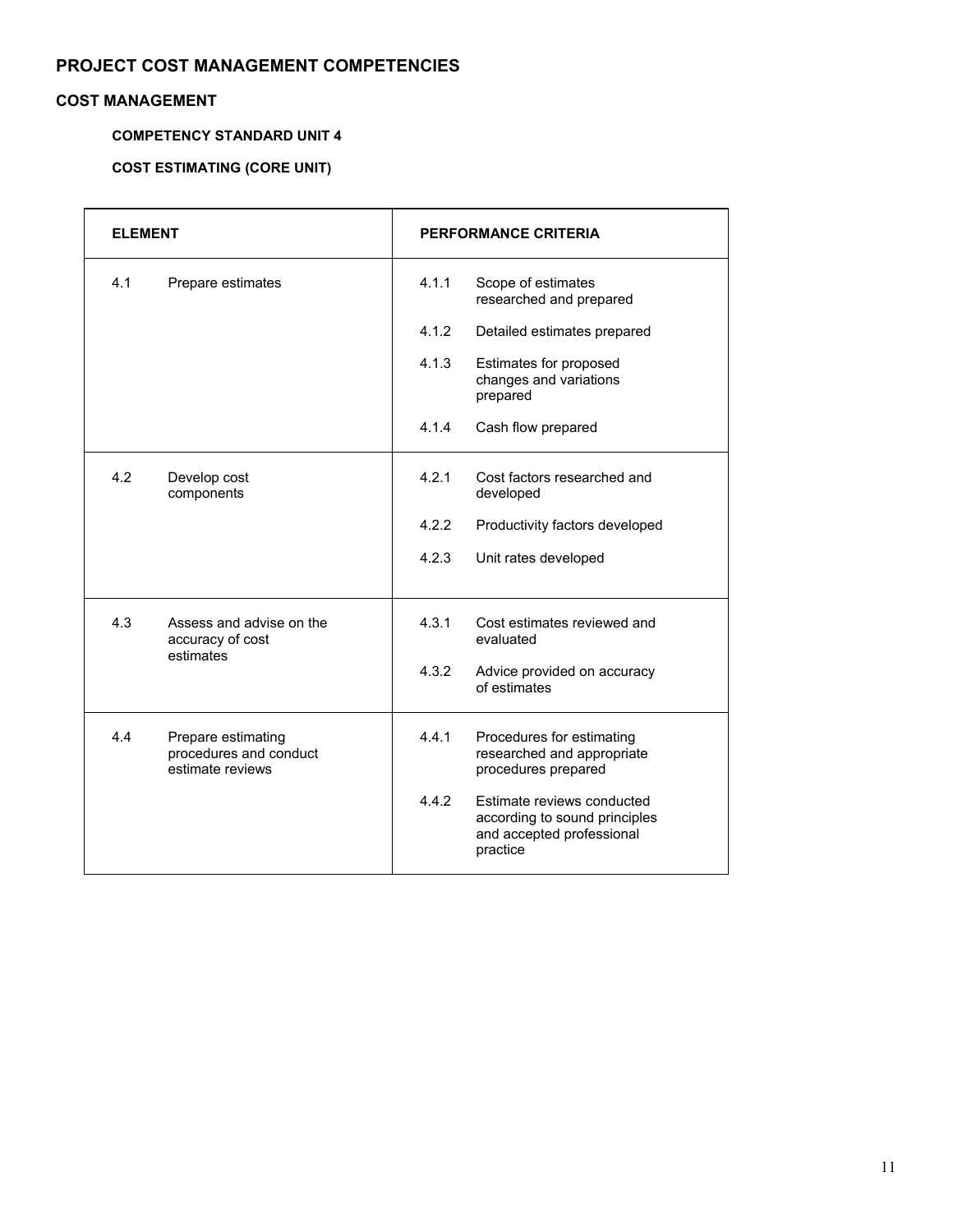## **CONTRACT ADMINISTRATION**

Contract administration involves effective cost management of the project during the construction phase including preparation of cost management documents, management of cashflow including progress payments and rise and fall calculations, negotiation of claims and scope changes, dispute resolution and progressive reporting to the Client.

#### **Range Indicators**

Competencies in contract administration will be demonstrated in the execution of typical work undertaken as a professional Quantity Surveyor. The work in question will call for the application of extensive knowledge appropriate to the discipline. Such knowledge will normally be acquired through a structured program of education to degree level incorporating training and work experience.

This activity would be based on a clear understanding of the processes involved in project contract administration including:

- strategies for gathering data and carrying out research on current trends in contract administration
- analysis of data relating to contract performance and cashflows
- analysis of the financial implications of construction process, rise and fall calculations and outcomes of negotiations on variations and claims
- use of appropriate analysis and evaluation techniques in reporting to Client
- application of principles of contract administration
- construction and financial practices in the construction industry.
- life cycle implications where required
- appropriate recording and documentation of information

Practitioners would demonstrate a thorough understanding of:

- factors affecting the industry
	- micro and macro economic factors
	- technological factors
	- the influence of inflation on construction costs
- principles of construction and the use of materials
- the legislative and regulatory requirements of the industry.
- dispute resolution procedures

Communication and computing skills would also be applied in conjunction with competencies in this area.

Discrimination between the application of this unit at the levels of Entry Graduate, Associate and Fellow (or Expert) is chiefly in terms of the level of autonomy or supervision of the work required and the degree of leadership exercised. The type of projects on which the practitioner has worked and the range of experience would also be taken into account.

#### **Entry Graduate**

The Entry Graduate would demonstrate these competencies in work undertaken under the supervision of a more senior practitioner. The Entry Graduate would be able to work effectively and develop through experience and added responsibility the ability to work under general guidance on the accepted range of work carried out by a professional Quantity Surveyor.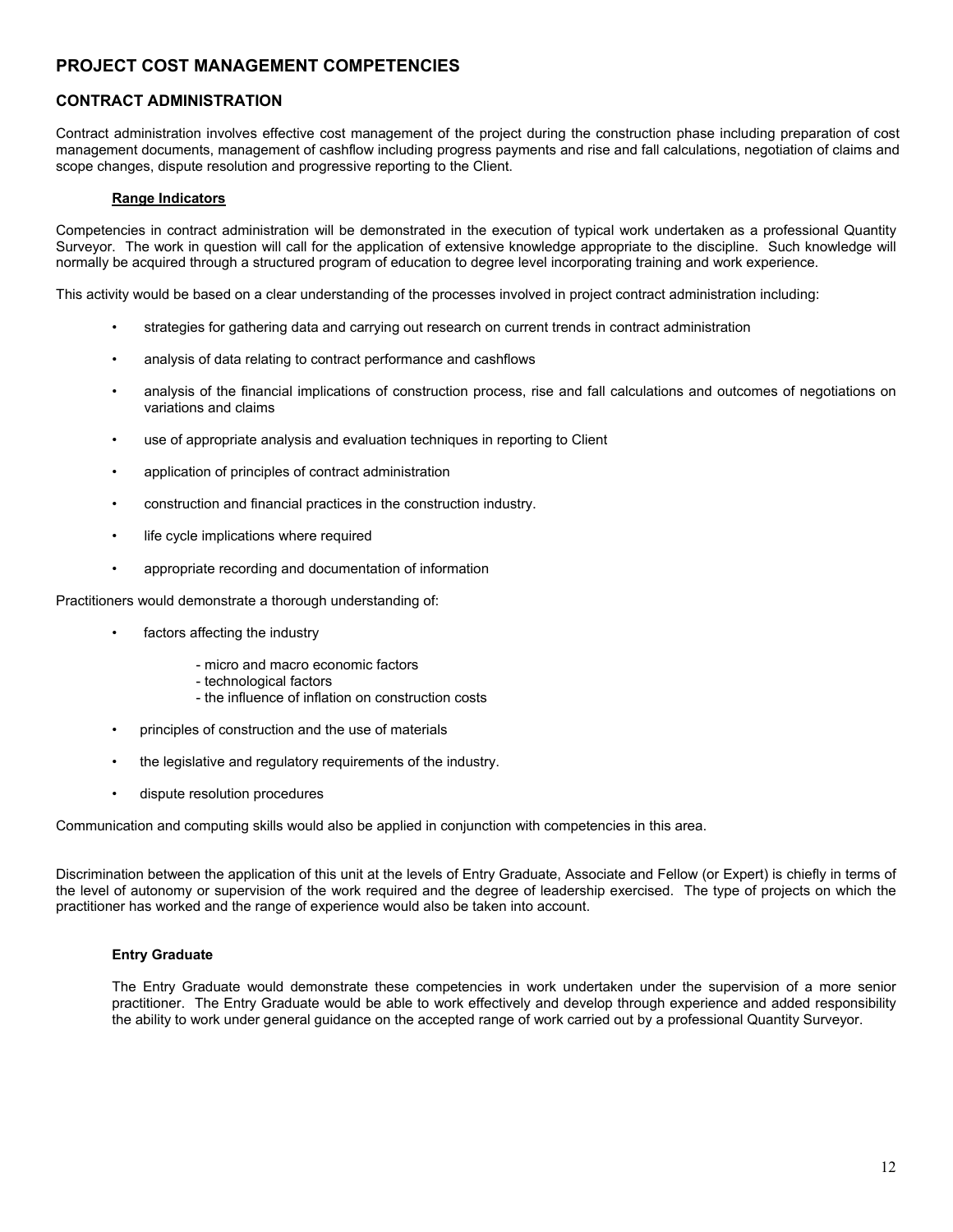## **CONTRACT ADMINISTRATION**

#### **Range Indicators (Continued)**

#### **Associate**

The Associate would demonstrate these competencies in the course of work associated with the application of appropriate knowledge to recognised tasks either self managed or expert practitioner supervised activities. The Associate would have had varied experience and worked on a range of projects.

#### **Fellow (or Expert)**

Competencies would be demonstrated in the course of undertaking tasks associated with the self managed application of appropriate knowledge to recognised tasks and leadership of others in the performance of the professional activities. The Fellow (or Expert) would be expected to have had considerable experience and demonstrated competency over a wide range of projects.

#### **Evidence Guide**

Evidence of successful achievement of this competency would be effective and efficient management of the contract administration process and the setting up and application of appropriate systems for monitoring of activities.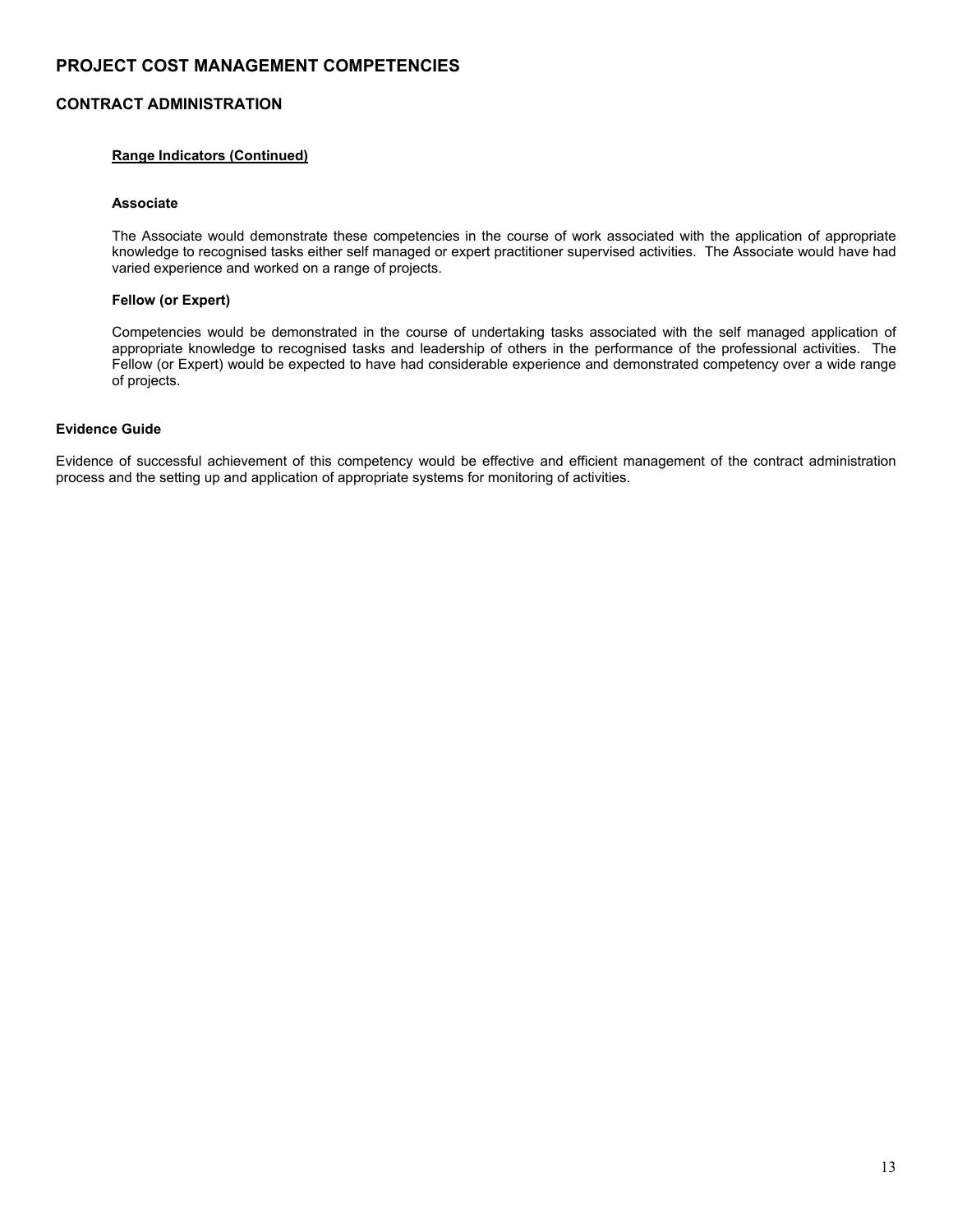## **CONTRACT ADMINISTRATION**

## **COMPETENCY STANDARD UNIT 5**

# **ACCOUNT MANAGEMENT (CORE UNIT)**

| <b>ELEMENT</b> |                                                                 | <b>PERFORMANCE CRITERIA</b> |                                                                                                           |  |
|----------------|-----------------------------------------------------------------|-----------------------------|-----------------------------------------------------------------------------------------------------------|--|
| 5.1            | Prepare construction cost<br>management document                | 5.1.1                       | Cost management document prepared (priced bill of<br>quantities or priced work breakdown structure)       |  |
|                |                                                                 | 5.1.2                       | Cost management document approved by contracting parties                                                  |  |
| 5.2            | Manage cash flow during<br>construction                         | 5.2.1                       | Parameters relating to cash flow established                                                              |  |
|                |                                                                 | 5.2.2                       | Data accessed, processed and evaluated                                                                    |  |
|                |                                                                 | 5.2.3                       | Cash flow forecast progressively updated in light of current<br>information                               |  |
|                |                                                                 | 5.2.4                       | Outcomes communicated to Client and management team                                                       |  |
|                |                                                                 | 5.2.5                       | Information transferred to project report                                                                 |  |
| 5.3            | Recommend progress<br>payments during                           | 5.3.1                       | Procedures for handling progress payments developed and<br>implemented                                    |  |
|                | construction phase                                              | 5.3.2                       | Reports from specialist consultants obtained and evaluated                                                |  |
|                |                                                                 | 5.3.3                       | Negotiations with contractors conducted and compliance with<br>contract ensured                           |  |
|                |                                                                 | 5.3.4                       | Value of work in progress certified and information transferred<br>to project report                      |  |
| 5.4            | Clarify the extent of rise and<br>fall costs and access data    | 5.4.1                       | Sound data gathering techniques employed                                                                  |  |
|                |                                                                 | 5.4.2                       | All required data accessed                                                                                |  |
|                |                                                                 | 5.4.3                       | All data analysed and evaluated using appropriate process<br>and following accepted professional practice |  |
| 5.5            | Record outcomes of data                                         | 5.5.1                       | Information transferred to project report                                                                 |  |
|                | gathering and analysis<br>process                               | 5.5.2                       | Status confirmed                                                                                          |  |
| 5.6            | Conduct negotiations on<br>adjustment of rise and fall<br>costs | 5.6.1                       | Negotiation carried out based on sound preparation and accurate<br>data                                   |  |
|                |                                                                 | 5.6.2                       | Negotiation conducted in a professional manner to achieve<br>acceptable outcomes                          |  |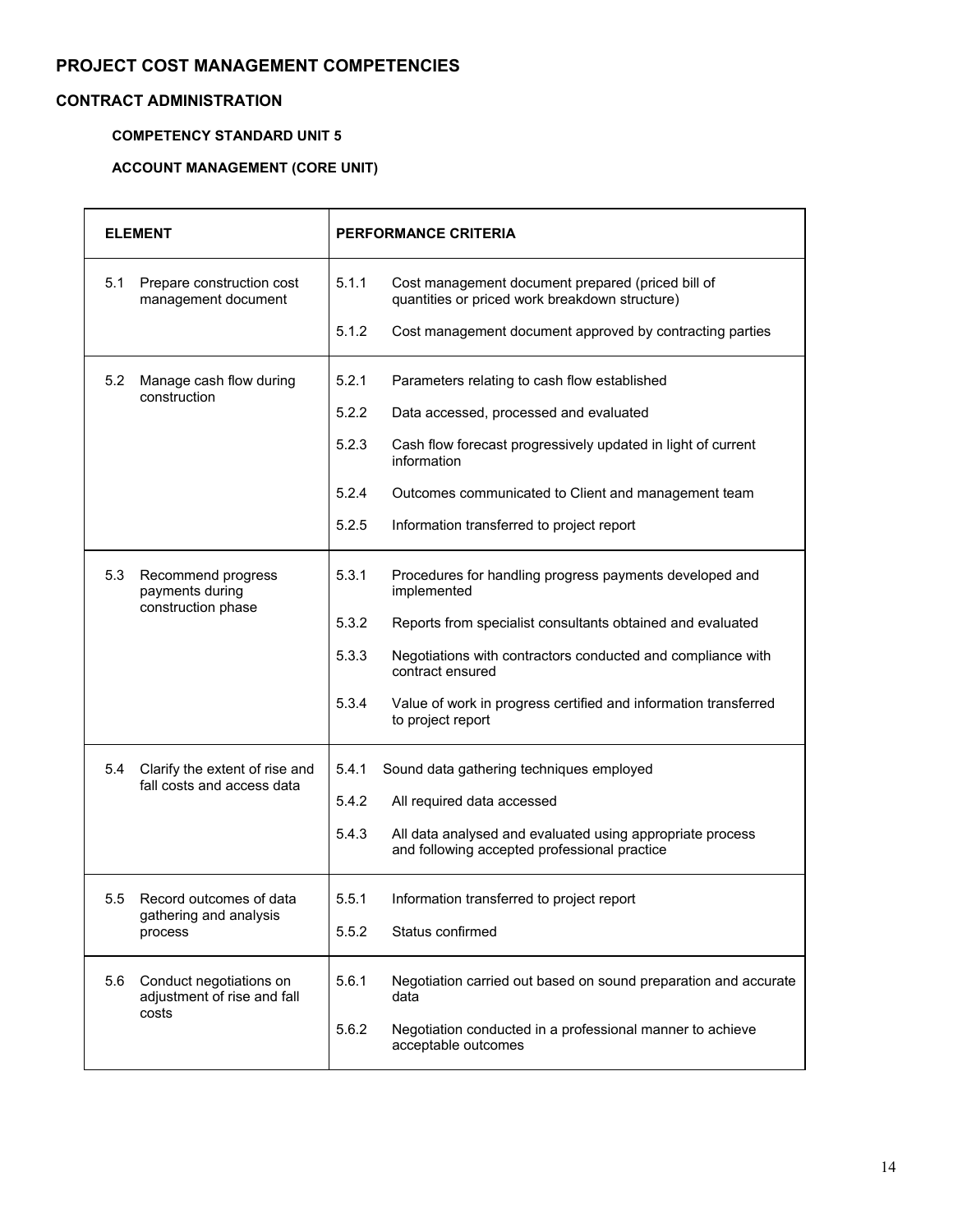## **CONTRACT ADMINISTRATION**

## **COMPETENCY STANDARD UNIT 5**

## **ACCOUNT MANAGEMENT (CORE UNIT) (Continued)**

| 5.7 | Prepare progressive financial<br>reports during construction<br>phase | 5.7.1<br>5.7.2<br>5.7.3                    | Format for progressive financial reports developed<br>Required financial information accessed and analysed<br>Report compiled and results conveyed to relevant<br>personnel and Client                                                       |
|-----|-----------------------------------------------------------------------|--------------------------------------------|----------------------------------------------------------------------------------------------------------------------------------------------------------------------------------------------------------------------------------------------|
| 5.8 | Arrange settlement of accounts<br>during construction phase           | 5.8.1<br>5.8.2<br>5.8.3.<br>5.8.4<br>5.8.5 | Relevant data collected, analysed and evaluated<br>Report compiled and negotiation undertaken<br>Information transferred to the project report<br>Penalties/bonuses assessed<br>Relevant personnel kept informed at all stages of<br>process |
| 5.9 | Communicate with Client                                               | 5.9.1<br>5.9.2<br>5.9.3<br>5.9.4           | Client kept informed at all stages<br>Technically sound and factually accurate advice<br>provided to Client<br>Client briefed on process and outcomes<br>Final outcome and rationale for outcome presented to<br>Client                      |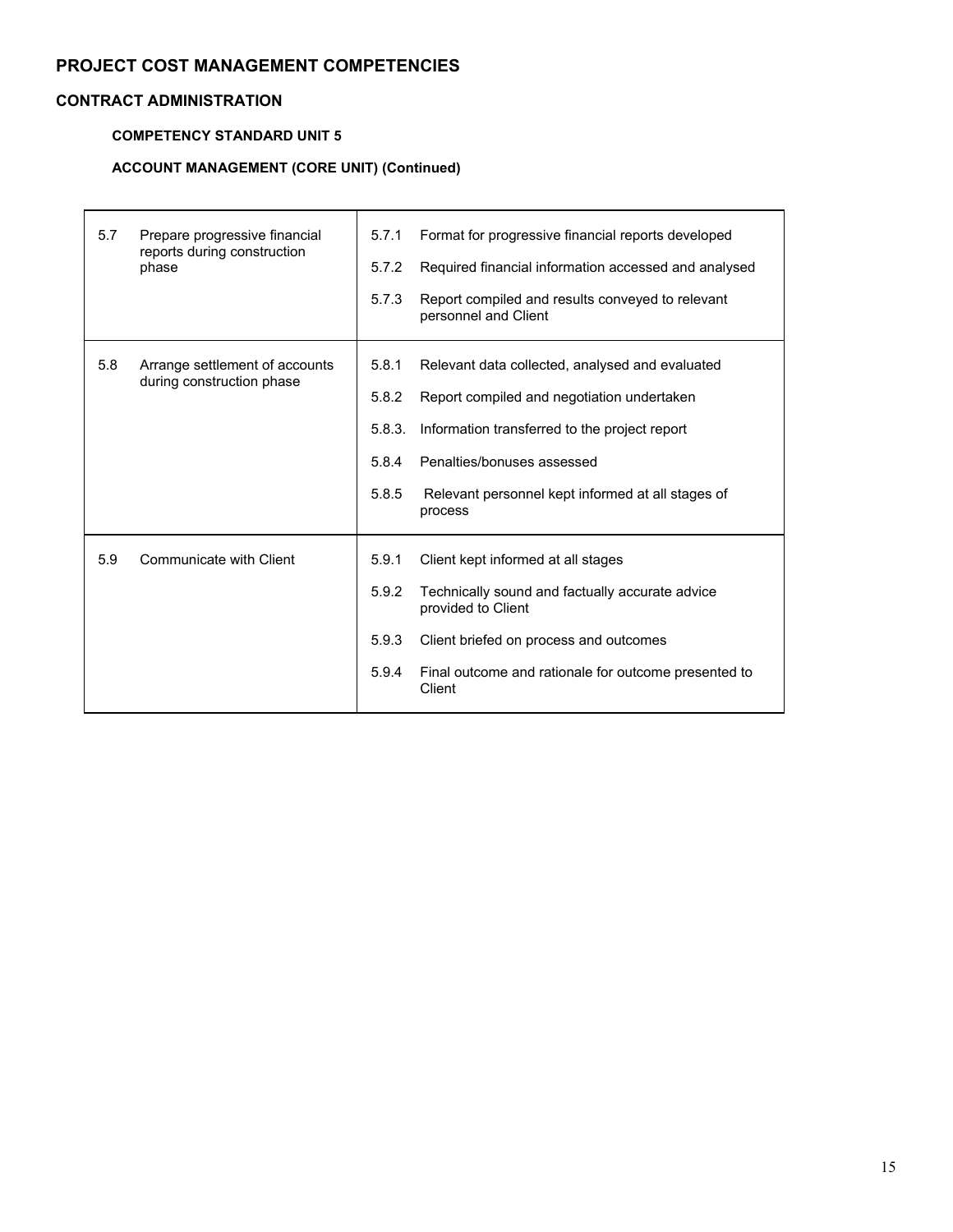## **CONTRACT ADMINISTRATION**

## **COMPETENCY STANDARD UNIT 6**

# **CHANGE MANAGEMENT (CORE UNIT)**

| <b>ELEMENT</b> |                                               | <b>PERFORMANCE CRITERIA</b> |                                                                                         |
|----------------|-----------------------------------------------|-----------------------------|-----------------------------------------------------------------------------------------|
| 6.1            | Establish extent of<br>proposed and actual    | 6.1.1                       | Proposed and actual scope change clarified                                              |
|                | scope changes                                 | 6.1.2                       | Parameters and objectives clarified;                                                    |
|                |                                               | 6.1.3                       | Contract status confirmed                                                               |
| 6.2            | Collect all data relevant<br>to scope changes | 6.2.1                       | Data gathering structure and schedules<br>established                                   |
|                |                                               | 6.2.2                       | Data evaluated following accepted<br>professional principles and practice               |
| 6.3            | Conduct negotiation on<br>scope changes       | 6.3.1                       | Negotiation carried out based on adequate<br>preparation and following sound principles |
|                |                                               | 6.3.2                       | Negotiation conducted in a professional<br>manner to achieve acceptable outcomes        |
| 6.4            | Manage cost claims<br>during construction     | 6.4.1                       | Procedures for handling cost claims<br>developed and implemented                        |
|                |                                               | 6.4.2                       | Status confirmed                                                                        |
|                |                                               | 6.4.3                       | Relevant data collected and evaluated                                                   |
|                |                                               | 6.4.4                       | Negotiations on cost claims<br>undertaken based on data collected                       |
| 6.5            | Communicate with Client                       | 6.5.1                       | Client kept informed at all stages                                                      |
|                |                                               | 6.5.2                       | Technically sound and factually accurate<br>advice provided to Client                   |
|                |                                               | 6.5.3                       | Client briefed on process and outcomes                                                  |
|                |                                               | 6.5.4                       | Final outcome and rationale for outcome<br>explained to Client                          |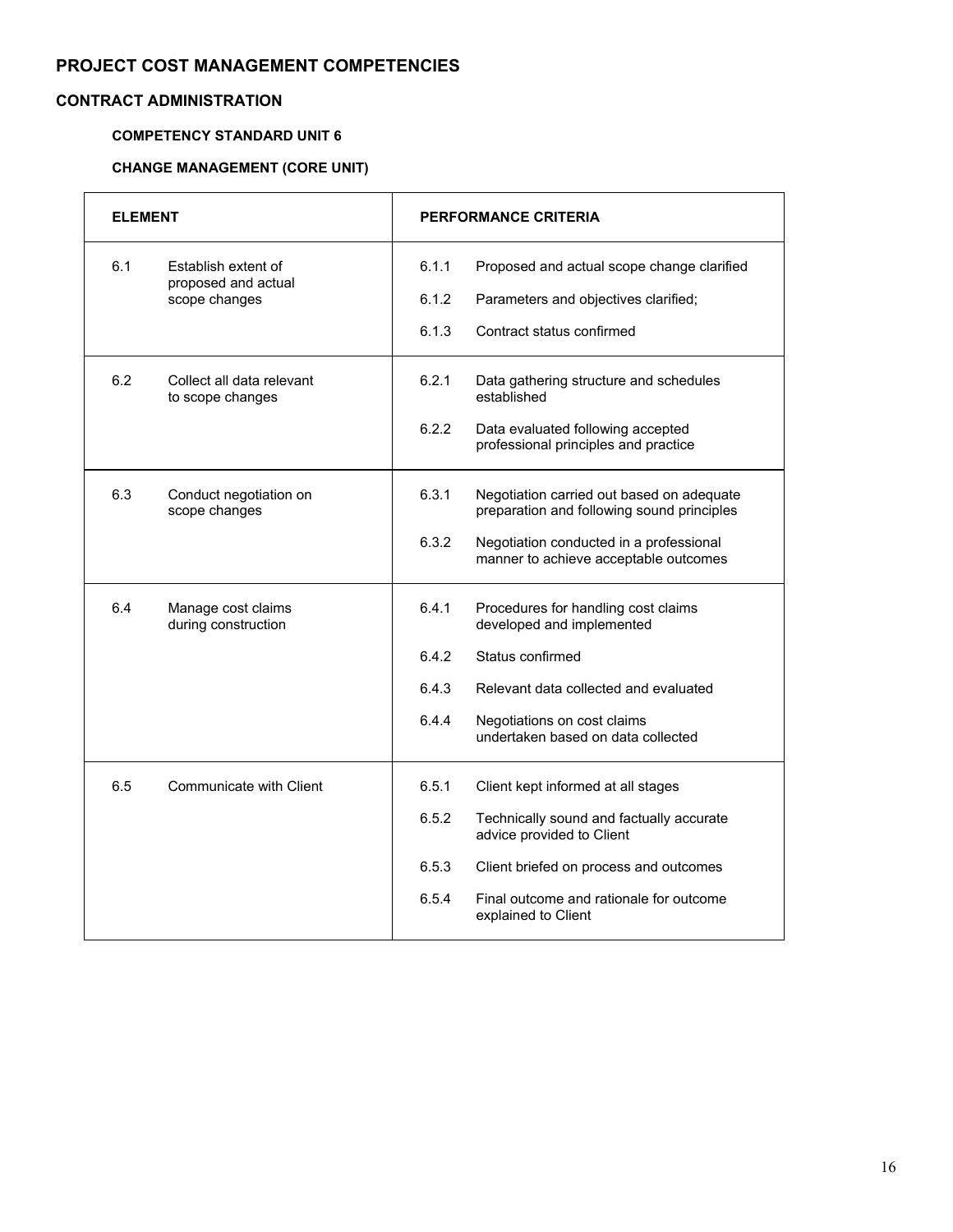## **CONTRACT ADMINISTRATION**

## **COMPETENCY STANDARD UNIT 7**

## **CLAIMS AND DISPUTE RESOLUTION (CORE UNIT)**

| <b>ELEMENT</b>                                                     | <b>PERFORMANCE CRITERIA</b>                                             |  |  |
|--------------------------------------------------------------------|-------------------------------------------------------------------------|--|--|
| 7.1 Establish background and collect<br>all data relevant to claim | 7.1.1<br>Relevant data collected, analysed and<br>evaluated             |  |  |
|                                                                    | 7.1.2<br>Status report compiled                                         |  |  |
|                                                                    | 7.1.3<br>Best/worst case scenario assessed                              |  |  |
| 7.2<br>Conduct negotiation on claim<br>settlement                  | 7.2.1<br>Key issues for each party identified                           |  |  |
|                                                                    | 7.2.2<br>Best/worst case scenarios for each party<br>identified         |  |  |
|                                                                    | 7.2.3<br>Separate and combined meeting of<br>parties conducted          |  |  |
|                                                                    | 7.2.4<br>Most beneficial result negotiated for<br>Client                |  |  |
| 7.3<br>Prepare claim and resolution<br>status report for Client    | 7.3.1<br>Client kept informed at all stages                             |  |  |
|                                                                    | 7.3.2<br>Client briefed on best/worst case<br>scenarios                 |  |  |
|                                                                    | 7.3.3<br>Final results and rationale for outcome<br>presented to Client |  |  |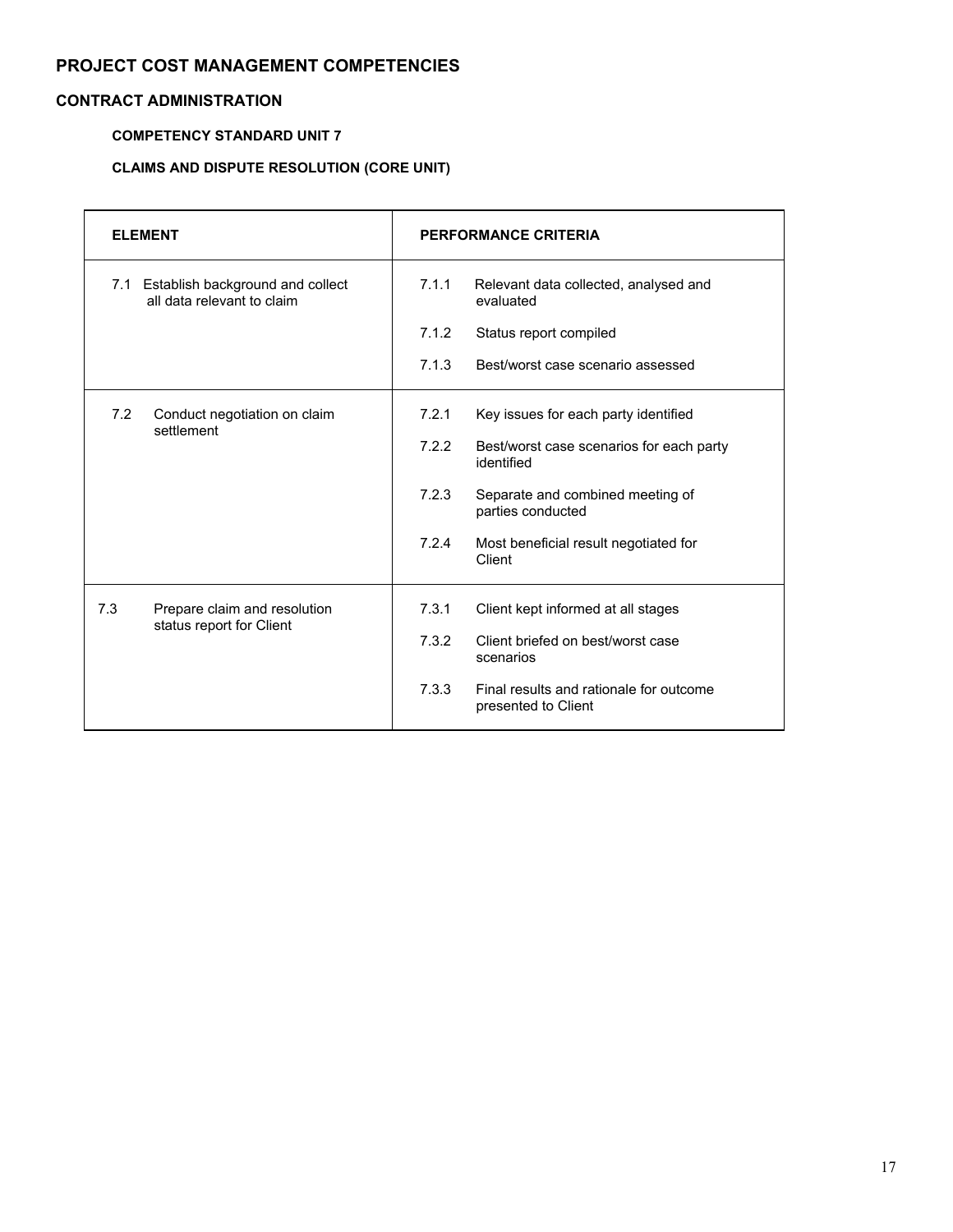#### **PROCUREMENT**

Procurement involves the various processes by which a construction contract is achieved including the use of the appropriate project delivery system and standard form of contract, the method of tendering and contractor selection, the provision of bills of quantities and the subsequent acceptance of a tender.

#### **Range Indicators**

Competencies in procurement will be demonstrated in the execution of typical work undertaken as a professional Quantity Surveyor. The work in question will call for the application of extensive knowledge appropriate to the discipline. Such knowledge will normally be acquired through a structured program of education to degree level incorporating training and work experience.

This activity would be based on a clear understanding of the processes involved in procurement including:

- strategies for gathering data and carrying out research on project delivery systems, contractor selection and forms of contract
- analysis of data including financial implications of various options
- use of appropriate analysis and evaluation techniques in reporting to Client
- methods of construction and analysis of constructability
- appropriate recording and documentation of information including registration of interest, preparation of bills of quantities and work breakdown structures

Practitioners would demonstrate a thorough understanding of:

- factors affecting the industry
	- micro and macro economic factors
	- technological factors
	- the influence of inflation on construction costs
- principles of construction and the use of materials
- the legislative and regulatory requirement of the industry.
- dispute resolution procedures

Communication and computing skills would also be applied in conjunction with competencies in this area.

Discrimination between the application of this unit at the levels of Entry Graduate, Associate and Fellow (or Expert) is chiefly in terms of the level of autonomy or supervision of the work required and the degree of leadership exercised. The type of projects on which the practitioner has worked and the range of experience would also be taken into account.

#### **Entry Graduate**

The Entry Graduate would demonstrate these competencies in work undertaken under the supervision of a more senior practitioner. The Entry Graduate would be able to work effectively and develop through experience and added responsibility the ability to work under general guidance on the accepted range of work carried out by a professional Quantity Surveyor.

#### **Associate**

The Associate would demonstrate these competencies in the course of work associated with the application of appropriate knowledge to recognised tasks either self managed or expert practitioner supervised activities. The Associate would have had varied experience and worked on a range of projects.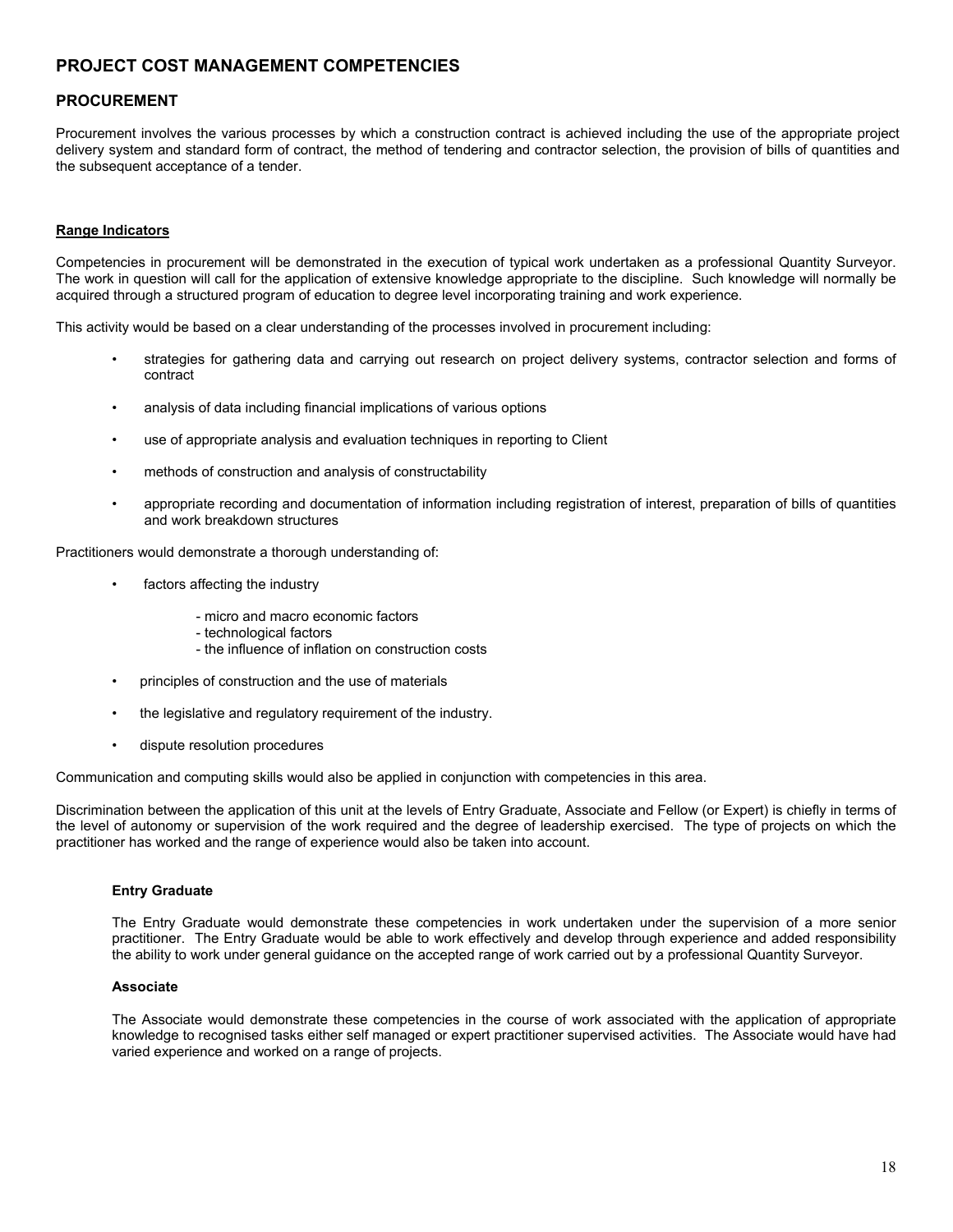## **PROCUREMENT**

#### **Range Indicators (Continued)**

#### **Fellow (or Expert)**

Competencies would be demonstrated in the course of undertaking tasks associated with the self managed application of appropriate knowledge to recognised tasks and leadership of others in the performance of the professional activities. The Fellow (or Expert) would be expected to have had considerable experience and demonstrated competency over a wide range of projects.

#### **Evidence Guide**

Evidence of successful achievement of this competency would be effective and efficient management of the procurement process and the setting up and application of appropriate systems for monitoring of activities.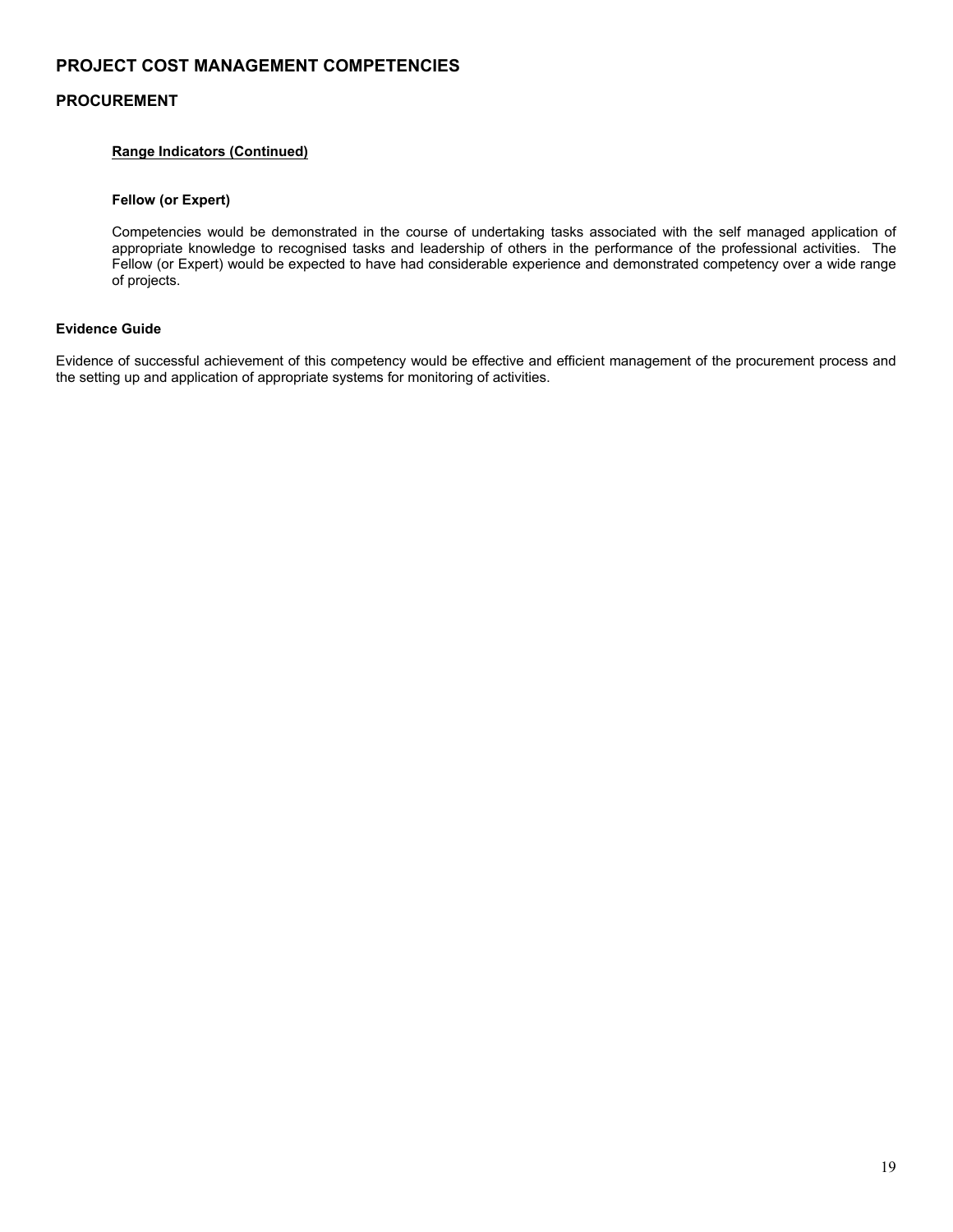## **PROCUREMENT**

#### **COMPETENCY STANDARD UNIT 8**

## **GENERAL PROCUREMENT ADVICE (CORE UNIT)**

| <b>ELEMENT</b>                                                                | <b>PERFORMANCE CRITERIA</b>                                                                                                                                                                                              |
|-------------------------------------------------------------------------------|--------------------------------------------------------------------------------------------------------------------------------------------------------------------------------------------------------------------------|
| 8.1<br>Collect information required to<br>specify procurement<br>requirements | 8.1.1 Clients objectives established and confirmed<br>8.1.2 Objectives of process specified<br>8.1.3 Market conditions evaluated and options reviewed                                                                    |
| 8.2<br>Evaluate project delivery systems                                      | 8.2.1 Project delivery systems reviewed<br>8.2.2 Forms of contract reviewed                                                                                                                                              |
| 8.3<br>Undertake constructability<br>analyses                                 | 8.3.1 Forms of construction analysed<br>8.3.2 Forms of construction costed and optimised<br>8.3.3 Constructability recommendations made                                                                                  |
| 8.4<br>Provide input into the<br>development of the project<br>brief          | 8.4.1 Relevant data collected<br>8.4.2 Input into project brief provided                                                                                                                                                 |
| 8.5<br>Manage tendering process                                               | 8.5.1 Tender and contract documents prepared<br>8.5.2 Trends evaluated and analysed<br>8.5.3 Contracts negotiated<br>8.5.4 Changes evaluated and negotiated<br>8.5.5 Results of tendering process communicated to Client |
| 8.6<br>Prepare documentation inputs to<br>the tender                          | 8.6.1 Advice on appropriate tender documentation provided<br>8.6.2 Bills of Quantities or work breakdown structures to aid<br>tendering process prepared                                                                 |
| Initiate tenderer selection process<br>8.7                                    | 8.7.1 Tenderer selection criteria determined<br>8.7.2 Tenderer data accessed<br>8.7.3 Documentation for registration of tenderer interest<br>prepared and placed in appropriate publications                             |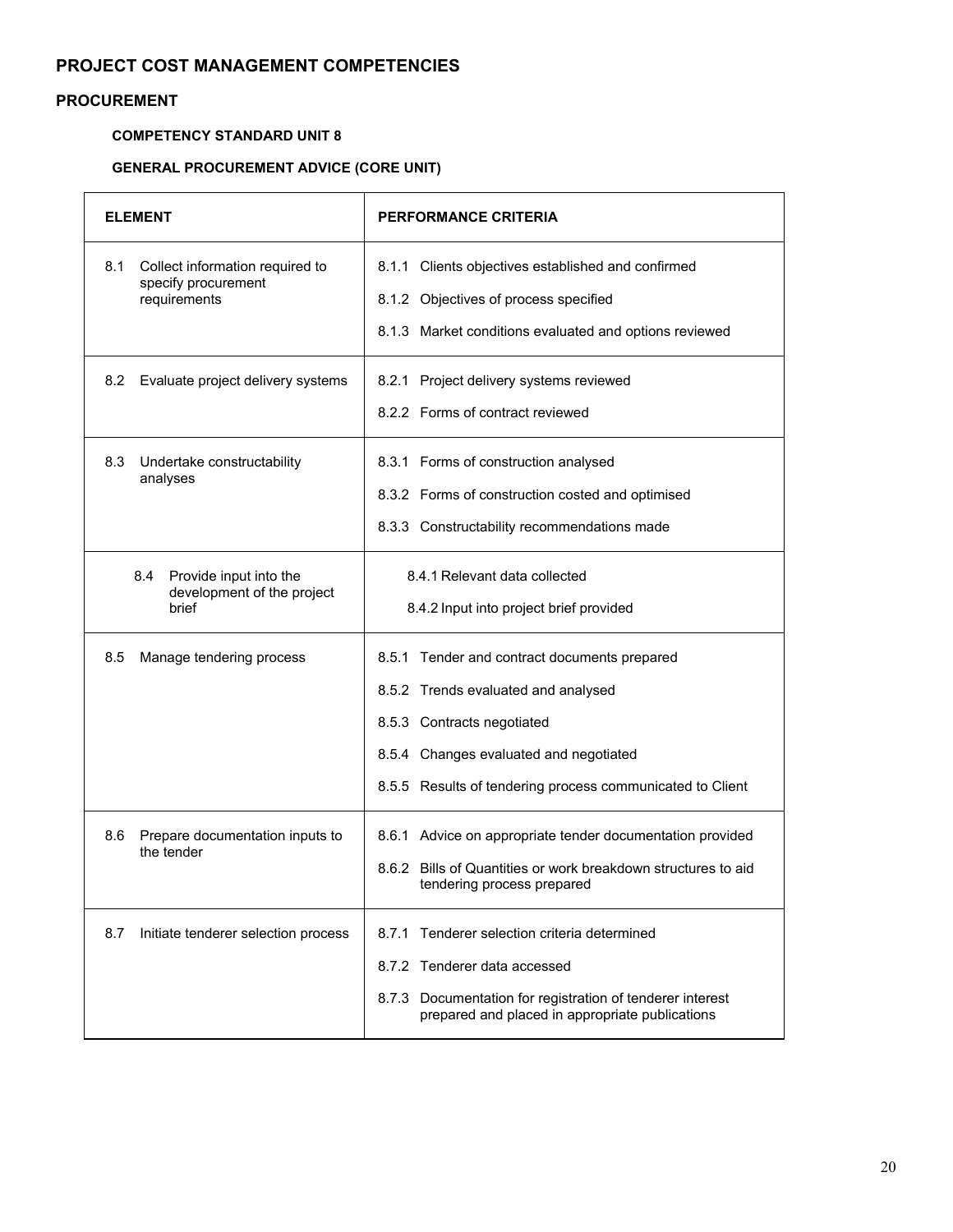## **PROCUREMENT**

## **COMPETENCY STANDARD UNIT 8**

## **GENERAL PROCUREMENT ADVICE (CORE UNIT) (Continued)**

| 8.8 | Advise on the selection of<br>tenderers | 8.8.1 | Tenderers' proposals and credentials<br>analysed against criteria |
|-----|-----------------------------------------|-------|-------------------------------------------------------------------|
|     |                                         | 8.8.2 | Possible tenderers listed and validity<br>confirmed               |
|     |                                         | 8.8.3 | Short list prepared                                               |
|     |                                         | 8.8.4 | Client advised                                                    |
| 8.9 | Evaluate and negotiate<br>tenders       | 8.9.1 | Data gathered using appropriate structures<br>and procedures      |
|     |                                         | 8.9.2 | Project objectives and parameters<br>established                  |
|     |                                         | 8.9.3 | Tenders evaluated and negotiated                                  |
|     |                                         | 8.9.4 | Project implementation and procurement<br>plan identified         |
|     |                                         | 8.9.5 | Analysis of financial and non-financial returns<br>made           |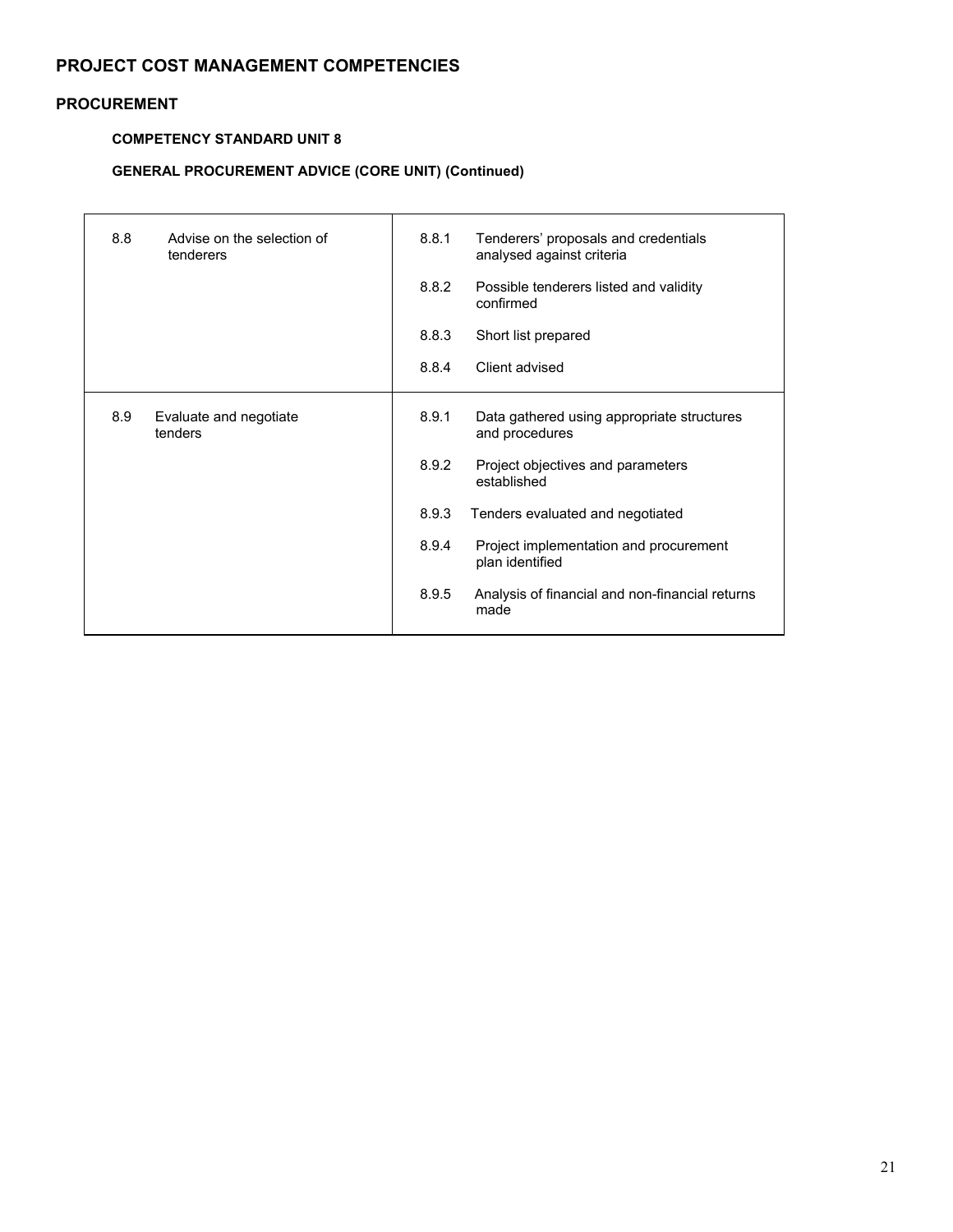## **PROCUREMENT**

## **COMPETENCY STANDARD UNIT 9**

## **CONTRACT DOCUMENTATION (BILLS OF QUANTITIES) (CORE UNIT)**

| <b>ELEMENT</b>                                                                               | <b>PERFORMANCE CRITERIA</b>                                                                                                                   |  |  |  |
|----------------------------------------------------------------------------------------------|-----------------------------------------------------------------------------------------------------------------------------------------------|--|--|--|
| 9.1 Establish Client<br>requirements and advise on<br>alternative contract<br>document types | 9.1.1<br>Client objectives, risk acceptance and other factors<br>assessed<br>9.1.2<br>Alternative contract document types explained to Client |  |  |  |
|                                                                                              | 9.1.3<br>Client agreement on selected contract document<br>obtained                                                                           |  |  |  |
| 9.2 Recommend and agree<br>method of measurement<br>and input document                       | Alternative method of measurement types explained to<br>9.2.1<br>Client                                                                       |  |  |  |
| requirements                                                                                 | Expected quality and timing of input documents<br>9.2.2<br>assessed                                                                           |  |  |  |
|                                                                                              | 9.2.3<br>Client agreement on method of<br>measurement obtained                                                                                |  |  |  |
|                                                                                              | 9.2.4<br>Input documents scheduled, time-tabled and prioritized                                                                               |  |  |  |
| 9.3 Develop management plan<br>for resources and other                                       | 9.3.1<br>Trade or other document breakdown determined                                                                                         |  |  |  |
| requirements                                                                                 | 9.3.2<br>Appropriate resource levels quantified and<br>allocated                                                                              |  |  |  |
| 9.4 Access and distribute input<br>documents                                                 | 9.4.1<br>Input documents validated and registered                                                                                             |  |  |  |
|                                                                                              | 9.4.2<br>Input documents distributed to Quantity Surveying<br>team                                                                            |  |  |  |
| 9.5 Prepare Bill of Quantities                                                               | 9.5.1<br>Measurement (software) system established and set<br>up                                                                              |  |  |  |
|                                                                                              | 9.5.2<br>Items described, measured, signposted and<br>quantified                                                                              |  |  |  |
|                                                                                              | 9.5.3<br>Items sorted in appropriate sequence                                                                                                 |  |  |  |
|                                                                                              | Preliminaries, trade or other sections and subsection<br>9.5.4<br>headings added                                                              |  |  |  |
|                                                                                              | 9.5.5<br>"Rates to include" and other pricing and<br>measurement preamble clauses added                                                       |  |  |  |
|                                                                                              | Item reference added<br>9.5.6                                                                                                                 |  |  |  |
|                                                                                              | 9.5.7<br>Elemental or other analysis codes added                                                                                              |  |  |  |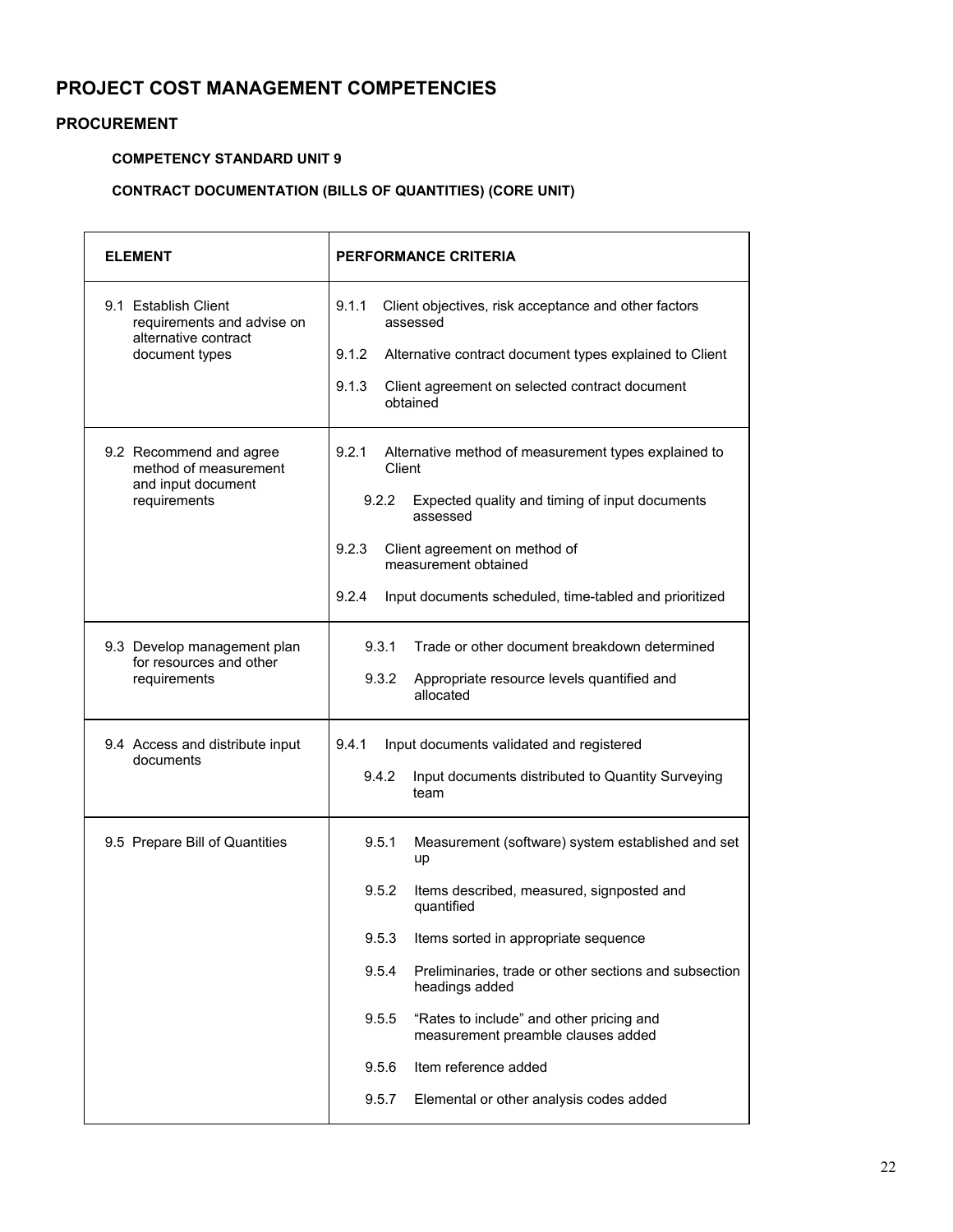## **PROCUREMENT**

## **COMPETENCY STANDARD UNIT 9**

## **CONTRACT DOCUMENTATION (BILLS OF QUANTITIES) (CORE UNIT) (Continued)**

| 9.6 | Undertake quantity and<br>other checks | 9.6.1 | Input document discrepancies and/or omissions<br>noted and queried during measurement |
|-----|----------------------------------------|-------|---------------------------------------------------------------------------------------|
|     |                                        | 9.6.2 | "To take" lists prepared during measurement                                           |
|     |                                        | 9.6.3 | Final input documents checked for Bill<br>completeness                                |
|     |                                        | 9.6.4 | Final output document checked for spelling.<br>omissions, etc.                        |
|     |                                        | 9.6.5 | Cost significant items and quantities "bulk"<br>checked                               |
| 9.7 | Prepare Addenda as<br>required         | 9.7.1 | Final Bill adjusted for corrections to input<br>documents and errors and/or omissions |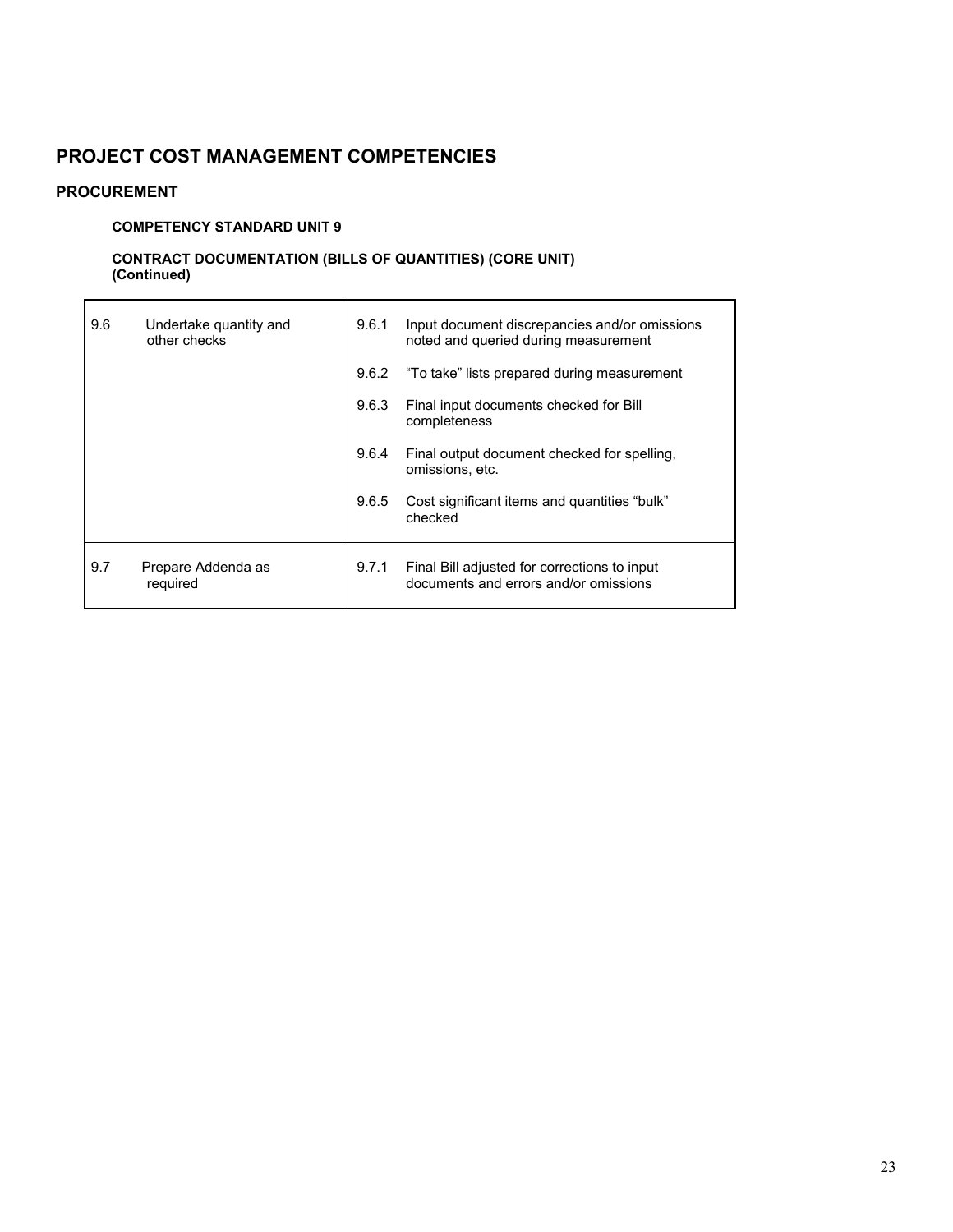# **FINANCIAL AUDIT**

Financial audit involves an independent assessment that risk is being effectively managed to the satisfaction of the Client or their financier.

The audit service provides a level of confidence for the Client/financier in terms of the containment of risk from both financial and management aspects.

Generally the fields encompassed within the financial audit are:

- design documentation control
- compliance issues incorporation
- project delivery control
- time control
- financial control

#### **Range Indicators**

Competencies in financial audit will be demonstrated in the execution of typical work undertaken as a professional Quantity Surveyor. The work in question will call for the application of extensive knowledge appropriate to the discipline. Such knowledge will normally be acquired through a structured program of education to degree level incorporating training and work experience.

This activity would be based on a clear understanding of the processes involved in the production of financial audits

- strategies for gathering data and carrying out research on legal and financial issues
- analysis of data including risk implications
- use of appropriate analysis and evaluation techniques in reporting to Client
- the construction and financial practices of the industry
- life cycle implications where required
- appropriate recording and documentation of information

Practitioners would demonstrate a thorough understanding of:

- factors affecting the industry
	- micro and macro economic factors
	- technological factors
	- the influence of inflation on construction costs
- principles of construction and the use of materials
- the legislative and regulatory requirement of the industry.

Communication and computing skills would also be applied in conjunction with competencies in this area.

Discrimination between the application of this unit at the levels of Entry Graduate, Associate and Fellow (or Expert) is chiefly in terms of the level of autonomy or supervision of the work required and the degree of leadership exercised. The type of projects on which the practitioner has worked and the range of experience would also be taken into account.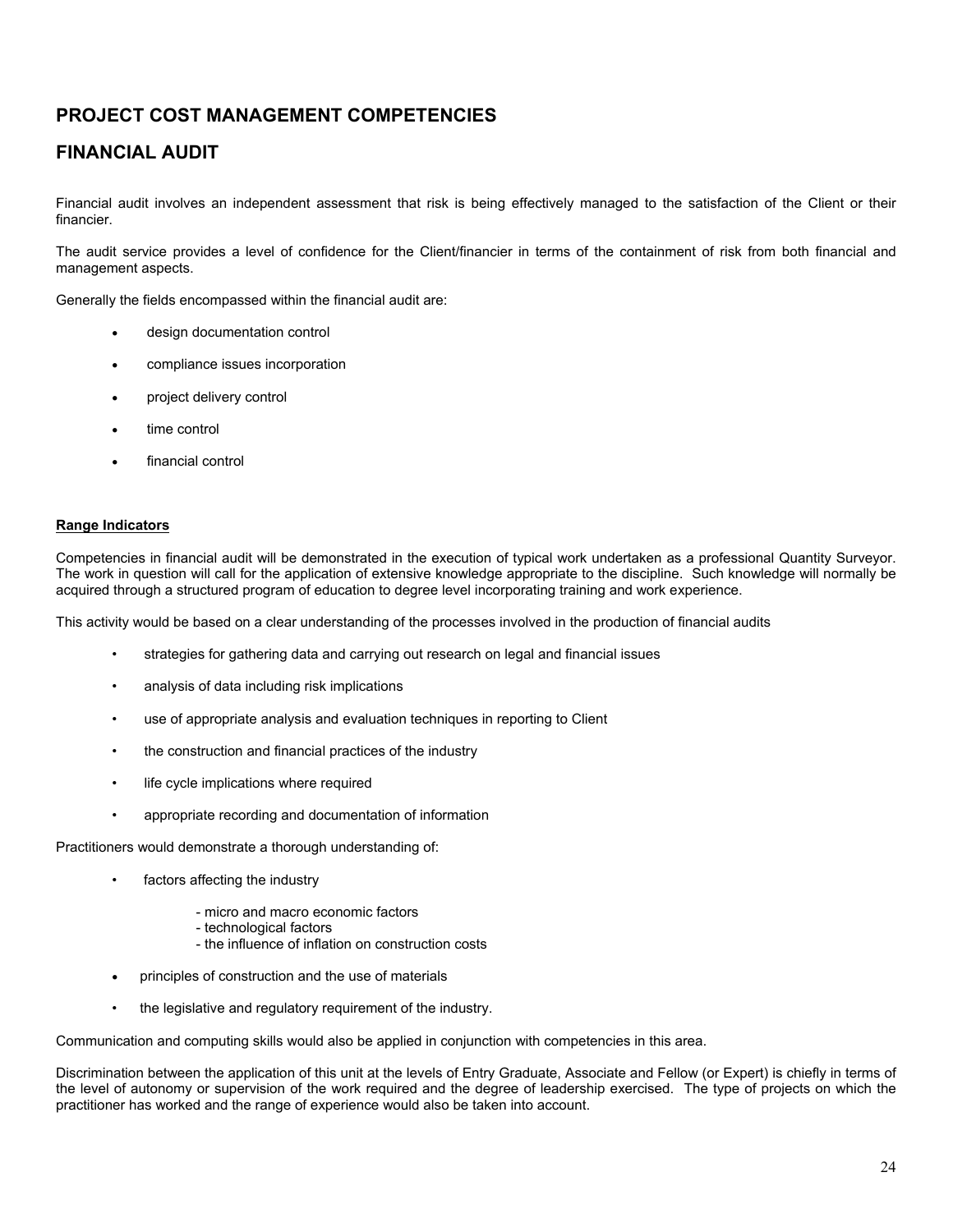## **FINANCIAL AUDIT**

#### **Range Indicators (Continued)**

#### **Entry Graduate**

The Entry Graduate would demonstrate these competencies in work undertaken under the supervision of a more senior practitioner. The Entry Graduate would be able to work effectively and develop through experience and added responsibility the ability to work under general guidance on the accepted range of work carried out by a professional Quantity Surveyor.

#### **Associate**

The Associate would demonstrate these competencies in the course of work associated with the application of appropriate knowledge to recognised tasks either self managed or expert practitioner supervised activities. The Associate would have had varied experience and worked on a range of projects.

#### **Fellow (or Expert)**

Competencies would be demonstrated in the course of undertaking tasks associated with the self managed application of appropriate knowledge to recognised tasks and leadership of others in the performance of the professional activities. The Fellow (or Expert) would be expected to have had considerable experience and demonstrated competency over a wide range of projects.

#### **Evidence Guide**

Evidence of successful achievement of this competency would be effective and efficient management of the financial audit process and the setting up and application of appropriate systems for monitoring of activities.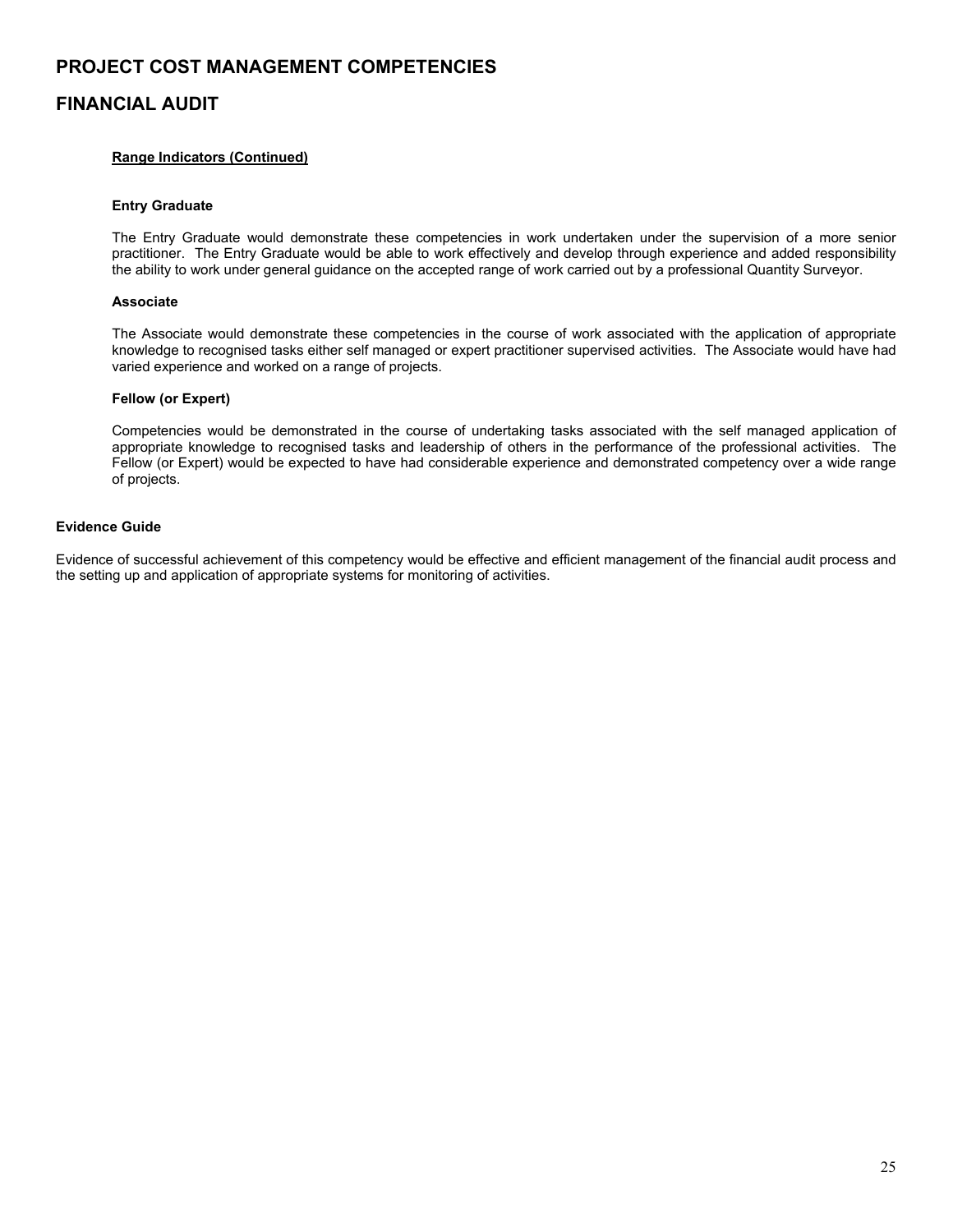# **FINANCIAL AUDIT**

## **COMPETENCY STANDARD UNIT 10**

## **FINANCIAL AUDIT (CORE UNIT)**

| <b>ELEMENT</b> |                                                                                         |         | <b>PERFORMANCE CRITERIA</b>                                                                                                                                                                                                                       |
|----------------|-----------------------------------------------------------------------------------------|---------|---------------------------------------------------------------------------------------------------------------------------------------------------------------------------------------------------------------------------------------------------|
| 10.1           | Establish project objectives and<br>parameters                                          | 10.1.1  | Project objectives clarified in discussion<br>with Client or their financier                                                                                                                                                                      |
|                |                                                                                         | 10.1.2  | Project parameters and constraints<br>identified and verified including:<br>design documentation control<br>compliance issues incorporation<br>$\bullet$<br>project delivery control<br>timing issues controlled<br>financial control established |
| 10.2           | Access available data<br>and information                                                | 10.2.1  | Availability of data established and<br>requirements needed to meet the<br>brief confirmed                                                                                                                                                        |
| 10.3           | Confirm interface with<br>consultants, contractors and<br>other relevant data providers | 10.3.1. | Formal arrangements for interface with<br>others arranged                                                                                                                                                                                         |
| 10.4           | Establish reporting<br>details                                                          | 10.4.1  | Reporting format confirmed with the Client<br>including level of supporting<br>documentation                                                                                                                                                      |
| 10.5           | Implement financial audit                                                               | 10.5.1  | Initial financial audit completed in relation<br>to design documentation, compliance<br>issues and project delivery                                                                                                                               |
|                |                                                                                         | 10.5.2  | Monthly financial audit carried out<br>with all risk factors monitored                                                                                                                                                                            |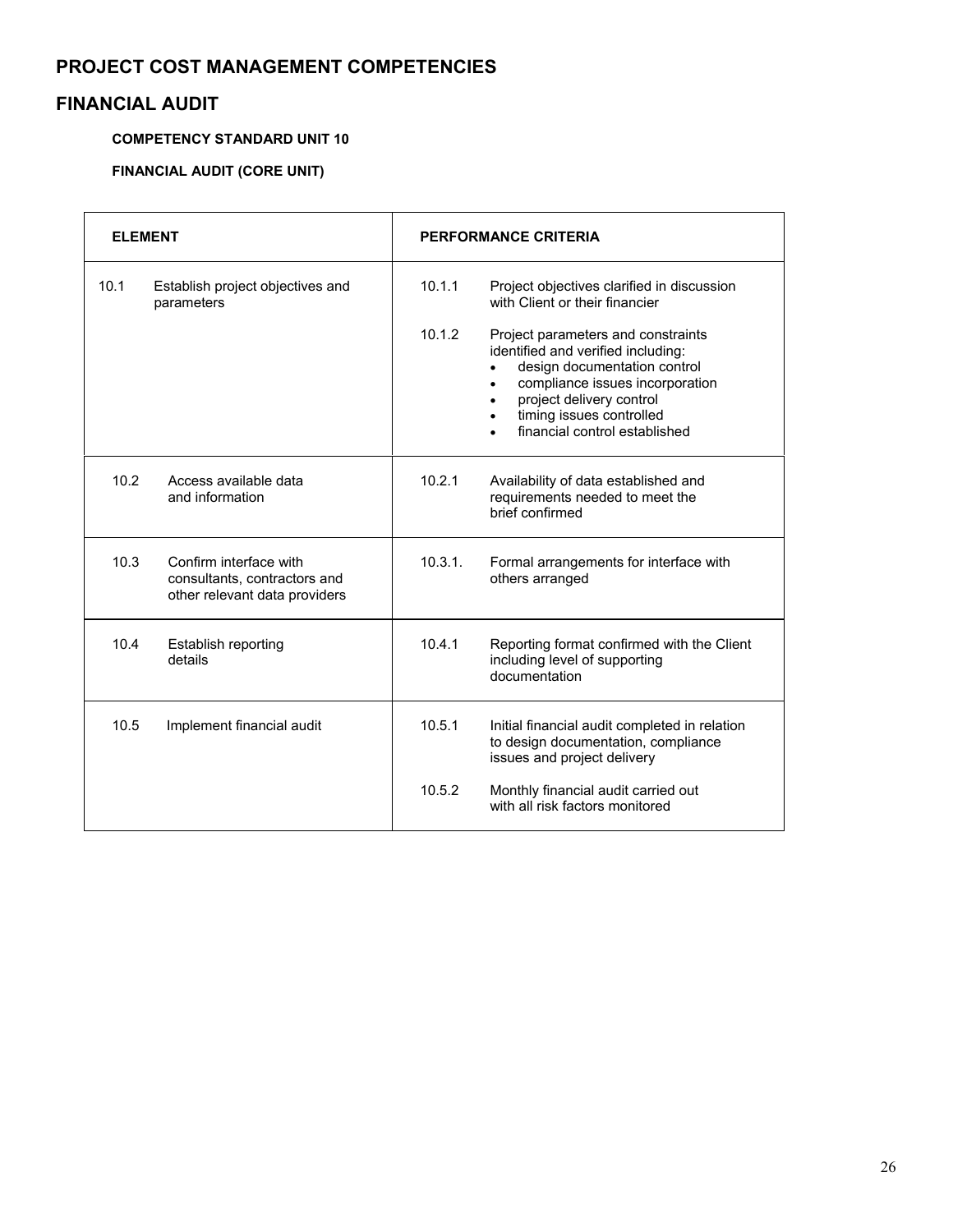## **RESOURCE ANALYSIS**

Resource analysis involves carrying out various studies in construction resource management including associated productivity estimates/forecasts and subsequent monitoring of performance.

#### **Range Indicators**

Competencies in resource analysis will be demonstrated in the execution of typical work undertaken as a professional Quantity Surveyor. The work in question will call for the application of extensive knowledge appropriate to the discipline. Such knowledge will normally be acquired through a structured program of education to degree level incorporating training and work experience.

This activity would be based on a clear understanding of the processes involved in resource analysis

- strategies for gathering data and carrying out research on resource factors
- analysis of data including financial implications
- use of appropriate analysis and evaluation techniques in reporting to Client
- the construction and financial practices of the industry
- appropriate recording and documentation of information

Practitioners would demonstrate a thorough understanding of:

- factors affecting the industry
	- micro and macro economic factors
	- technological factors
- principles of construction and the use of materials
- the legislative and regulatory requirement of the industry.

Communication and computing skills would also be applied in conjunction with competencies in this area.

Discrimination between the application of this unit at the levels of Entry Graduate, Associate and Fellow (or Expert) is chiefly in terms of the level of autonomy or supervision of the work required and the degree of leadership exercised. The type of projects on which the practitioner has worked and the range of experience would also be taken into account.

#### **Entry Graduate**

The Entry Graduate would demonstrate these competencies in work undertaken under the supervision of a more senior practitioner. The Entry Graduate would be able to work effectively and develop through experience and added responsibility the ability to work under general guidance on the accepted range of work carried out by a professional Quantity Surveyor.

#### **Associate**

The Associate would demonstrate these competencies in the course of work associated with the application of appropriate knowledge to recognised tasks either self managed or expert practitioner supervised activities. The Associate would have had varied experience and worked on a range of projects.

#### **Fellow (or Expert)**

Competencies would be demonstrated in the course of undertaking tasks associated with the self managed application of appropriate knowledge to recognised tasks and leadership of others in the performance of the professional activities. The Fellow (or Expert) would be expected to have had considerable experience and demonstrated competency over a wide range of projects.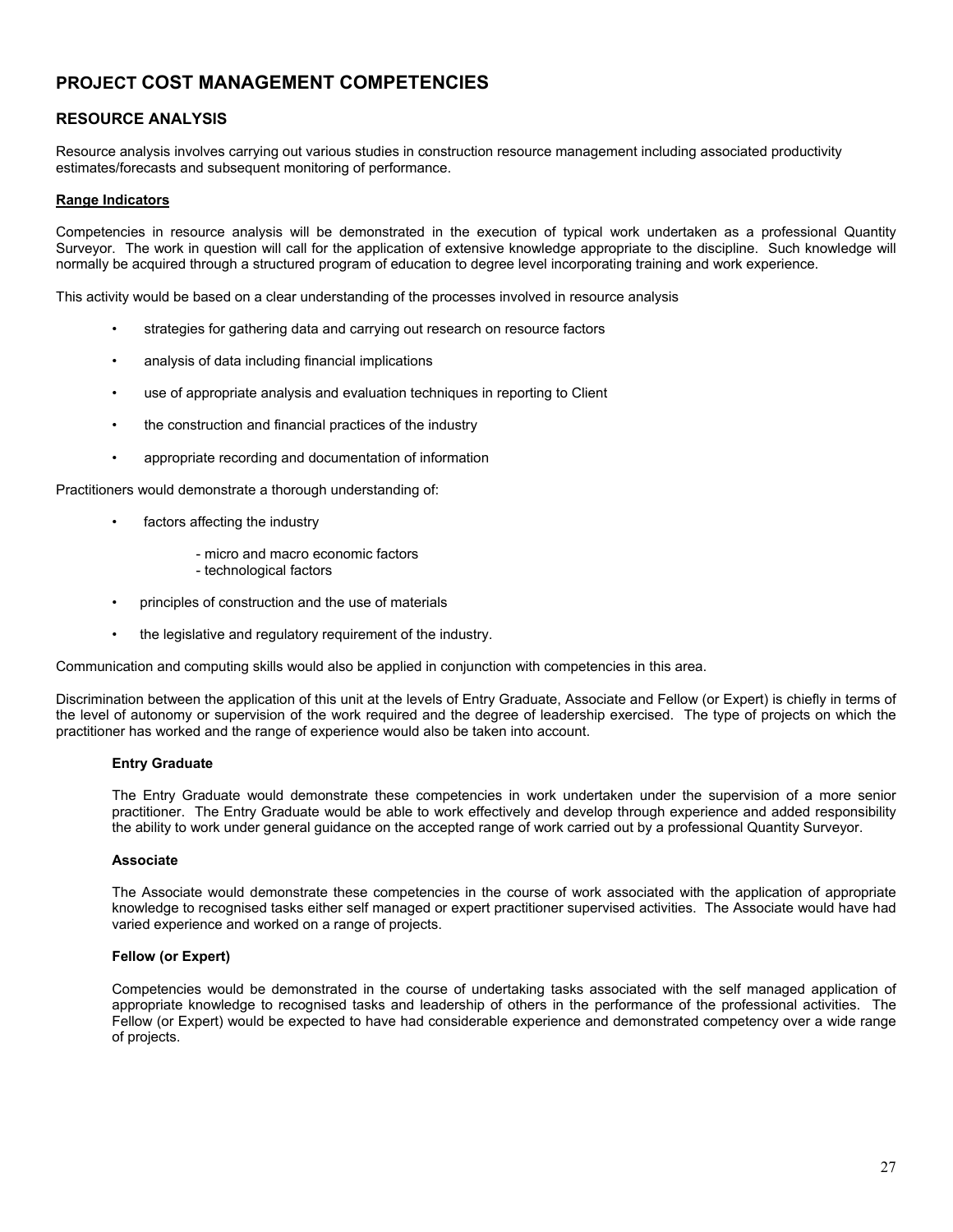## **RESOURCE ANALYSIS**

## **Range Indicators (Continued)**

#### **Evidence Guide**

Evidence of successful achievement of this competency would be effective and efficient management of resource analysis and the setting up and application of appropriate systems for monitoring of activities.

#### **COMPETENCY STANDARD UNIT 11**

## **RESOURCE ANALYSIS (CORE UNIT)**

| <b>FI FMFNT</b> |                                                                                                               | <b>PERFORMANCE CRITERIA</b> |                                                                                                                       |
|-----------------|---------------------------------------------------------------------------------------------------------------|-----------------------------|-----------------------------------------------------------------------------------------------------------------------|
| 11.1            | Undertake resource management<br>and productivity studies including<br>appropriate estimates and<br>forecasts | 11.1.1<br>11.1.2            | Resource requirements identified<br>Productivity estimates prepared                                                   |
| 11.2            | Develop appropriate performance<br>monitoring procedures                                                      | 11.2.1<br>11.2.2            | Appropriate performance monitoring<br>procedures developed<br>Responsibility schedules prepared and tasks<br>assigned |
| 11.3            | Prepare resource and productivity<br>usage reports                                                            | 11.3.1<br>11.3.2            | Resource usage reports prepared<br>Productivity reports prepared                                                      |
| 11.4            | Prepare material order lists                                                                                  | 11.4.1<br>11.4.2            | Material requirements identified<br>Material order lists prepared                                                     |
| 11.5            | Develop and implement<br>appropriate procedure for data<br>gathering                                          | 11.5.1<br>11.5.2            | Procedures for data gathering developed<br>Data gathering implemented                                                 |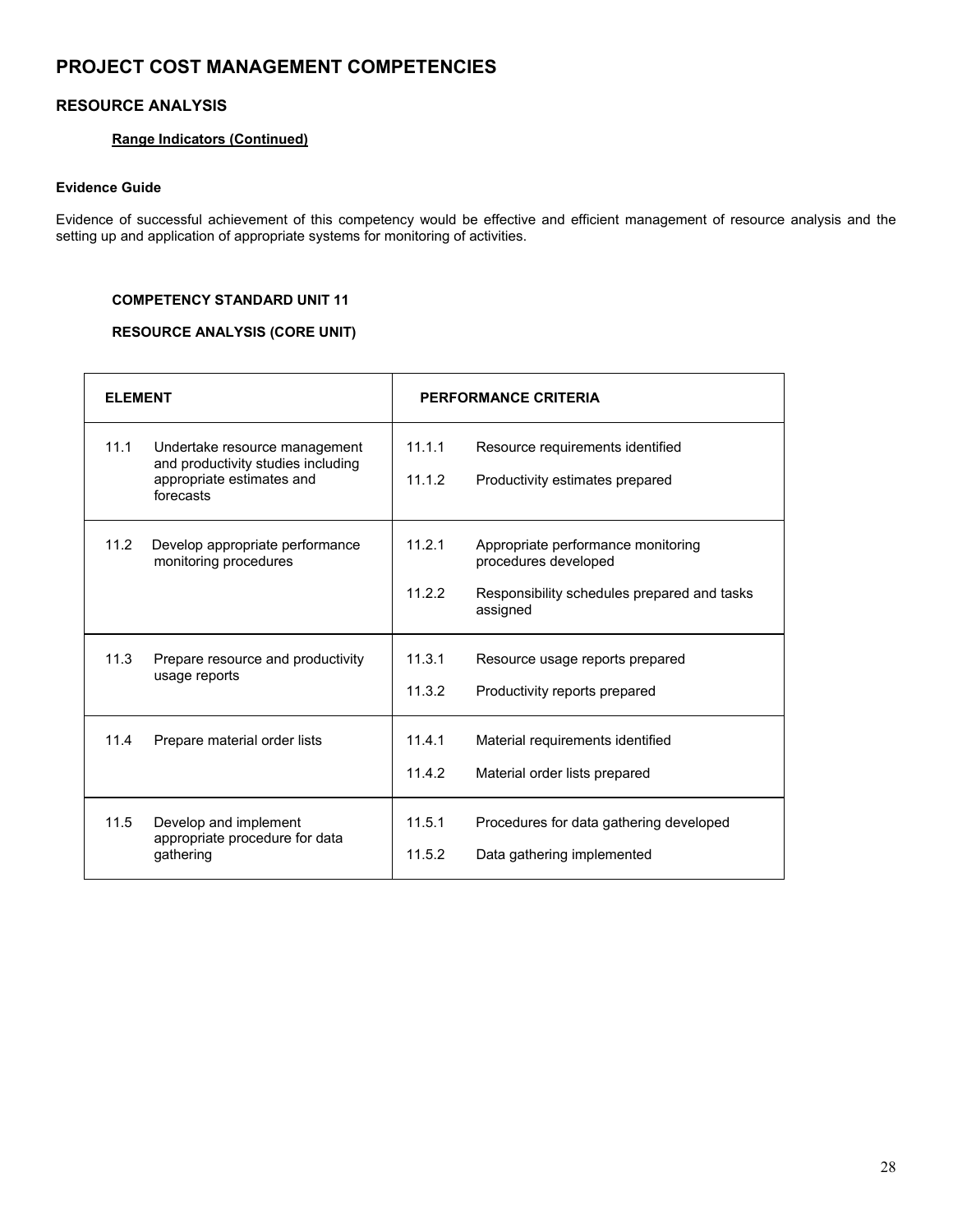Asset financial management involves independent advice on the cost of ownership of property particularly in the areas of feasibility, tax, audits, life cycle cost analysis and technical due diligence.

## **FEASIBILITY STUDIES**

Feasibility studies assess the viability of a project over its expected life and are a necessary prerequisite to any effective decision making process including obtaining finance.

#### **Range Indicators**

Competencies in feasibility studies will be demonstrated in the execution of typical work undertaken as a professional Quantity Surveyor. The work in question will call for the application of extensive knowledge appropriate to the discipline. Such knowledge will normally be acquired through a structured program of education to degree level incorporating training and work experience.

This activity would be based on a clear understanding of the processes involved in the carrying out of a feasibility study including:

- research and data gathering strategies related to the collection of predictive information
- analysis of data on property cycles
- the use of appropriate methodologies to analyse supply and demand statistics
- use of appropriate analysis and evaluation techniques including discounted cash flows and sensitivity analyses
- the construction and financial practices of the industry
- life cycle costing and planning
- appropriate recording and documentation practice particularly in relation to compilation of data on completed projects

Practitioners would demonstrate a thorough understanding of:

- factors affecting the industry
	- micro and macro economic factors
	- technological factors
	- the influence of inflation on construction costs
- principles of construction and the use of materials
- the legislative and regulatory requirements of the industry

Communication and computing skills would also be applied in conjunction with competencies in this area.

Discrimination between the application of this unit at the levels of Entry Graduate, Associate and Fellow (or Expert) is chiefly in terms of the level of autonomy or supervision of the work required and the degree of leadership exercised. The type of projects on which the practitioner has worked and the range of experience would also be taken into account.

#### **Entry Graduate**

The Entry Graduate would demonstrate these competencies in work undertaken under the supervision of a more senior practitioner. The Entry Graduate would be able to work effectively and develop through experience and added responsibility the ability to work under general guidance on the accepted range of work carried out by a professional Quantity Surveyor.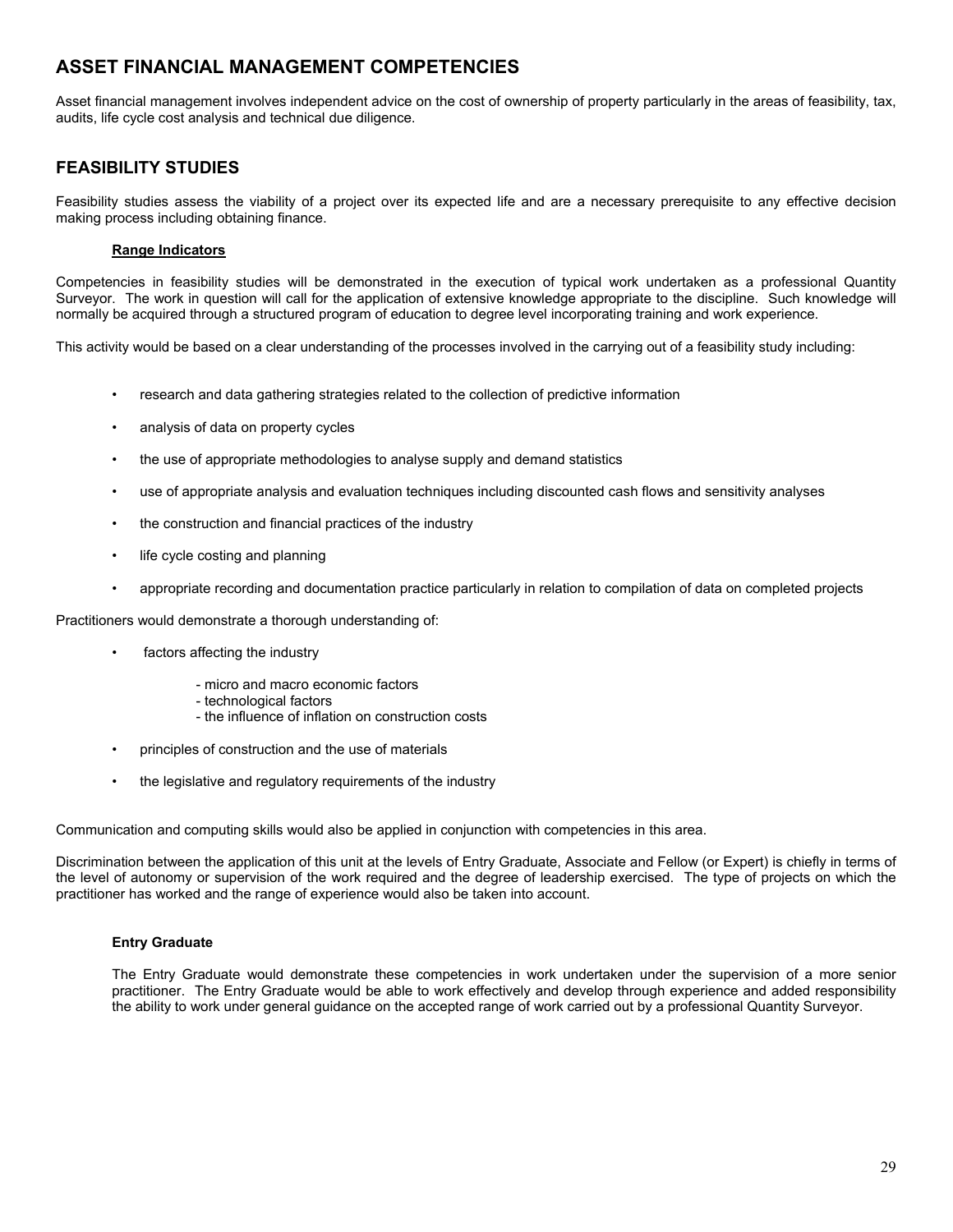## **FEASIBILITY STUDIES**

#### **Range Indicators (Continued)**

#### **Associate**

The Associate would demonstrate these competencies in the course of work associated with the application of appropriate knowledge to recognised tasks either self managed or expert practitioner supervised activities. The Associate would have had varied experience and worked on a range of projects.

#### **Fellow (or Expert)**

Competencies would be demonstrated in the course of undertaking tasks associated with the self managed application of appropriate knowledge to recognised tasks and leadership of others in the performance of the professional activities. The Fellow (or Expert) would be expected to have had considerable experience and demonstrated competency over a wide range of projects.

#### **Evidence Guide**

Evidence of successful achievement of this competency would be effective and efficient management of the feasibility process and the setting up and application of appropriate systems for monitoring of activities.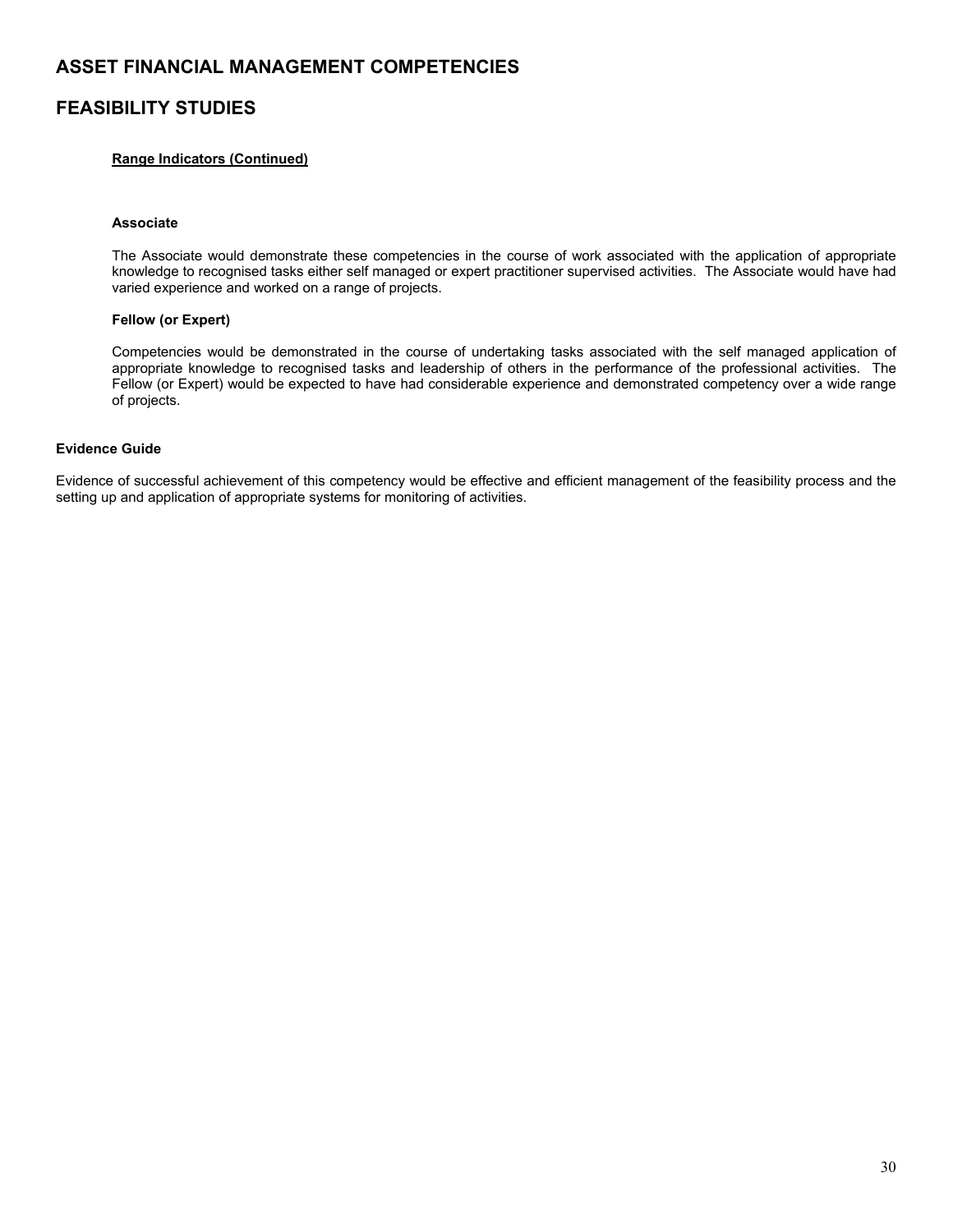# **FEASIBILITY STUDIES**

# **COMPETENCY STANDARD UNIT 12**

## **FEASIBILITY STUDIES (CORE UNIT)**

| <b>ELEMENT</b> |                                                         | PERFORMANCE CRITERIA |                                                                                                            |
|----------------|---------------------------------------------------------|----------------------|------------------------------------------------------------------------------------------------------------|
| 12.1           | Access information<br>required for feasibility<br>study | 12.1.1               | Project objectives and perameters established<br>based on communication with Client                        |
|                |                                                         | 12.1.2               | Data required for study accessed                                                                           |
|                |                                                         | 12.1.3               | Documentation inputs prepared including<br>compilation of database of completed projects                   |
|                |                                                         | 12.1.4               | Relevant information entered into database                                                                 |
| 12.2           | Undertake analysis for<br>feasibility study             | 12.2.1               | Data evaluated and analysed                                                                                |
|                |                                                         | 12.2.2               | Implementation and procurement plan<br>identified                                                          |
|                |                                                         | 12.2.3               | Project stages and outcomes of each stage<br>defined                                                       |
|                |                                                         | 12.2.4               | Financial and non financial returns analysed                                                               |
| 12.3           | Show understanding of<br>property economic issues       | 12.3.1               | Property market cycles analysed                                                                            |
|                |                                                         | 12.3.2               | Supply and demand statistics analysed                                                                      |
|                |                                                         | 12.3.3               | Inflation projections made and analysed                                                                    |
|                |                                                         | 12.3.4               | Interest rate projections made and analysed                                                                |
| 12.4           | Communicate outcomes<br>of study to Client              | 12.4.1               | Client given accurate information and advice<br>leading to acceptable functional and financial<br>outcomes |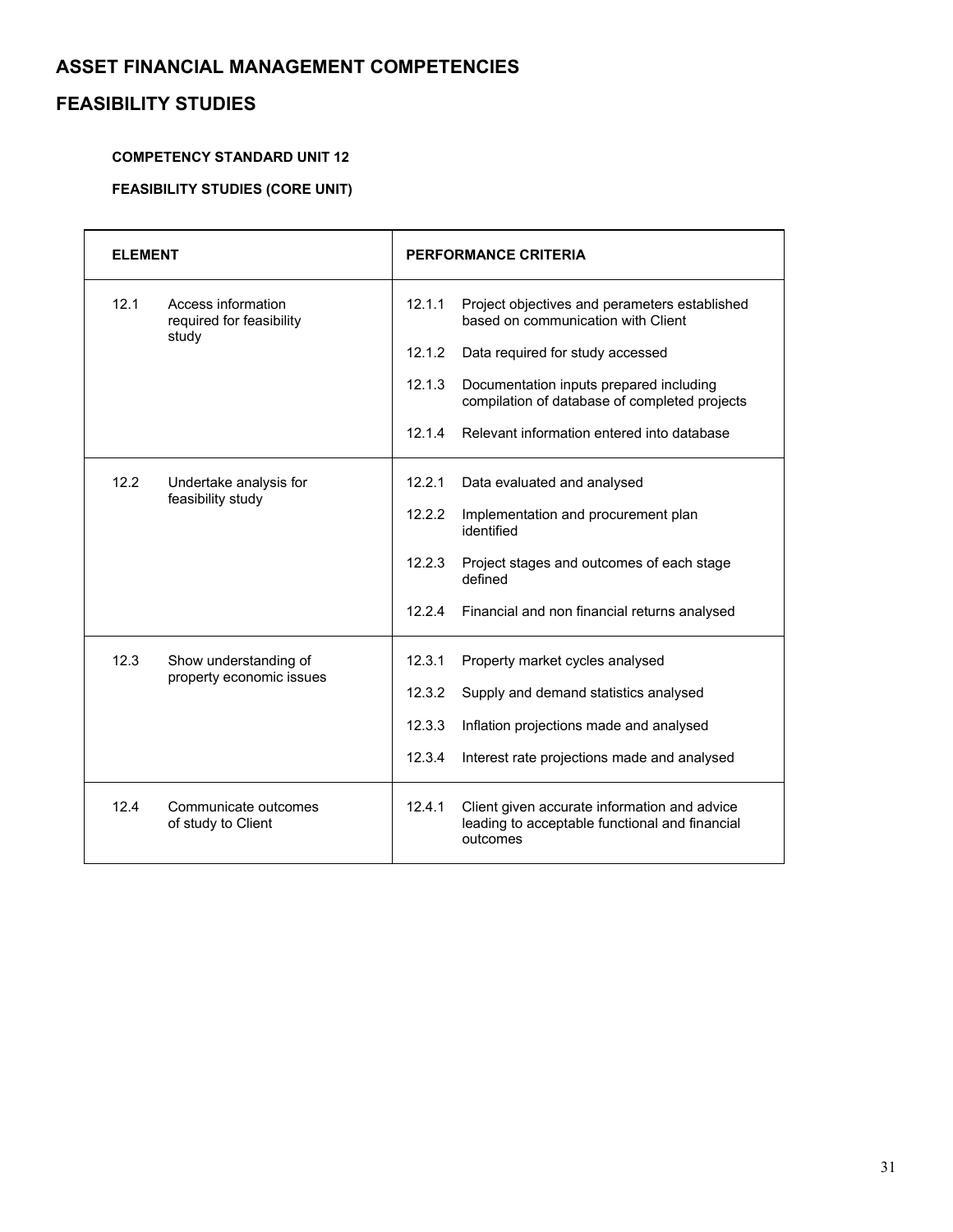## **LIFE CYCLE COST ANALYSES**

Life Cycle Cost Analyses involves various considerations of the total cost of ownership over the whole life of a property asset.

#### **Range Indicators**

Competencies in life cycle cost analysis will be demonstrated in the execution of typical work undertaken as a professional Quantity Surveyor. The work in question will call for the application of extensive knowledge appropriate to the discipline. Such knowledge will normally be acquired through a structured program of education to degree level incorporating training and work experience.

This activity would be based on a clear understanding of the processes involved in the carrying out of life cycle cost analyses including:

- strategies for accessing data relating to life cycle and cost in use information and research
- analysis of data for preparation of life cycle costs
- use of appropriate analysis and evaluation techniques
- the life cycle cost practices of the industry
- appropriate recording and documentation practice particularly as applied to life cycle costs

Practitioners would demonstrate a thorough understanding of:

- factors affecting the industry
	- micro and macro economic factors
	- technological factors
	- the influence of inflation and consequent discounting of future costs of ownership
- principles of construction and the use of materials
- the legislative and regulatory reguirements of the industry
- national and international trends in the use of Life Cycle Cost Analysis

Communication and computing skills would also be applied in conjunction with competencies in this area.

Discrimination between the application of this unit at the levels of Entry Graduate, Associate and Fellow (or Expert) is chiefly in terms of the level of autonomy or supervision of the work required and the degree of leadership exercised. The type of projects on which the practitioner has worked and the range of experience would also be taken into account.

#### **Entry Graduate**

The Entry Graduate would demonstrate these competencies in work undertaken under the supervision of a more senior practitioner. The Entry Graduate would be able to work effectively and develop through experience and added responsibility the ability to work under general guidance on the accepted range of work carried out by a professional Quantity Surveyor.

#### **Associate**

The Associate would demonstrate these competencies in the course of work associated with the application of appropriate knowledge to recognised tasks either self managed or expert practitioner supervised activities. The Associate would have had varied experience and worked on a range of projects.

#### **ASSET FINANCIAL MANAGEMENT COMPETENCIES**

#### **LIFE CYCLE COST ANALYSES**

#### **Range Indicators (Continued)**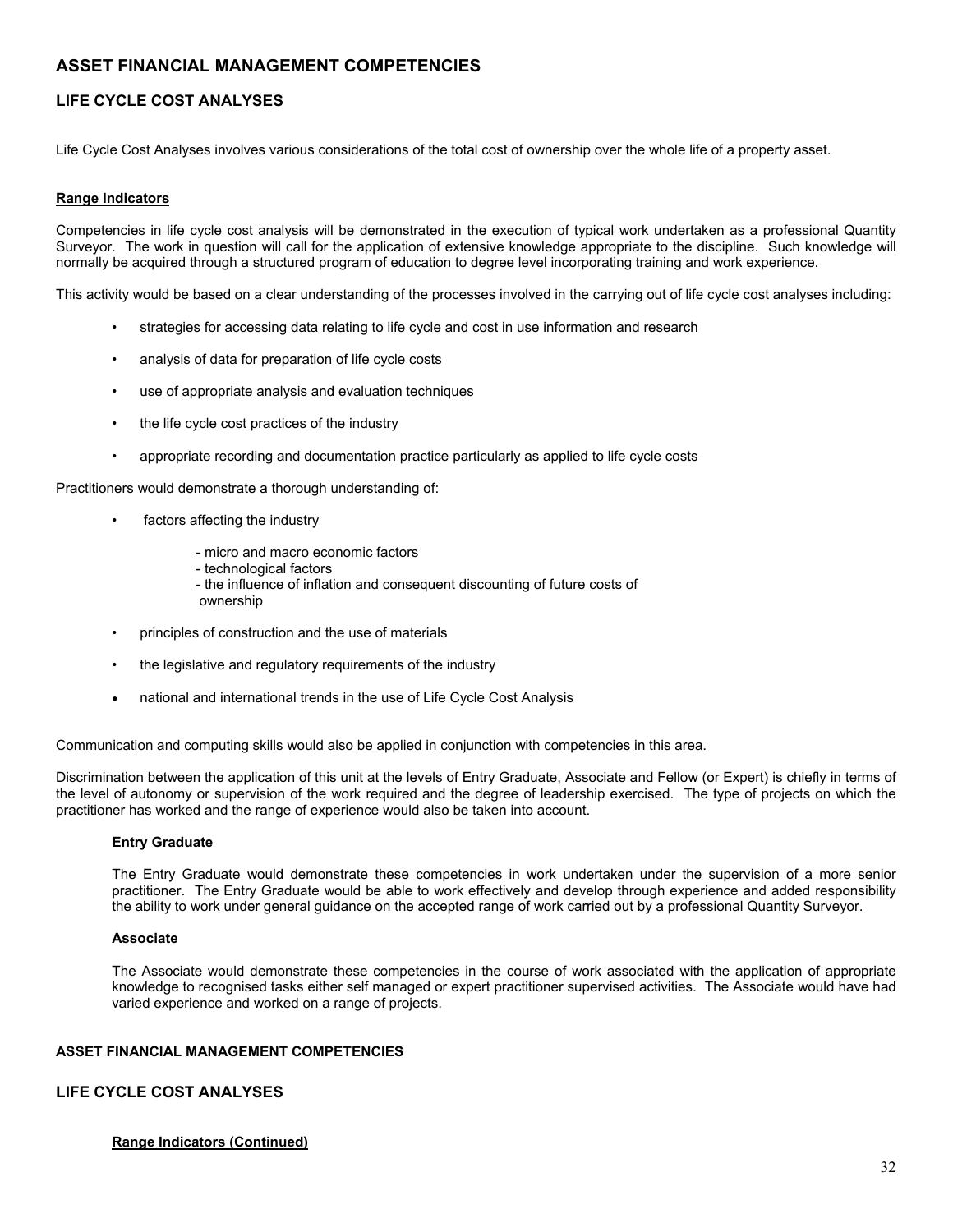#### **Fellow (or Expert)**

Competencies would be demonstrated in the course of undertaking tasks associated with the self managed application of appropriate knowledge to recognised tasks and leadership of others in the performance of the professional activities. The Fellow (or Expert) would be expected to have had considerable experience and demonstrated competency over a wide range of projects.

#### **Evidence Guide**

Evidence of successful achievement of this competency would be effective and efficient management of the life cycle cost analysis process and the setting up and application of appropriate systems for monitoring of activities.

#### **COMPETENCY STANDARD UNIT 13**

#### **LIFE CYCLE COST ANALYSES (CORE UNIT)**

| <b>FI EMENT</b>                                                                  | <b>PERFORMANCE CRITERIA</b>                                                                                        |  |
|----------------------------------------------------------------------------------|--------------------------------------------------------------------------------------------------------------------|--|
| 13.1 Establish project objectives and<br>parameters                              | 13.1.1<br>Project objectives clarified in discussion with<br>Client and other consultants                          |  |
|                                                                                  | 13.1.2<br>Project parameters and constraints identified<br>and verified                                            |  |
| 13.2 Confirm data elements                                                       | 13.2.1<br>Data elements affecting life cycle costs<br>determined                                                   |  |
| 13.3 Establish data projection information                                       | 13.3.1<br>Escalation and discounting factors<br>established and financial projections<br>confirmed                 |  |
| 13.4 Establish time aspect over which<br>analysis process is to be<br>considered | 13.4.1<br>Time aspect confirmed including importance<br>or otherwise of short, medium and long term<br>projections |  |
| 13.5 Establish data sources and collection<br>and confirmation process           | 13.5.1<br>Data sources and validity of data clarified                                                              |  |
| 13.6 Confirm reporting format layout and<br>presentation                         | Reporting requirements confirmed with the<br>13.6.1<br>Client                                                      |  |
| 13.7<br>Complete life cycle cost analysis                                        | 13.7.1<br>Life cycle cost analysis completed                                                                       |  |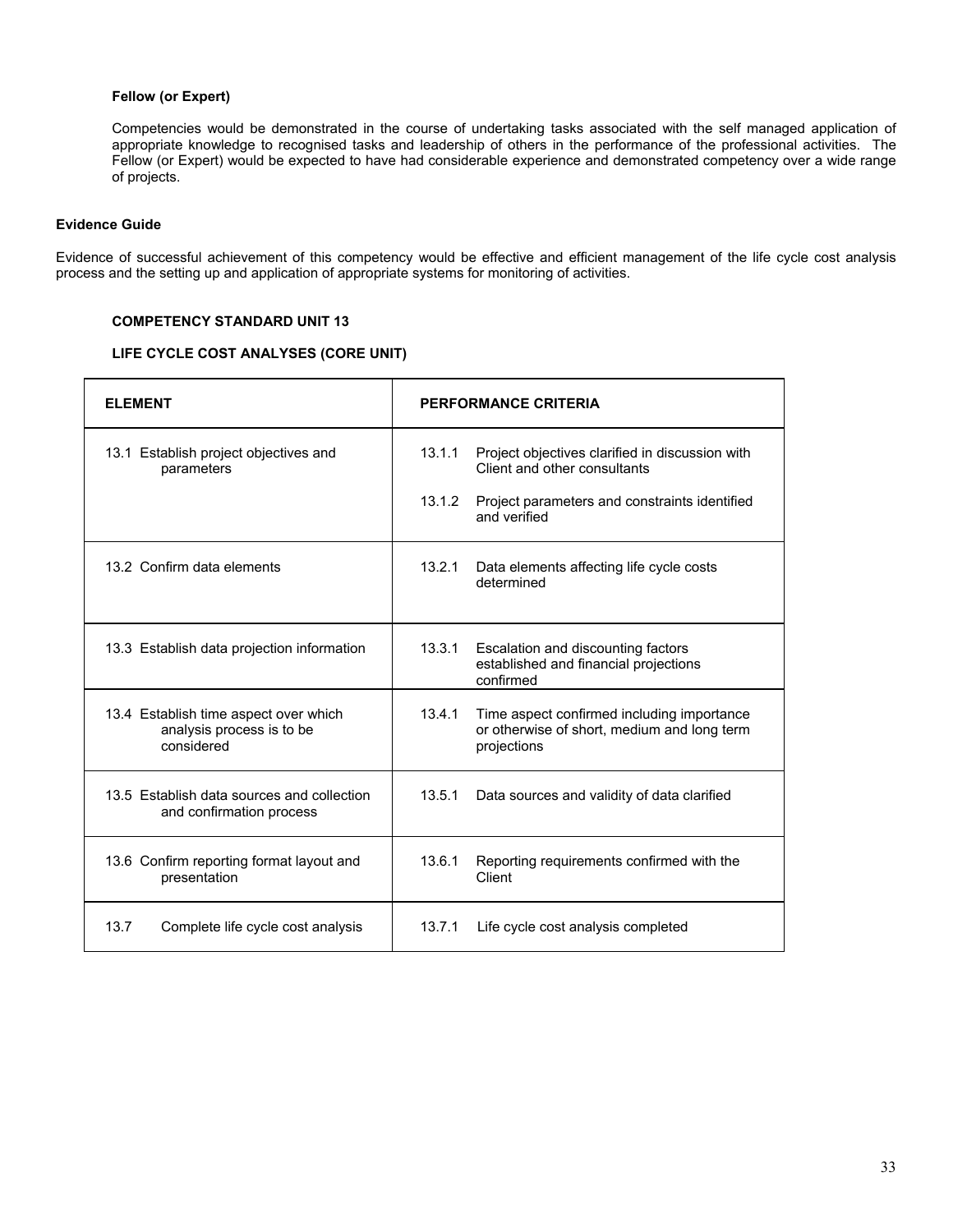### **TAX DEPRECIATION**

Tax Depreciation involves the calculation of appropriate tax depreciation write offs of all eligible items.

#### **Range Indicators**

Competencies in tax depreciation will be demonstrated in the execution of typical work undertaken as a professional Quantity Surveyor. The work in question will call for the application of extensive knowledge appropriate to the discipline. Such knowledge will normally be acquired through a structured program of education to degree level incorporating training and work experience.

This activity would be based on a clear understanding of the processes involved in the development of tax depreciation schedules including:

- research and data gathering strategies and structures as applied to information relating to tax depreciation including latest government tax rulings
- analysis of data and financial implications
- use of appropriate analysis and evaluation techniques in preparation of estimates of value of items and construction costs including appropriate fees, site charge, sales tax, import duties etc.
- the construction and financial practices of the industry.
- appropriate recording and documentation applied to preparation of schedules and reports

Practitioners would demonstrate a thorough understanding of:

- factors affecting the industry
	- micro and macro economic factors
	- technological factors
- principles of current taxation practices
- the legislative and regulatory requirements of taxation

Communication and computing skills would also be applied in conjunction with competencies in this area.

Discrimination between the application of this unit at the levels of Entry Graduate, Associate and Fellow (or Expert) is chiefly in terms of the level of autonomy or supervision of the work required and the degree of leadership exercised. The type of projects on which the practitioner has worked and the range of experience would also be taken into account.

#### **Entry Graduate**

The Entry Graduate would demonstrate these competencies in work undertaken under the supervision of a more senior practitioner. The Entry Graduate would be able to work effectively and develop through experience and added responsibility the ability to work under general guidance on the accepted range of work carried out by a professional Quantity Surveyor.

#### **Associate**

The Associate would demonstrate these competencies in the course of work associated with the application of appropriate knowledge to recognised tasks either self managed or expert practitioner supervised activities. The Associate would have had varied experience and worked on a range of projects.

#### **Fellow (or Expert)**

Competencies would be demonstrated in the course of undertaking tasks associated with the self managed application of appropriate knowledge to recognised tasks and leadership of others in the performance of the professional activities. The Fellow (or Expert) would be expected to have had considerable experience and demonstrated competency over a wide range of projects.

# **ASSET FINANCIAL MANAGEMENT COMPETENCIES**

### **TAX DEPRECIATION**

#### **Range Indicators (Continued)**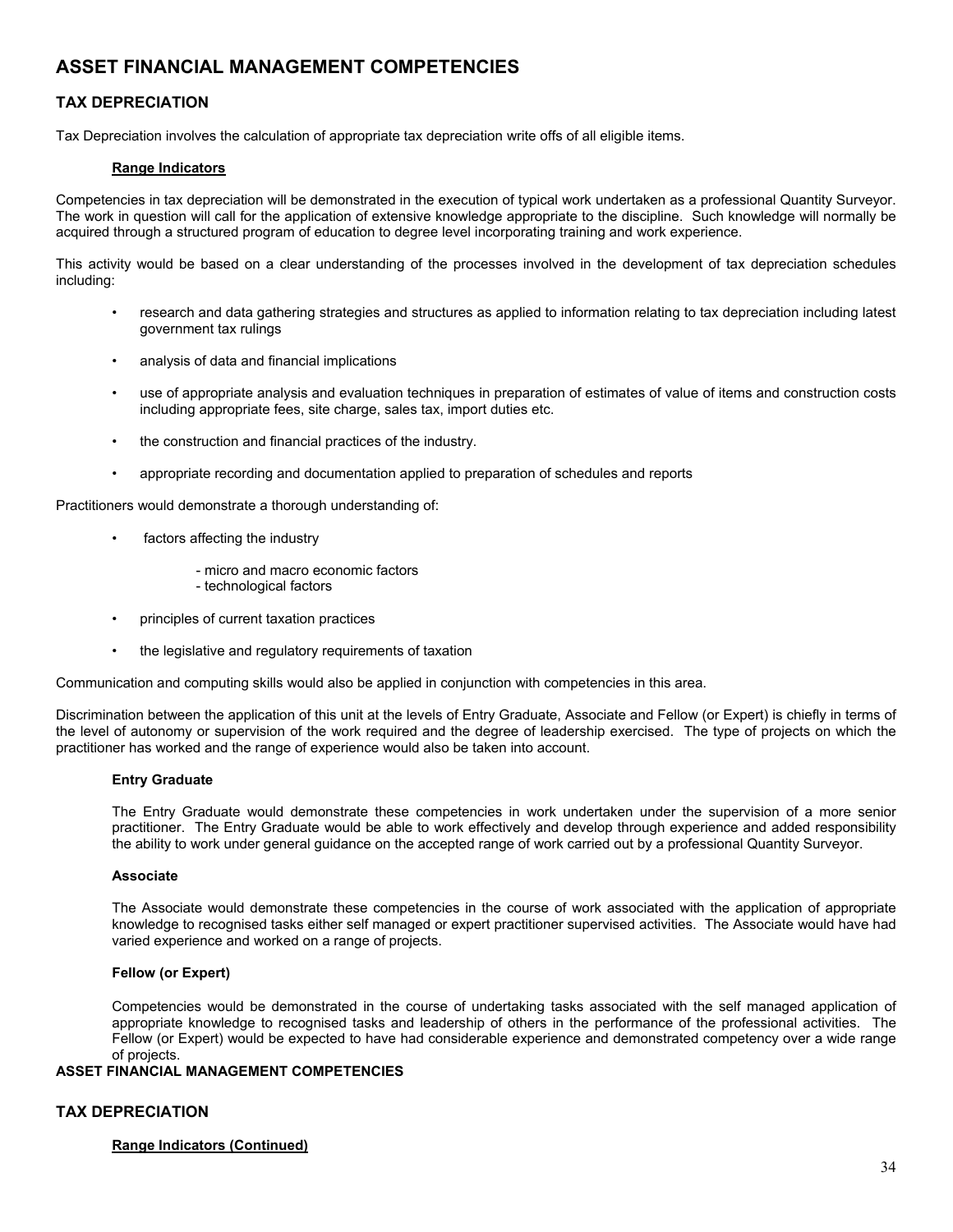### **Evidence Guide**

Evidence of successful achievement of this competency would be effective and efficient production of tax depreciation schedules and the setting up and application of appropriate systems for monitoring of activities.

### **COMPETENCY STANDARDS UNIT 14**

### **TAX DEPRECIATION (SPECIALIST UNIT)**

| <b>ELEMENT</b>                                                                                                                          | PERFORMANCE CRITERIA |                                                                                                                          |
|-----------------------------------------------------------------------------------------------------------------------------------------|----------------------|--------------------------------------------------------------------------------------------------------------------------|
| 14.1<br>Extract depreciable items<br>and non-depreciable<br>items                                                                       | 14.1.1               | Depreciable items estimated or extracted<br>from bill of quantities where available                                      |
|                                                                                                                                         | 14.1.2               | Non depreciable items estimated or<br>extracted from bill of quantities where<br>available                               |
|                                                                                                                                         | 14.1.3               | Building write-off allowances calculated                                                                                 |
| 14.2<br>Identify and estimate<br>depreciable items and<br>non-depreciable items in<br>the case of depreciation<br>for subsequent owners | 14.2.1               | Estimate of construction costs prepared<br>including appropriate allowances for builder's<br>overheads and preliminaries |
|                                                                                                                                         | 14.2.2               | Value for depreciable and non-depreciable<br>items calculated                                                            |
|                                                                                                                                         | 14.2.3               | Building write-off allowances calculated                                                                                 |
| 14.3<br>Develop schedule and<br>prepare report                                                                                          | 14.3.1               | Preliminaries and consultants fees<br>apportioned                                                                        |
|                                                                                                                                         | 14.3.2               | Relevant dates ascertained                                                                                               |
|                                                                                                                                         | 14.3.3               | Client's requirements for inclusion of other<br>costs in the schedule determined                                         |
|                                                                                                                                         | 14.3.4               | Schedule and report prepared in accordance<br>with accepted professional practice                                        |
|                                                                                                                                         | 14.3.5               | Schedule and report submitted to Client<br>and/or relevant parties                                                       |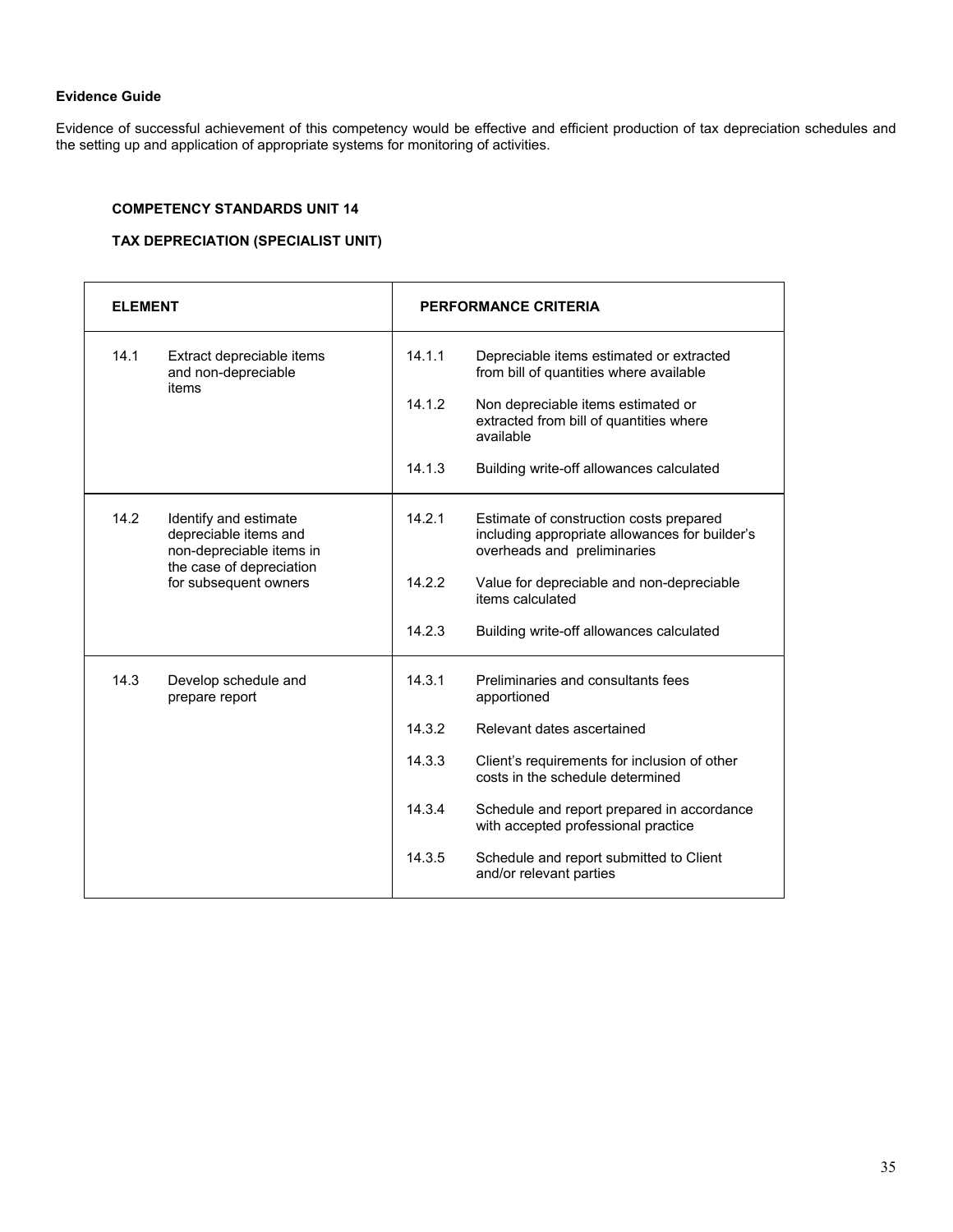### **SPECIAL ASSESSMENTS**

Quantity Surveyors are involved in a number of special assessments including calculation of taxes, stamp duties, rates and charges associated with property as well as replacement cost estimates for insurance purposes and tenancy reinstatement estimates.

- Sales Tax Assessments involve calculation of the appropriate tax on the sale value of goods manufactured in Australia including flow on of appropriate exemption benefits.
- Stamp Duty Assessments involve calculation of the appropriate State imposed duty on the transfer of interest in land.
- Land Tax Assessments involve calculation of the appropriate State imposed tax based upon the unimproved value of all land owned by taxpayers including lodgement of objections to the relevant State body.
- Capital Gains Tax Assessments involve calculation of the appropriate tax on capital gains on property assets acquired after September 1985.
- Local Authority Rate Assessments involve calculation of the appropriate rates on property assets as levied by appropriate local governments based upon valuations established by the Valuer General in accordance with the relevant State Act.
- Body Corporate Charge Assessments involve calculation of the appropriate charge common to all unit holders as defined by the Body Corporate under the relevant State Act.
- Replacement Cost Estimates involve calculation of the appropriate building cost for insurance or valuation purposes including any specific exclusions and allowances for time related impacts.
- Tenancy Reinstatement Assessments involve estimating the approximate cost of reinstatement of premises on cessation of a lease in accordance with the terms of the lease including clearly defining work outside the scope of the lease.

#### **Range Indicators**

Competencies in various special assessments will be demonstrated in the execution of typical work undertaken as a professional Quantity Surveyor. The work in question will call for the application of extensive knowledge appropriate to the discipline. Such knowledge will normally be acquired through a structured program of education to degree level incorporating training and work experience.

This activity would be based on a clear understanding of the processes involved in the carrying out of specialised assessments including:

- strategies for accessing data relating to regulations and legal requirements, research and data gathering
- analysis of data for preparation of estimates for tax and insurance purposes
- use of appropriate analysis and evaluation techniques
- the financial, insurance and tax practices of the industry
- life cycle costing and planning
- appropriate recording and documentation practice particularly as applied to taxation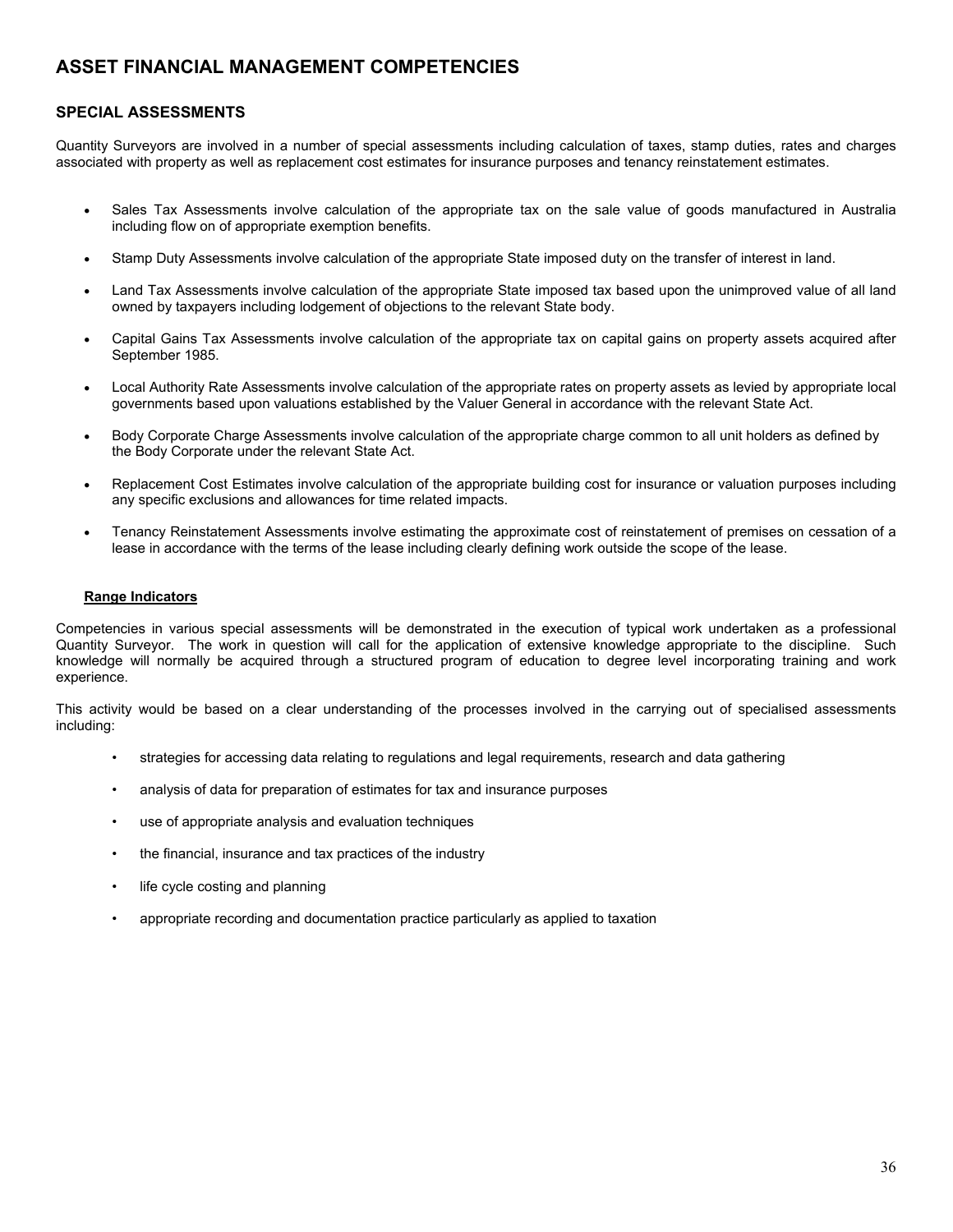### **SPECIAL ASSESSMENTS (Continued)**

Practitioners would demonstrate a thorough understanding of:

- factors affecting the industry
	- micro and macro economic factors
	- technological factors
- principles of current taxation practices
- the legislative and regulatory requirements of taxation

Communication and computing skills would also be applied in conjunction with competencies in this area.

Discrimination between the application of this unit at the levels of Entry Graduate, Associate and Fellow (or Expert) is chiefly in terms of the level of autonomy or supervision of the work required and the degree of leadership exercised. The type of projects on which the practitioner has worked and the range of experience would also be taken into account.

#### **Entry Graduate**

The Entry Graduate would demonstrate these competencies in work undertaken under the supervision of a more senior practitioner. The Entry Graduate would be able to work effectively and develop through experience and added responsibility the ability to work under general guidance on the accepted range of work carried out by a professional Quantity Surveyor.

#### **Associate**

The Associate would demonstrate these competencies in the course of work associated with the application of appropriate knowledge to recognised tasks either self managed or expert practitioner supervised activities. The Associate would have had varied experience and worked on a range of projects.

#### **Fellow (or Expert)**

Competencies would be demonstrated in the course of undertaking tasks associated with the self managed application of appropriate knowledge to recognised tasks and leadership of others in the performance of the professional activities. The Fellow (or Expert) would be expected to have had considerable experience and demonstrated competency over a wide range of projects.

### **Evidence Guide**

Evidence of successful achievement of this competency would be effective and efficient management of the Special Assessments and the setting up and application of appropriate systems for monitoring of activities.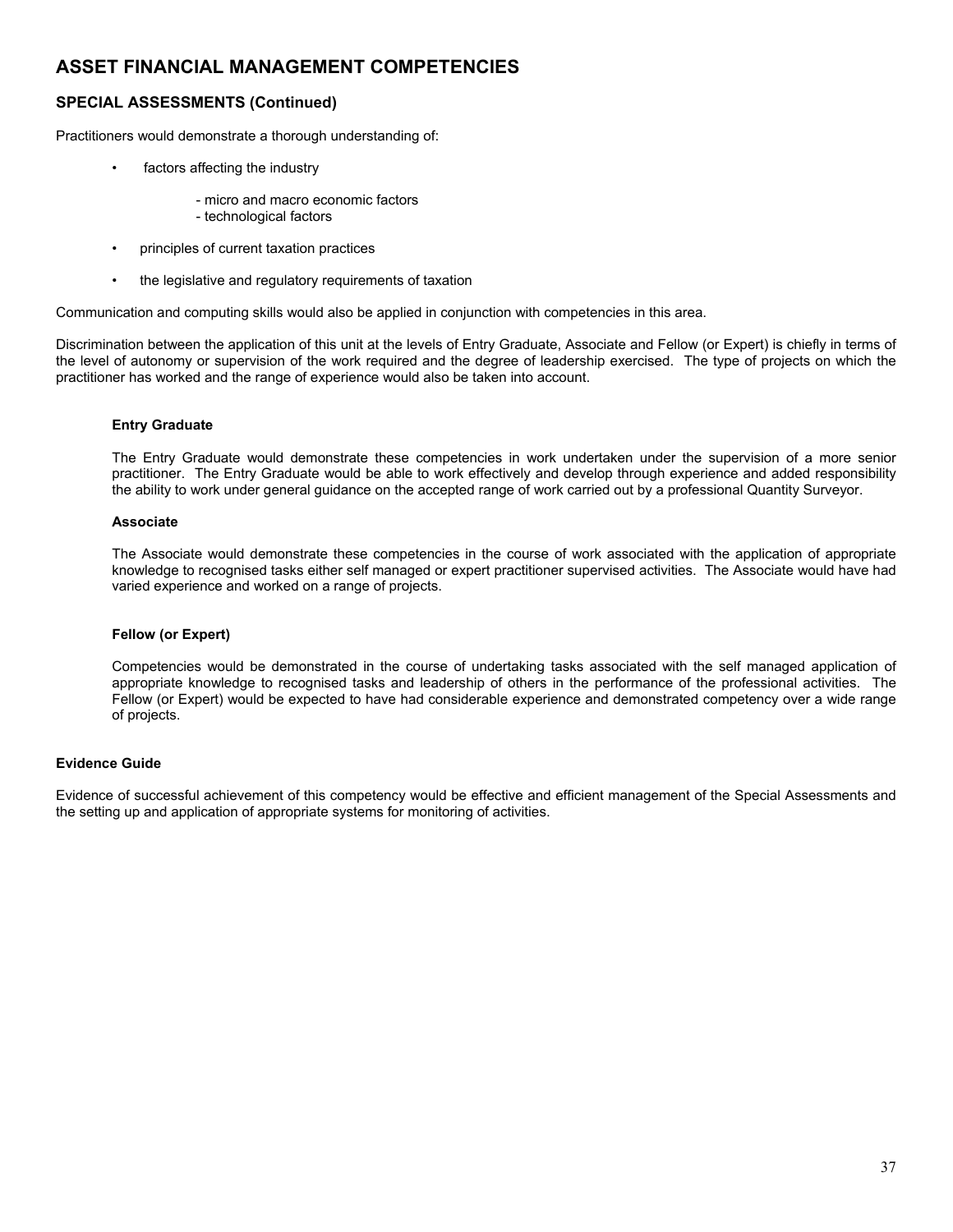### **SPECIAL ASSESSMENTS**

### **COMPETENCY STANDARD UNIT 14**

## **SPECIAL ASSESSMENTS (SPECIALIST UNIT)**

## **(a) SALES TAX ASSESSMENTS**

| <b>ELEMENT</b> |                                                          | PERFORMANCE CRITERIA |                                                                                                                                                   |
|----------------|----------------------------------------------------------|----------------------|---------------------------------------------------------------------------------------------------------------------------------------------------|
| 15a.1          | Confirm the service objectives<br>and strategy           |                      | 15a.1.1 Service objectives clarified in discussion with<br>the Client and other appropriate personnel                                             |
|                |                                                          |                      | 15a.1.2 Sales tax exemption number from Tax Office<br>confirmed                                                                                   |
|                |                                                          |                      | 15a.1.3 Strategy to derive assessments identified and<br>verified                                                                                 |
|                |                                                          |                      | 15a.1.4 Contract documents considered as to whether<br>they can include relevant documents which<br>allow tenderers to include exemption benefits |
| 15a.2          | Confirm interface with contractor<br>and sub-contractors |                      | 15a.2.1 Arrangements between Client and Contractors<br>established and confirmed                                                                  |
| 15a.3          | Establish reporting format                               |                      | 15a.3.1 Reporting format confirmed in line with Clients<br>brief                                                                                  |
| 15a.4          | Complete sales tax assessment                            |                      | 15a.4.1 Sales tax assessment completed                                                                                                            |

### **(b) STAMP DUTY ASSESSMENTS**

| <b>ELEMENT</b>                             | PERFORMANCE CRITERIA                                                                                                                                                                                                       |  |
|--------------------------------------------|----------------------------------------------------------------------------------------------------------------------------------------------------------------------------------------------------------------------------|--|
| Confirm the service objectives<br>15b.1    | 15b.1.1 Service objectives determined with the Client<br>and advisers                                                                                                                                                      |  |
| Confirm purchases<br>15b.2<br>arrangements | 15b.2.1 Land purchases, or land with improvements or<br>existing company structure including property<br>confirmed<br>15b.2.2 Potential to achieve stamp duty savings under<br>the proposed purchase arrangement confirmed |  |
| 15b.3<br>Establish reporting format        | 15b.3.1 Reporting format confirmed with the Client                                                                                                                                                                         |  |
| Complete stamp duty assessment<br>15b.4    | 15b.4.1 Stamp duty assessment completed                                                                                                                                                                                    |  |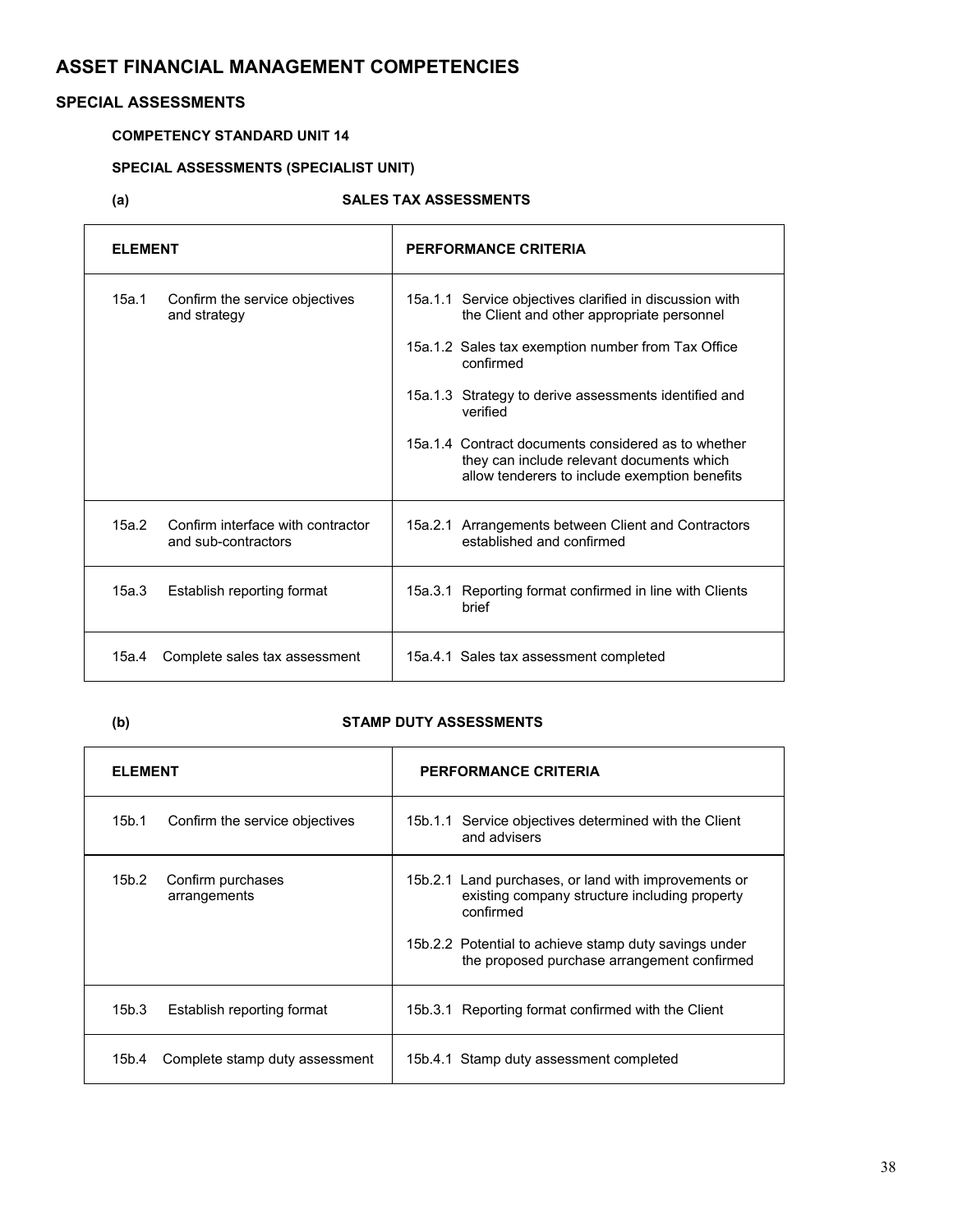### **SPECIAL ASSESSMENTS**

# **COMPETENCY STANDARD UNIT 15**

## **SPECIAL ASSESSMENTS (SPECIALIST UNIT) (Continued)**

### **(c) LAND TAX ASSESSMENTS**

| <b>ELEMENT</b> |                                                             | PERFORMANCE CRITERIA |                                                                                                                                                                           |
|----------------|-------------------------------------------------------------|----------------------|---------------------------------------------------------------------------------------------------------------------------------------------------------------------------|
| 15c.1          | Confirm the service objectives<br>and strategy              | 15c.1.1              | Service objectives determined with the Client and<br>advisers                                                                                                             |
|                |                                                             | 15c.1.2              | Objection to the Authorities assessment lodged                                                                                                                            |
|                |                                                             | 15c.1.3              | Comparison made with greenfield sites, and<br>comparable properties or unique aspects that<br>unfairly disadvantage the site in terms of the tax<br>assessment identified |
|                |                                                             | 15c.1.4              | Strategy to derive assessments identified and<br>verified                                                                                                                 |
| 15c.2          | Confirm interface with<br>other professional<br>consultants | 15c.2.1              | Limitations of the service to be provided clearly<br>defined including the interface with any<br>conjunctional services to be provided by others                          |
| 15c.3          | Establish reporting details                                 | 15c.3.1              | Reporting format confirmed in line with Clients<br>brief                                                                                                                  |
| 15c.4          | Complete land tax assessment                                | 15c.4.1              | Land tax assessment completed                                                                                                                                             |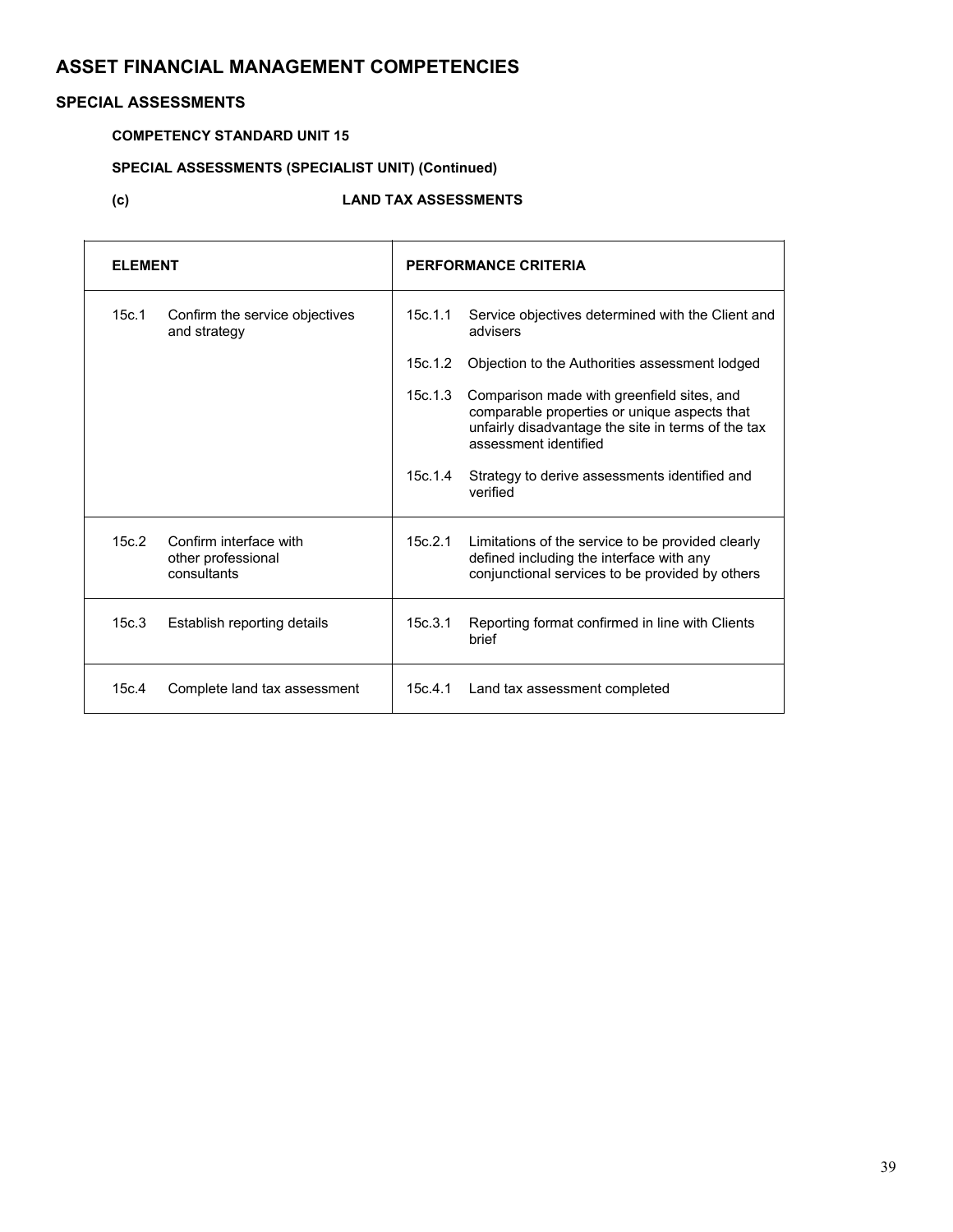### **SPECIAL ASSESSMENTS**

### **COMPETENCY STANDARD UNIT 15**

### **SPECIAL ASSESSMENTS (SPECIALIST UNIT) (Continued)**

### **(d) CAPITAL GAINS TAX ASSESSMENTS**

| <b>ELEMENT</b>                                                       | PERFORMANCE CRITERIA                                                                                                                                                                                                        |  |
|----------------------------------------------------------------------|-----------------------------------------------------------------------------------------------------------------------------------------------------------------------------------------------------------------------------|--|
| 15d.1<br>Confirm the service objectives                              | 15d.1.1<br>Service objectives determined with the Client and<br>advisers                                                                                                                                                    |  |
| 15d.2<br>Confirm the cost base of<br>assets                          | 15d.2.1<br>Cost base of assets confirmed based on<br>purchase established at a given point in time,<br>including all eligible purchasing costs such as<br>stamp duty charges, legal costs, real estate<br>costs and similar |  |
| 15d.3<br>Confirm capital gains<br>index                              | 15d.3.1<br>Australian Bureau of Statistics indices to be<br>adopted confirmed as forming the basis for<br>their potential application to the assets to be<br>assessed                                                       |  |
| 15d.4<br>Confirm interface with<br>other professional<br>consultants | 15d.4.1<br>Impact on the service provisions of any<br>interface requirement confirmed with other<br>professional consultants                                                                                                |  |
| 15d.5<br>Establish reporting<br>details                              | 15d.5.1<br>Reporting format confirmed in line with Clients'<br>brief                                                                                                                                                        |  |
| 15d.6<br>Complete capital gains<br>tax assessment                    | 15d.6.1<br>Capital gains tax assessment completed                                                                                                                                                                           |  |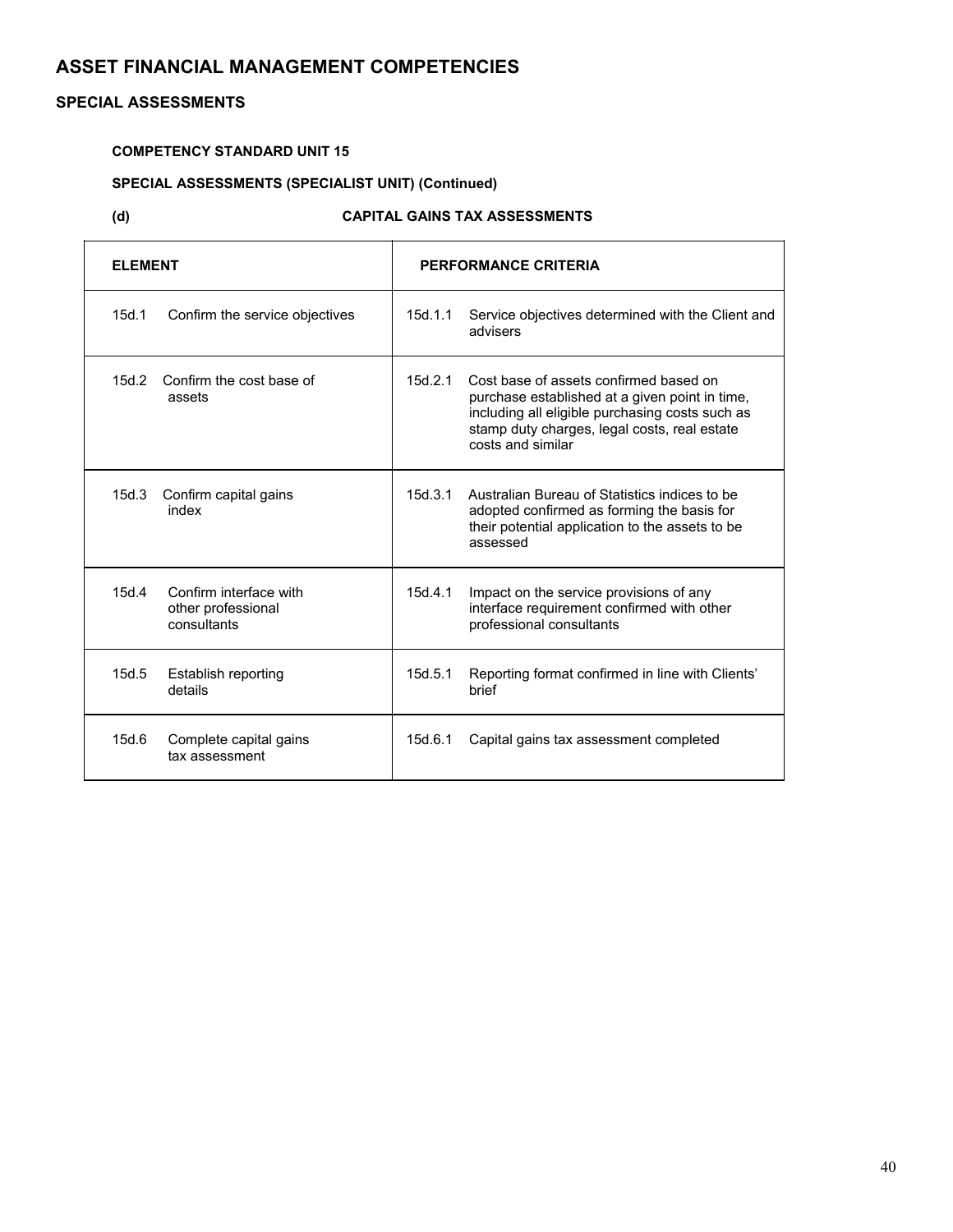### **SPECIAL ASSESSMENTS**

### **COMPETENCY STANDARD UNIT 15**

### **SPECIAL ASSESSMENTS (SPECIALIST UNIT) (Continued)**

### **(e) LOCAL AUTHORITY RATES ASSESSMENTS**

| <b>ELEMENT</b>                                                       | <b>PERFORMANCE CRITERIA</b>                                                                                                                                                                                                                                                                                                                                                                   |
|----------------------------------------------------------------------|-----------------------------------------------------------------------------------------------------------------------------------------------------------------------------------------------------------------------------------------------------------------------------------------------------------------------------------------------------------------------------------------------|
| 15e.1<br>Confirm the service objectives<br>and strategy              | 15e.1.1<br>Service objectives determined with the Client and<br>advisers                                                                                                                                                                                                                                                                                                                      |
|                                                                      | 15e.1.2<br>Lodgement of objection to the Authorities rating<br>assessment confirmed including the grounds for<br>objection eg. NAV based on market rents of<br>comparable properties does not align with Clients<br>market research or NAV should be reduced by<br>the sinking fund effect as determined based on<br>the depreciation of plant and equipment for tax<br>depreciation purposes |
|                                                                      | 15e.1.3<br>Strategy to derive assessments identified and<br>verified                                                                                                                                                                                                                                                                                                                          |
| 15e.2<br>Confirm interface with<br>other professional<br>consultants | 15e.2.1<br>Limitations of the service to be provided clearly<br>defined including interface with any<br>conjunctional service to be provided by others                                                                                                                                                                                                                                        |
| 15e.3<br>Establish reporting<br>details                              | Reporting format confirmed in line with Clients'<br>15e.3.1<br>brief                                                                                                                                                                                                                                                                                                                          |
| 15e.4<br>Complete local authority rates<br>assessment                | 15e.4.1<br>Local authority rates assessment completed                                                                                                                                                                                                                                                                                                                                         |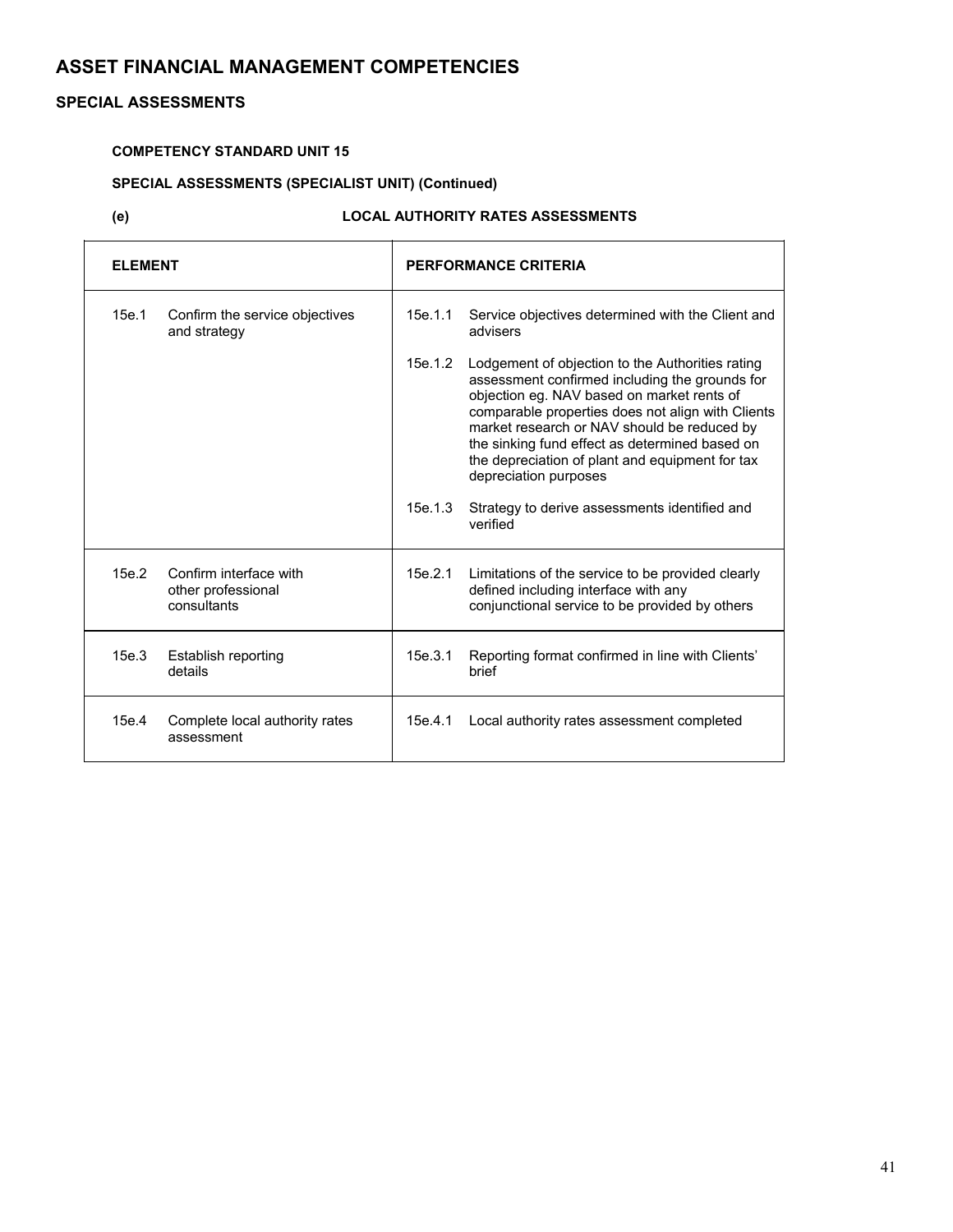### **SPECIAL ASSESSMENTS**

### **COMPETENCY STANDARD UNIT 15**

## **SPECIAL ASSESSMENTS (SPECIALIST UNIT) (Continued)**

### **(f) BODY CORPORATE CHARGE ASSESSMENTS**

| <b>ELEMENT</b>                                        | PERFORMANCE CRITERIA                                                                                                                                                                                                                                        |  |
|-------------------------------------------------------|-------------------------------------------------------------------------------------------------------------------------------------------------------------------------------------------------------------------------------------------------------------|--|
| 15f.1 Confirm the service objectives                  | 15f.1.1 Service objectives clarified with the Client                                                                                                                                                                                                        |  |
| 15f.2 Define common areas to be assessed              | 15f.2.1<br>Charges for operating and maintaining discreetly<br>different common areas of the property defined,<br>eg., exterior of buildings, external common areas,<br>external services, carparking, entry foyer, lobby<br>areas, plant rooms and similar |  |
| 15f.3 Define common charges to be<br>assessed         | 15f.3.1<br>Charges for operating and maintaining the<br>common areas defined, eg., insurance, painting,<br>cleaning, servicing, heating, cooling, lighting,<br>sharing of installation costs and similar                                                    |  |
| 15f.4 Establish reporting format                      | Reporting format confirmed with the Client<br>15f.4.1<br>including level of detail required                                                                                                                                                                 |  |
| Complete body corporate charge<br>15f.5<br>assessment | Body corporate charge assessment completed<br>15f.5.1                                                                                                                                                                                                       |  |

### **(g) REPLACEMENT COST ESTIMATES**

| <b>ELEMENT</b>                           | PERFORMANCE CRITERIA                                                                                                                                                                                                                                                                                             |  |
|------------------------------------------|------------------------------------------------------------------------------------------------------------------------------------------------------------------------------------------------------------------------------------------------------------------------------------------------------------------|--|
| 15g.1 Establish service objectives       | 15g.1.1 Service objectives clarified with the Client<br>including any diversification from standard practice                                                                                                                                                                                                     |  |
| 15g.2 Confirm extent of service          | 15g.2.1 Extent of service confirmed including demolition of<br>existing building, re-design documentation, re-<br>construction including or excluding tenancy fit-<br>outs.<br>Where buildings of historical significance are<br>Note:<br>involved replacement with a contemporary<br>equivalent may be proposed |  |
| Confirm time frames<br>15g.3             | 15g.3.1 Time frames relative to reporting confirmed with<br>the Client                                                                                                                                                                                                                                           |  |
| Establish reporting format<br>15g.4      | 15g.4.1 Reporting format confirmed with Client including<br>level of required supporting documentation                                                                                                                                                                                                           |  |
| 15g.5 Complete replacement cost estimate | 15g.5.1 Replacement cost estimate completed                                                                                                                                                                                                                                                                      |  |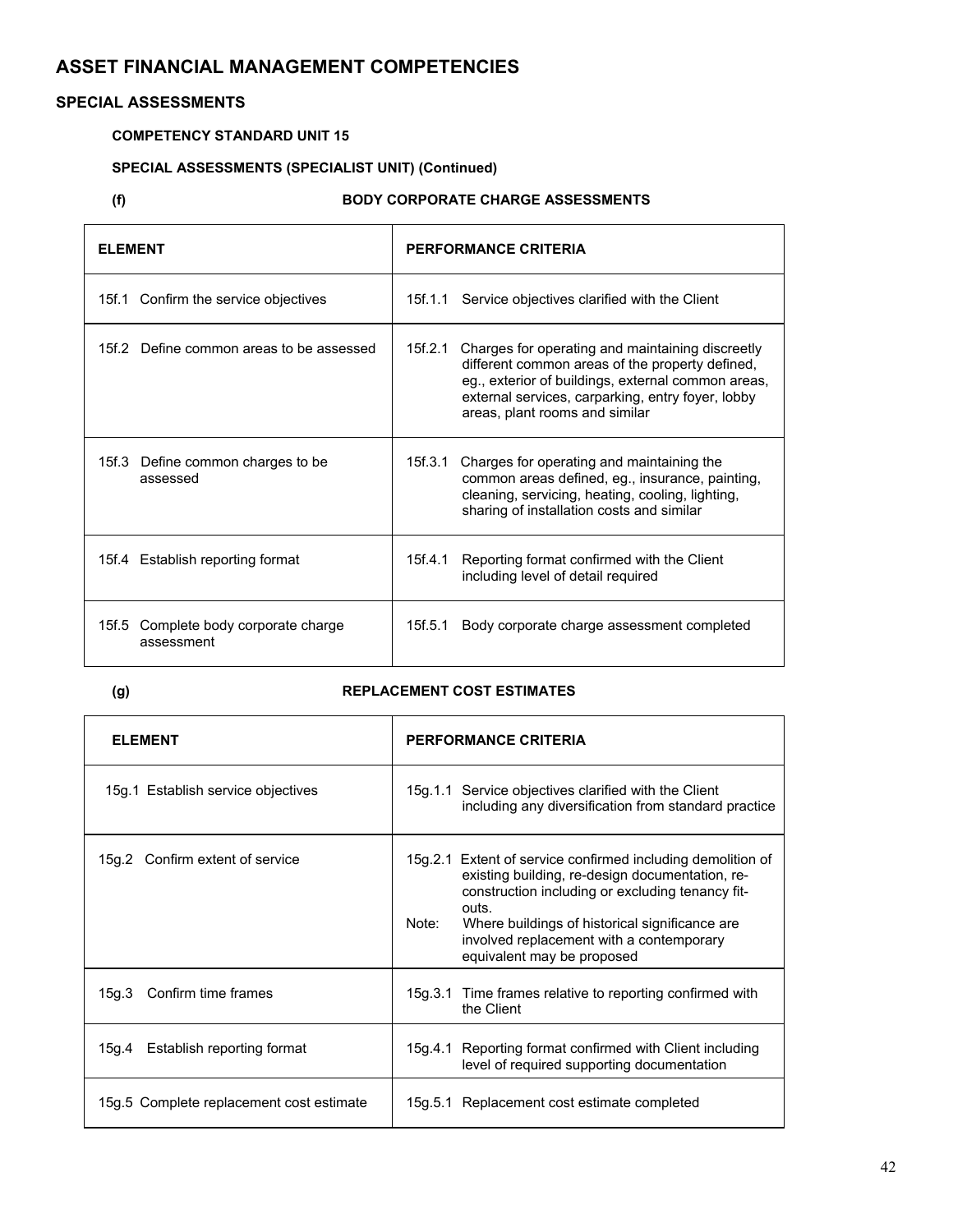### **SPECIAL ASSESSMENTS**

### **COMPETENCY STANDARD UNIT 15**

# **SPECIAL ASSESSMENTS (SPECIALIST UNIT) (Continued)**

### **(h) TENANCY REINSTATEMENT ASSESSMENTS**

| <b>ELEMENT</b> |                                                                 | PERFORMANCE CRITERIA |                                                                                                                                                                                                                                            |
|----------------|-----------------------------------------------------------------|----------------------|--------------------------------------------------------------------------------------------------------------------------------------------------------------------------------------------------------------------------------------------|
| 15h.1          | Establish service objectives<br>and scope of work               | 15h.1.1              | Service objectives clarified with the Client<br>including any interface with other consultants<br>or advisers and scope of work established                                                                                                |
| 15h.2          | Confirm lease terms and<br>requirements                         | 15h.2.1              | Implications of lease terms confirmed in<br>respect to tenancy reinstatement, eg., reinstate<br>to same condition as start of lease with part<br>wear and tear, or no arrangement in lease                                                 |
| 15h.3          | Confirm extent of brief<br>including defining work<br>by others | 15h.3.1              | Confirm scope of works to be carried out by<br>tenant, ie., remove furniture, business<br>equipment etc.                                                                                                                                   |
|                |                                                                 | 15h.3.2              | Confirm extent of works to be assessed, eg.,<br>replace floor coverings, repaint walls, repaint<br>ceilings, relocate light fittings, sprinkler heads,<br>air diffusers, remove partitions, compactus<br>units, reception desks or similar |
| 15h.4          | Confirm appropriate<br>investigation requirements               | 15h.4.1              | Investigative requirements established<br>including availability of relevant<br>documentation                                                                                                                                              |
| 15h.5          | Establish reporting format                                      | 15h.5.1              | Reporting format confirmed with the Client<br>including level of supporting documentation                                                                                                                                                  |
| 15h.6          | Complete tenancy<br>reinstatement assessment                    | 15h.6.1              | Tenancy reinstatement assessment<br>completed                                                                                                                                                                                              |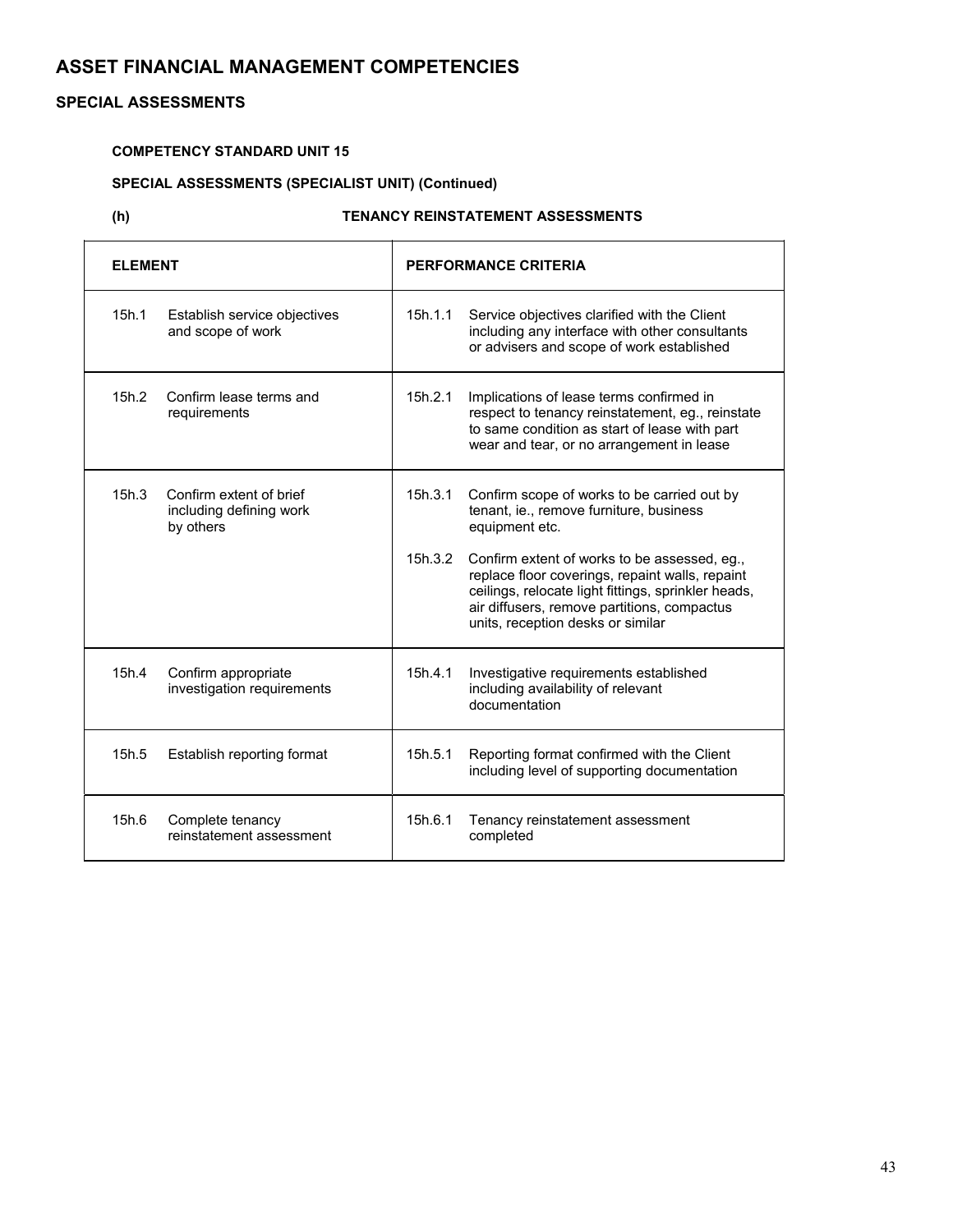### **AUDITS**

Audits involve assessment of the current status of a number of assets including:

- providing a detailed condition statement on a property from which future management and financial directions may be determined, taking into account potential environmental and life cycle considerations
- identifying appropriate energy usage and maintenance characteristics of a property to assist future directions and strategies and minimise maintenance costs and energy usage.
- providing a defined listing of the component plant, equipment and general fabric that make up a property asset for use in various tax, maintenance management, stocktaking and general ownership decisions.

#### **Range Indicators**

Competencies in audits will be demonstrated in the execution of typical work undertaken as a professional Quantity Surveyor. The work in question will call for the application of extensive knowledge appropriate to the discipline. Such knowledge will normally be acquired through a structured program of education to degree level incorporating training and work experience.

This activity would be based on a clear understanding of the processes involved in the carrying out of audits including:

- strategies for accessing data relating to regulations and legal requirements, research and data gathering
- analysis of data for preparation of audits
- use of appropriate analysis and evaluation techniques
- financial, insurance and tax practices of the industry.
- life cycle costing and planning
- appropriate recording and documentation practice particularly as applied to audits

Practitioners would demonstrate a thorough understanding of:

- factors affecting the industry
	- micro and macro economic factors
	- technological factors
- principles of construction and the use of materials
- the legislative and regulatory requirements of the industry

Communication and computing skills would also be applied in conjunction with competencies in this area.

Discrimination between the application of this unit at the levels of Entry Graduate, Associate and Fellow (or Expert) is chiefly in terms of the level of autonomy or supervision of the work required and the degree of leadership exercised. The type of projects on which the practitioner has worked and the range of experience would also be taken into account.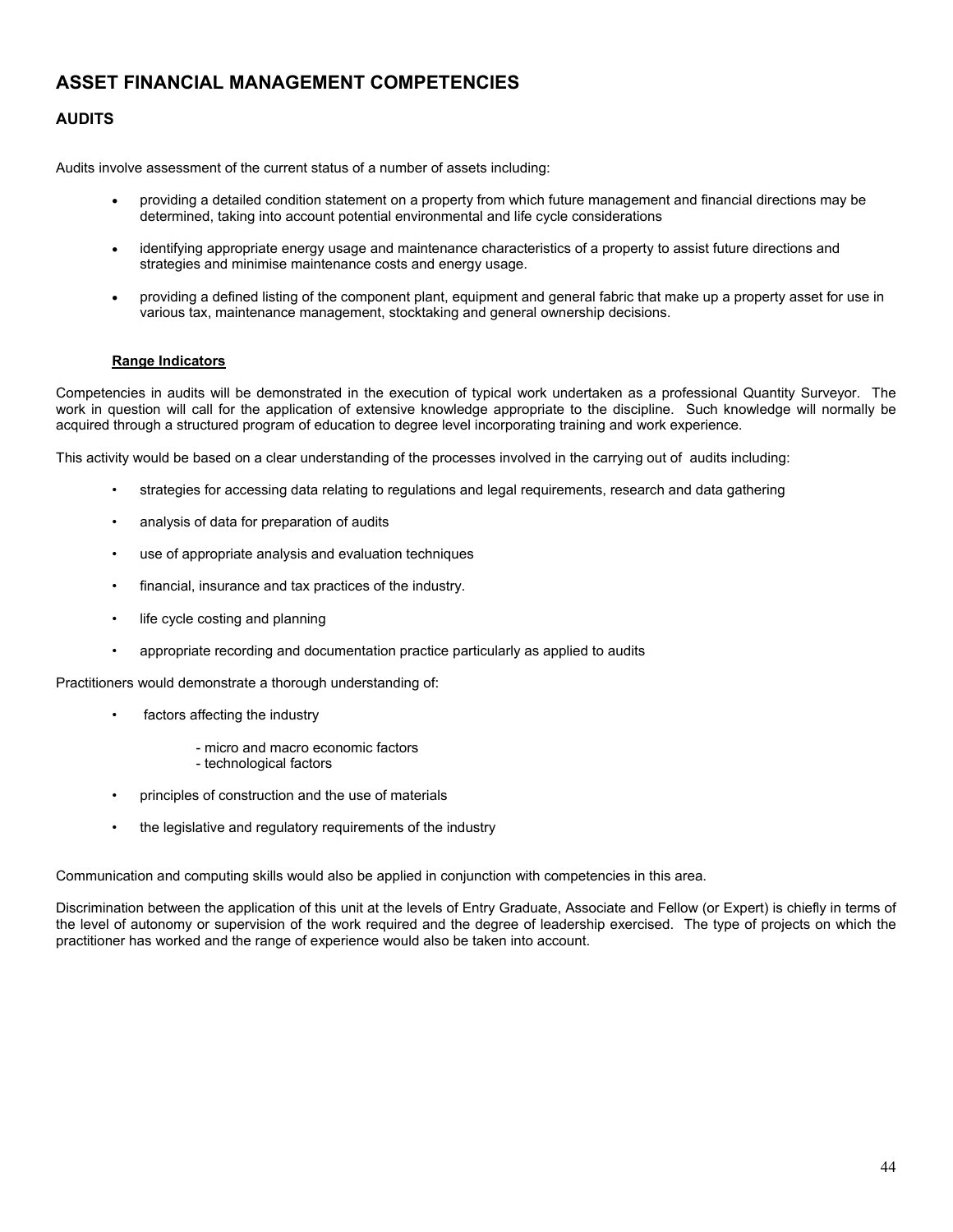### **AUDITS**

#### **Range Indicators (Continued)**

#### **Entry Graduate**

The Entry Graduate would demonstrate these competencies in work undertaken under the supervision of a more senior practitioner. The Entry Graduate would be able to work effectively and develop through experience and added responsibility the ability to work under general guidance on the accepted range of work carried out by a professional Quantity Surveyor.

#### **Associate**

The Associate would demonstrate these competencies in the course of work associated with the application of appropriate knowledge to recognised tasks either self managed or expert practitioner supervised activities. The Associate would have had varied experience and worked on a range of projects.

#### **Fellow (or Expert)**

Competencies would be demonstrated in the course of undertaking tasks associated with the self managed application of appropriate knowledge to recognised tasks and leadership of others in the performance of the professional activities. The Fellow (or Expert) would be expected to have had considerable experience and demonstrated competency over a wide range of projects.

#### **Evidence Guide**

Evidence of successful achievement of this competency would be effective and efficient management of the audit process and the setting up and application of appropriate systems for monitoring of activities.

#### **COMPETENCY STANDARD UNIT 16**

#### **AUDITS (SPECIALIST UNIT)**

#### **(a) PREMISES AUDIT**

| <b>ELEMENT</b> |                                                                                  | PERFORMANCE CRITERIA |                                                                                                                 |
|----------------|----------------------------------------------------------------------------------|----------------------|-----------------------------------------------------------------------------------------------------------------|
| 16a.1          | Establish project objectives and<br>parameters                                   | 16a.1.1              | Project objectives clarified and discussed with<br>Client and other consultants                                 |
|                |                                                                                  | 16a.1.2              | Project parameters and constraints identified<br>and verified                                                   |
| 16a.2          | Confirm the basis and level of<br>reporting                                      | 16a.2.1              | Reporting level defined on either an overview<br>or detailed basis and implications of the<br>reports confirmed |
| 16a.3          | Co-ordinate the functions of the<br>various consultants                          |                      | 16a.3.1 Functions of various consultants confirmed                                                              |
| 16a.4          | Confirm reporting format, layout<br>presentation and level of detail<br>required | 16a.4.1              | Reporting detail confirmed with the Client and<br>consultant team.                                              |
| 16a.5          | Complete premises audit                                                          | 16a.5.1              | Premises audit completed                                                                                        |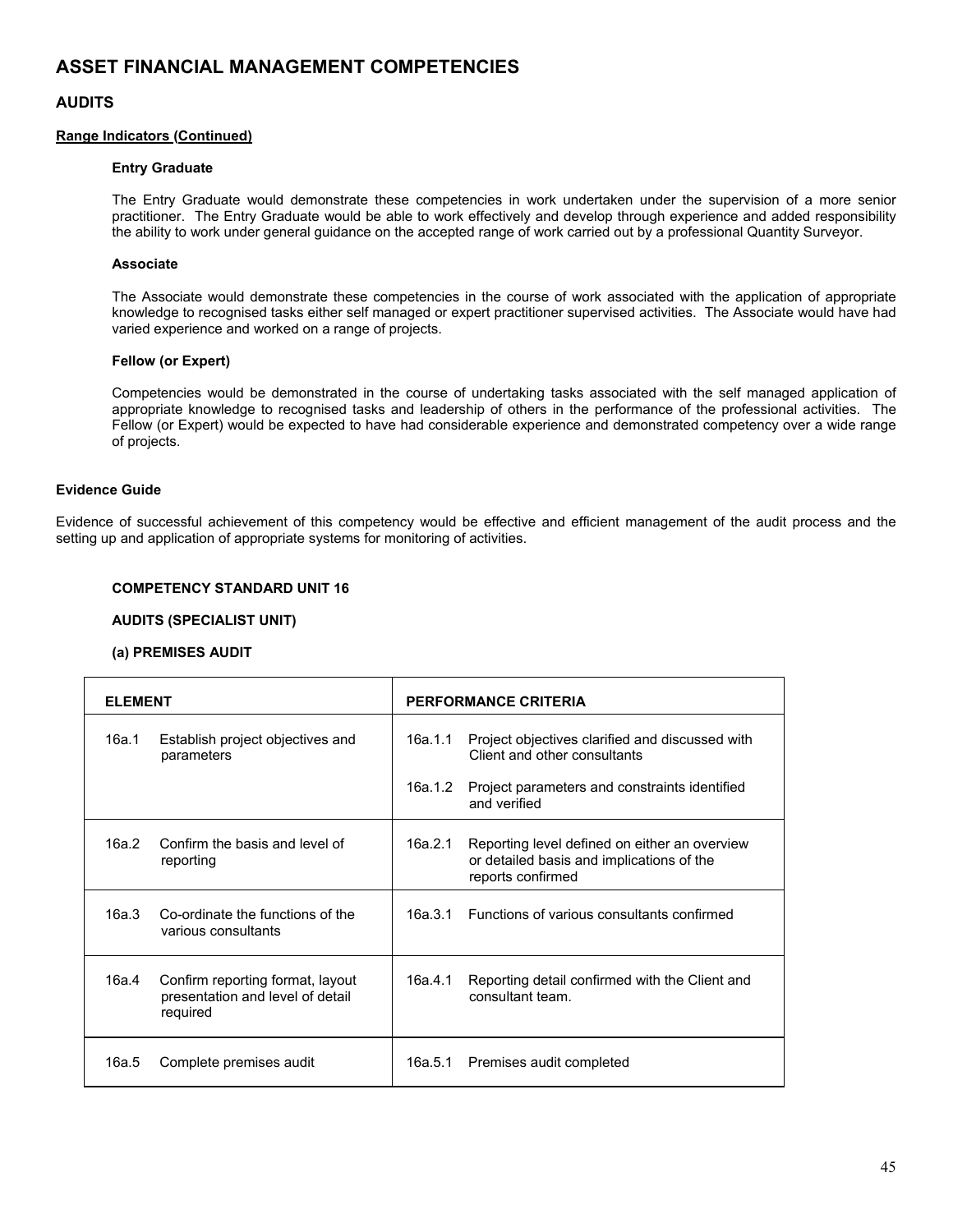### **AUDITS**

### **COMPETENCY STANDARD UNIT 16**

# **AUDITS (SPECIALIST UNIT) (Continued)**

### **(b) ENERGY AND MAINTENANCE AUDIT**

| <b>ELEMENT</b>                                                |                     | PERFORMANCE CRITERIA                                                                                                                                                                                                                                         |  |
|---------------------------------------------------------------|---------------------|--------------------------------------------------------------------------------------------------------------------------------------------------------------------------------------------------------------------------------------------------------------|--|
| 16 <sub>b.1</sub><br>Establish project objectives and         | 16b.1.1             | Service objectives determined with the Client                                                                                                                                                                                                                |  |
| parameters                                                    | 16b.1.2             | Energy usage and characteristics considered<br>and reviewed.                                                                                                                                                                                                 |  |
|                                                               | 16h.1.3<br>reviewed | Maintenance characteristics considered and                                                                                                                                                                                                                   |  |
| 16 <sub>b.2</sub><br>Access available data and<br>information | 16b.2.1             | Availability of data established including its<br>relevance and requirements to meet the brief                                                                                                                                                               |  |
| 16 <sub>b.3</sub><br>Confirm audit timing                     | 16b.3.1             | Initial audit program established including timing<br>of subsequent audits eg. annually or other                                                                                                                                                             |  |
| 16b.4<br>Establish reporting details                          | 16b.4.1             | Reporting format confirmed in line with<br>Client's brief. Reports should confirm that<br>property is being maintained in accordance<br>with the adopted program. Reports should<br>highlight potential for minimising future<br>maintenance or energy costs |  |

### **(c) ASSET REGISTERS**

| <b>ELEMENT</b> |                                                          | <b>PERFORMANCE CRITERIA</b>   |                                                                                                                                                                                                                                     |
|----------------|----------------------------------------------------------|-------------------------------|-------------------------------------------------------------------------------------------------------------------------------------------------------------------------------------------------------------------------------------|
| 16c.1          | Confirm the service<br>objectives                        | 16c.1.1<br>16c.1.2<br>16c.1.3 | Service objectives determined with the Client<br>Clients perspective use of the asset registers<br>short term and long term confirmed<br>Level of detail required confirmed, eg.,<br>quantities to be included, bar coding required |
| 16c.2          | Confirm interface with other<br>professional consultants | 16c.2.1<br>16c.2.2            | Interface with Client's business manager,<br>accountants or legal advisers confirmed<br>Compliance in reporting determined with<br>requirements of other professional<br>consultants                                                |
| 16c.3          | Establish reporting details                              | 16c.3.1                       | Reporting format with the Client confirmed                                                                                                                                                                                          |
| 16c.4          | Complete asset register report                           | 16c.4.1                       | Asset register completed                                                                                                                                                                                                            |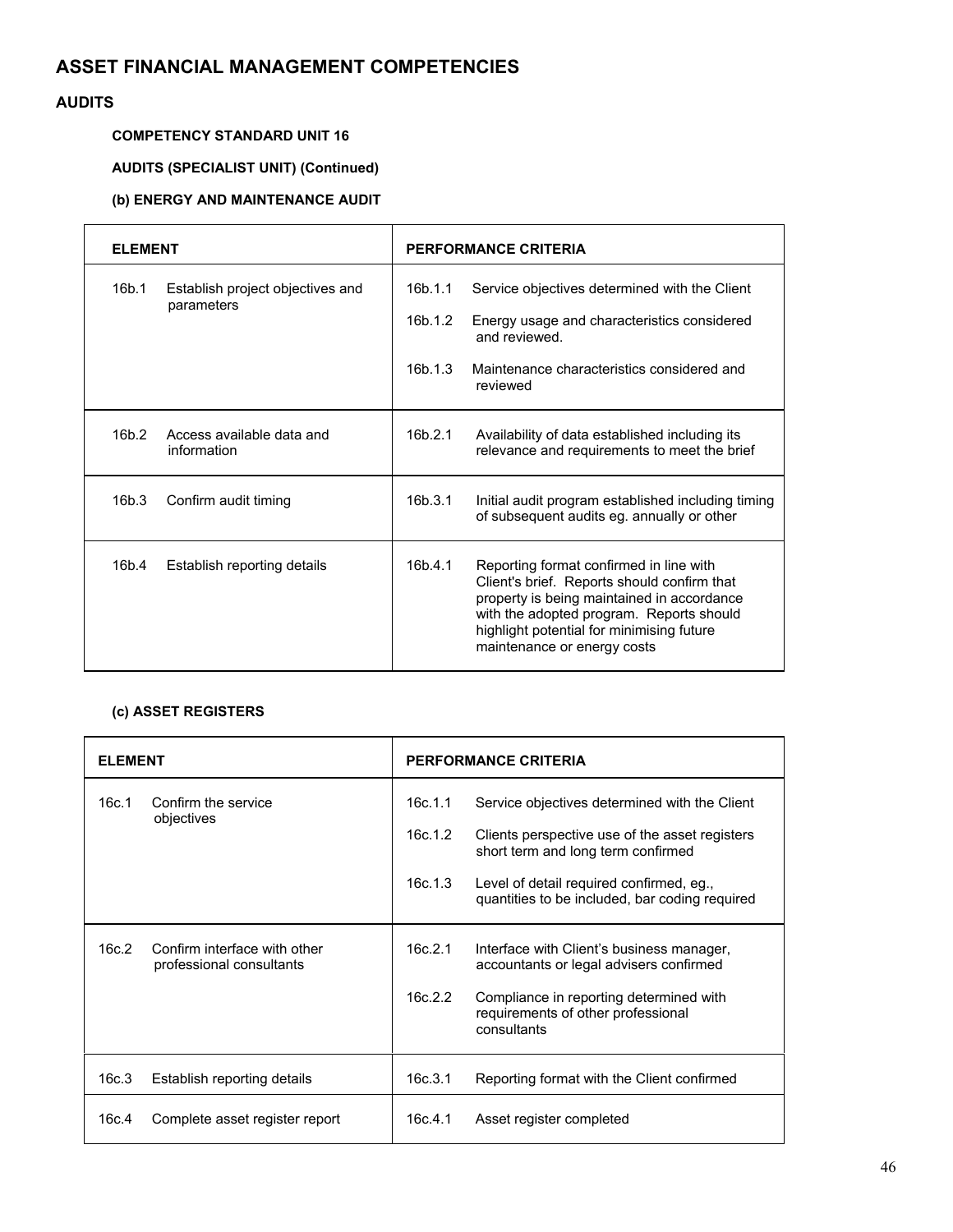### **TECHNICAL DUE DILIGENCE**

Technical Due Diligence involves reporting on the existing condition of a property highlighting any adverse factors from which future management and financial directions in relation to purchase or sale may be determined. Legal issues are normally the subject of a separate report carried out by professionals trained in law.

Generally the fields encompassed within the Technical Due Diligence Report are:

#### • **Financial Implications and Projections of Technical Reports**

#### • **Occupational Health & Safety**

Compliance Reports:

- − Building Regulations
- Disability Discrimination Act

Environmental Reports:

- − Asbestos and other Hazardous Building Materials
- − Site Contamination
- *Condition Statement Reports*
	- − Building Structure
	- Building Facade
	- − Building Services
- *Building Replacement Costs of Insurance Purposes*
	- **Tax Depreciation Assessment**
	- **Site and Area Assessment**
	- − Lettable Area Confirmation
	- Site Identification Survey
	- **Planning Issues**

#### **Range Indicators**

Competencies in technical due diligence will be demonstrated in the execution of typical work undertaken as a professional Quantity Surveyor. The work in question will call for the application of extensive knowledge appropriate to the discipline. Such knowledge will normally be acquired through a structured program of education to degree level incorporating training and work experience.

This activity would be based on a clear understanding of the processes involved in the carrying out of technical due diligence including:

- strategies for accessing data relating to regulations and legal requirements, research and data gathering
- analysis of data for preparation of technical due diligence reports
- use of appropriate analysis and evaluation techniques
- the financial, insurance and tax practices of the industry.
- life cycle costing and planning
- appropriate recording and documentation practice particularly as applied to technical due diligence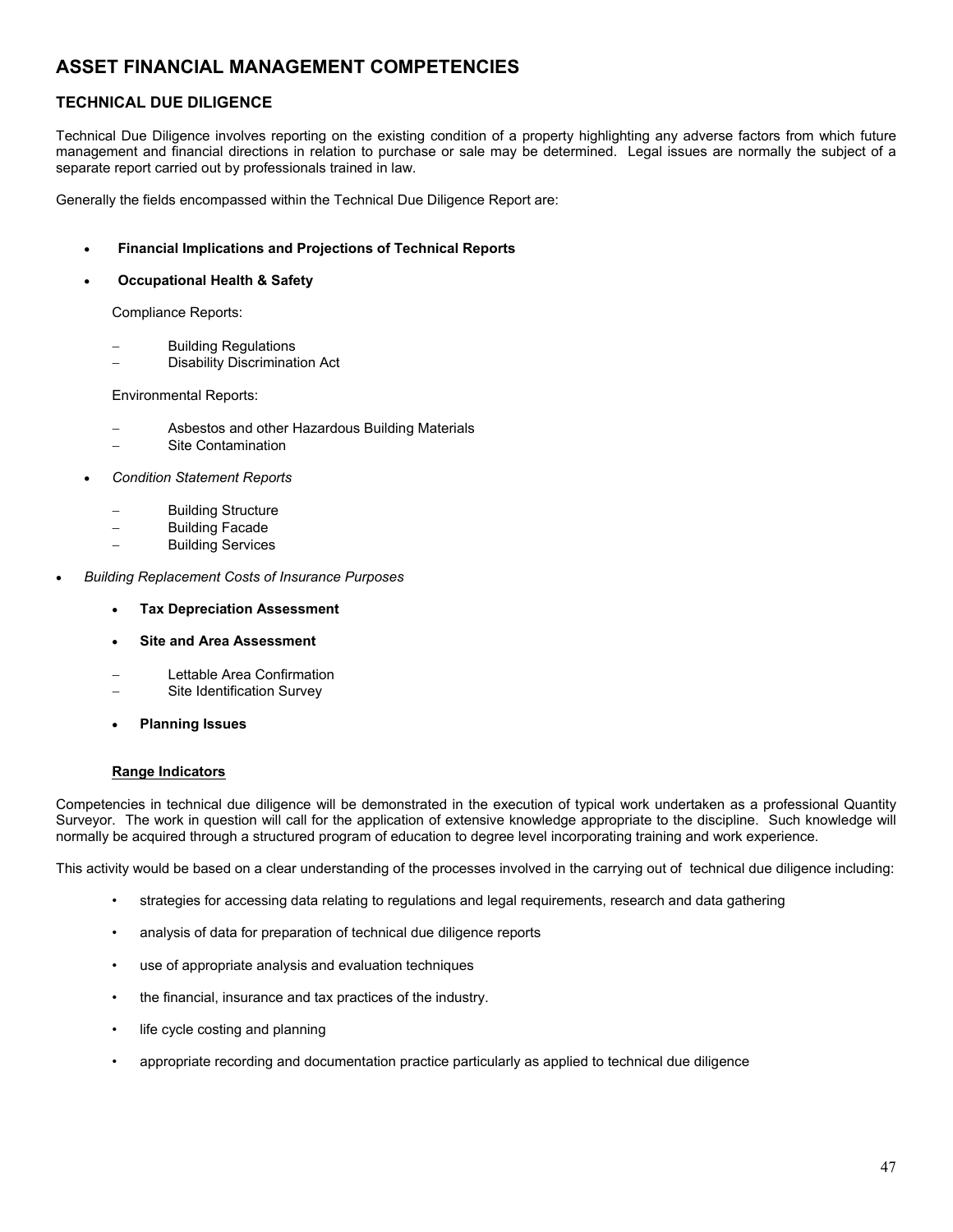### **TECHNICAL DUE DILIGENCE**

#### **Range Indicators (Continued)**

Practitioners would demonstrate a thorough understanding of:

- factors affecting the industry
	- micro and macro economic factors
	- technological factors
	- the influence of inflation on construction costs
- principles of construction and the use of materials
- the legislative and regulatory requirements of the industry

Communication and computing skills would also be applied in conjunction with competencies in this area.

Discrimination between the application of this unit at the levels of Entry Graduate, Associate and Fellow (or Expert) is chiefly in terms of the level of autonomy or supervision of the work required and the degree of leadership exercised. The type of projects on which the practitioner has worked and the range of experience would also be taken into account.

#### **Entry Graduate**

The Entry Graduate would demonstrate these competencies in work undertaken under the supervision of a more senior practitioner. The Entry Graduate would be able to work effectively and develop through experience and added responsibility the ability to work under general guidance on the accepted range of work carried out by a professional Quantity Surveyor.

#### **Associate**

The Associate would demonstrate these competencies in the course of work associated with the application of appropriate knowledge to recognised tasks either self managed or expert practitioner supervised activities. The Associate would have had varied experience and worked on a range of projects.

#### **Fellow (or Expert)**

Competencies would be demonstrated in the course of undertaking tasks associated with the self managed application of appropriate knowledge to recognised tasks and leadership of others in the performance of the professional activities. The Fellow (or Expert) would be expected to have had considerable experience and demonstrated competency over a wide range of projects.

### **Evidence Guide**

Evidence of successful achievement of this competency would be effective and efficient management of the technical due diligence process and the setting up and application of appropriate systems for monitoring of activities.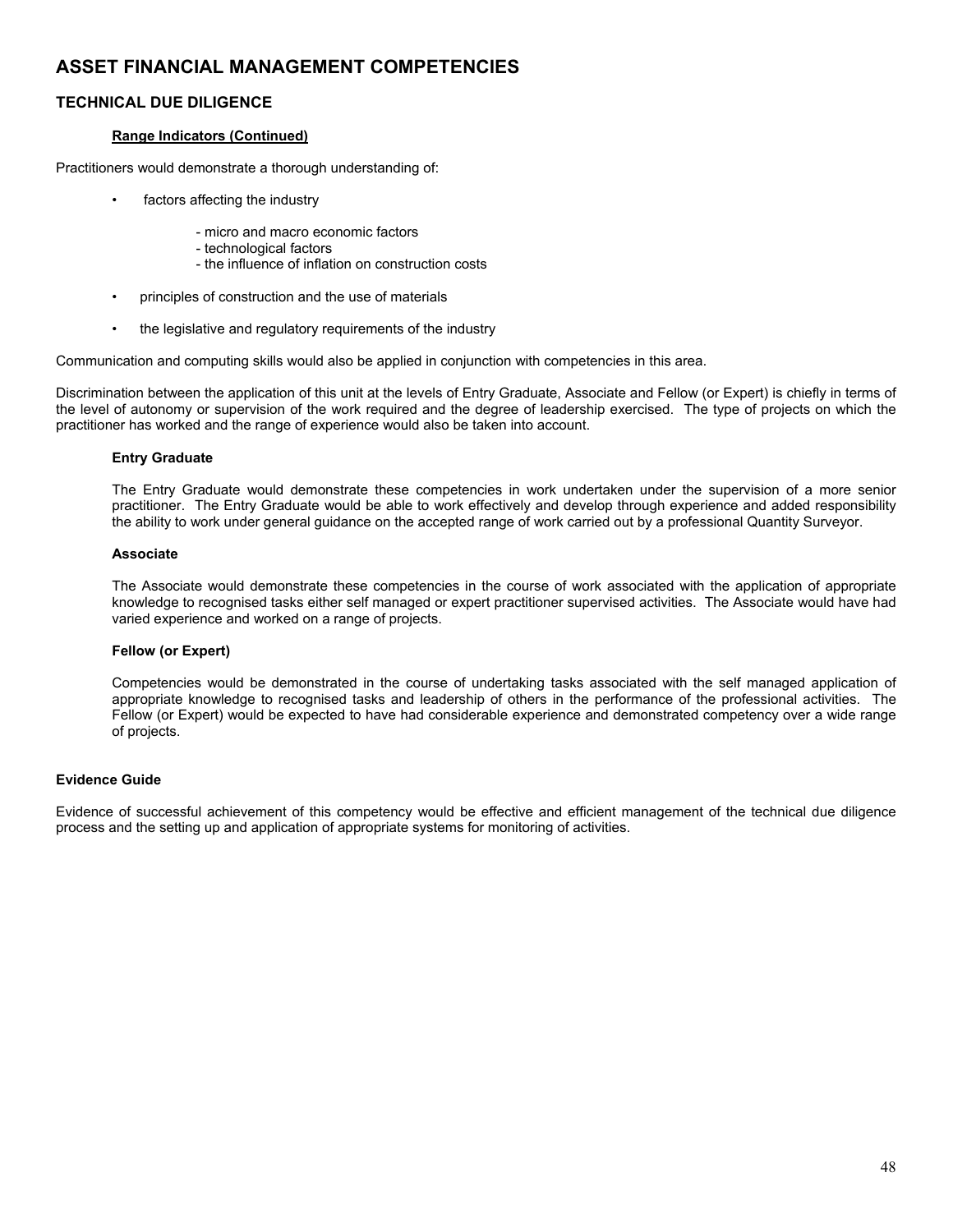# **TECHNICAL DUE DILIGENCE**

### **COMPETENCY STANDARD UNIT 17**

# **TECHNICAL DUE DILIGENCE (SPECIALIST UNIT)**

| <b>ELEMENT</b>                                                                                                          | PERFORMANCE CRITERIA                                                                                                                                                |
|-------------------------------------------------------------------------------------------------------------------------|---------------------------------------------------------------------------------------------------------------------------------------------------------------------|
| 17.1 Establish project objectives and<br>parameters and format of<br>Report                                             | 17.1.1<br>Project objectives clarified in discussion with<br>Client, colleagues and other appropriate<br>personnel                                                  |
|                                                                                                                         | 17.1.2<br>Project parameters and constraints identified<br>and verified                                                                                             |
| 17.2 Access available data and<br>information                                                                           | 17.2.1<br>Appropriate data gathering structures and<br>relevant schedules developed                                                                                 |
| 17.3 Activate consultant team                                                                                           | 17.3.1<br>Consultant team instructed according to the<br>Clients' requirements                                                                                      |
| 17.4 Carry out appropriate<br>investigation and prepare initial<br>condition statement including any<br>adverse factors | 17.4.1 Clients' requirements reflected in brief                                                                                                                     |
| 17.5<br>Provide advice to Clients which<br>outlines potential cost of<br>ownership after analysis of<br>results         | 17.5.1<br>Advice provided to Client based on analysis of<br>data to determine future direction in line with<br>short, medium and long term management<br>strategies |
|                                                                                                                         | Advice given which is timely, appropriately<br>17.5.2<br>evidenced and relevant                                                                                     |
|                                                                                                                         | 17.5.3<br>Time lines and deadlines met                                                                                                                              |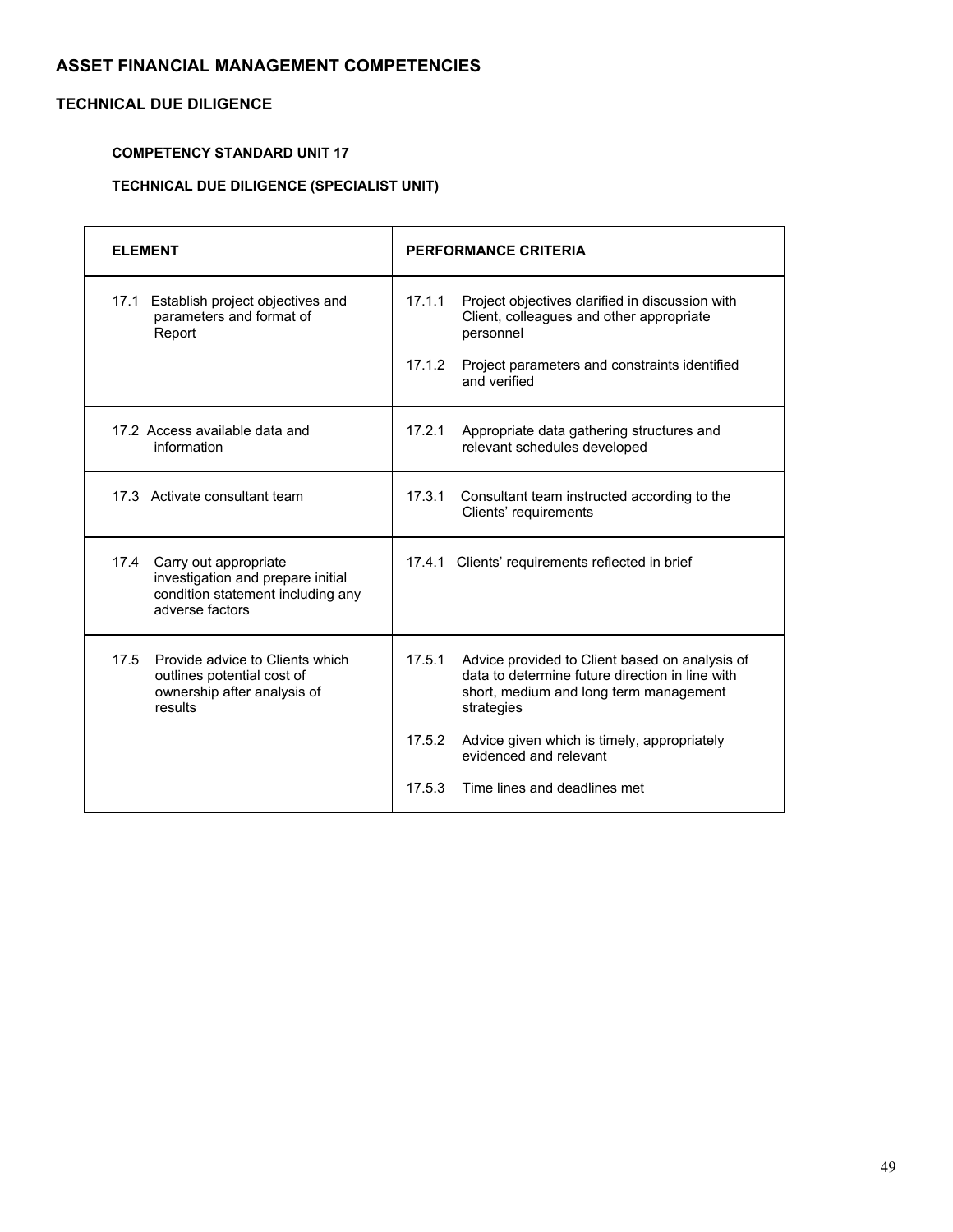### **COMPLIANCE ISSUES**

As part of overall asset financial management certain legislated compliance issues have to be addressed.

#### **Range Indicators**

Competencies in compliance issues will be demonstrated in the execution of typical work undertaken as a professional Quantity Surveyor. The work in question will call for the application of extensive knowledge appropriate to the discipline. Such knowledge will normally be acquired through a structured program of education to degree level incorporating training and work experience.

This activity would be based on a clear understanding of the processes involved in current government compliance issues

- strategies for accessing data relating to regulations and legal requirements, research and data gathering
- analysis of appropriate data
- use of appropriate analysis and evaluation techniques
- life cycle costing and planning
- appropriate recording and documentation practice particularly as applied to compliance issues

Practitioners would demonstrate a thorough understanding of:

- factors affecting the industry
	- micro and macro economic factors
	- technological factors
- the legislative and regulatory requirements of the industry

Communication skills would also be applied in conjunction with competencies in this area.

Discrimination between the application of this unit at the levels of Entry Graduate, Associate and Fellow (or Expert) is chiefly in terms of the level of autonomy or supervision of the work required and the degree of leadership exercised. The type of projects on which the practitioner has worked and the range of experience would also be taken into account.

#### **Entry Graduate**

The Entry Graduate would demonstrate these competencies in work undertaken under the supervision of a more senior practitioner. The Entry Graduate would be able to work effectively and develop through experience and added responsibility the ability to work under general guidance on the accepted range of work carried out by a professional Quantity Surveyor.

#### **Associate**

The Associate would demonstrate these competencies in the course of work associated with the application of appropriate knowledge to recognised tasks either self managed or expert practitioner supervised activities. The Associate would have had varied experience and worked on a range of projects.

#### **Fellow (or Expert)**

Competencies would be demonstrated in the course of undertaking tasks associated with the self managed application of appropriate knowledge to recognised tasks and leadership of others in the performance of the professional activities. The Fellow (or Expert) would be expected to have had considerable experience and demonstrated competency over a wide range of projects.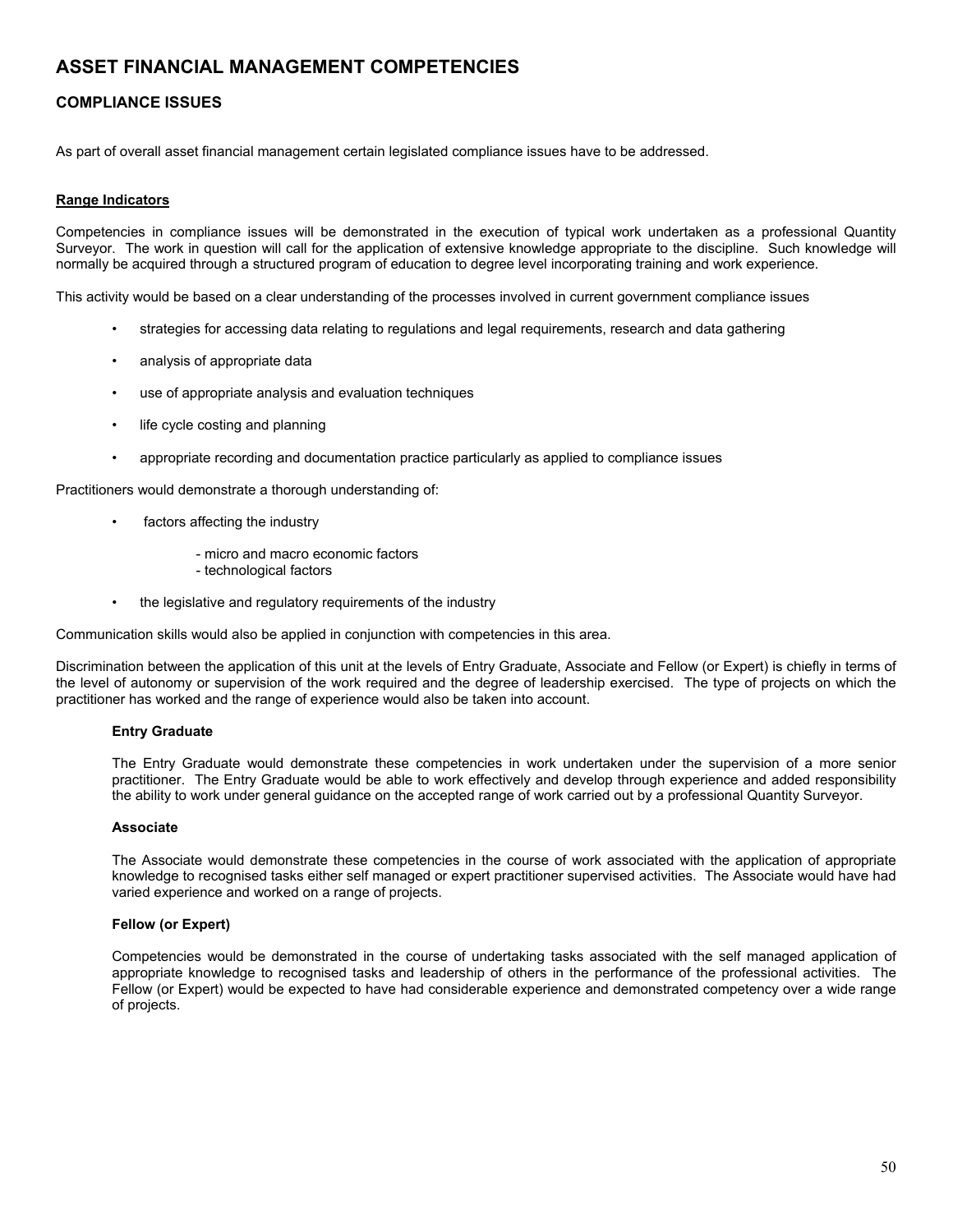# **COMPLIANCE ISSUES**

### **Range Indicators (Continued)**

### **Evidence Guide**

Evidence of successful achievement of this competency would be effective and efficient management of compliance issues.

### **COMPETENCY STANDARD UNIT 18**

### **COMPLIANCE ISSUES (SPECIALIST UNIT)**

| <b>ELEMENT</b> |                                                                                                 |                  | <b>PERFORMANCE CRITERIA</b>                                                                                 |
|----------------|-------------------------------------------------------------------------------------------------|------------------|-------------------------------------------------------------------------------------------------------------|
| 18.1           | Ensure compliance of project<br>with legislative requirements<br>including environmental issues | 18.1.1<br>18.1.2 | Legislative requirements of government<br>identified<br>Compliance with legislative requirements<br>ensured |
| 18.2           | Ensure compliance of project<br>with planning approval<br>requirements                          | 18.2.1<br>18.2.2 | Planning approval requirements identified<br>Compliance with planning requirements<br>ensured               |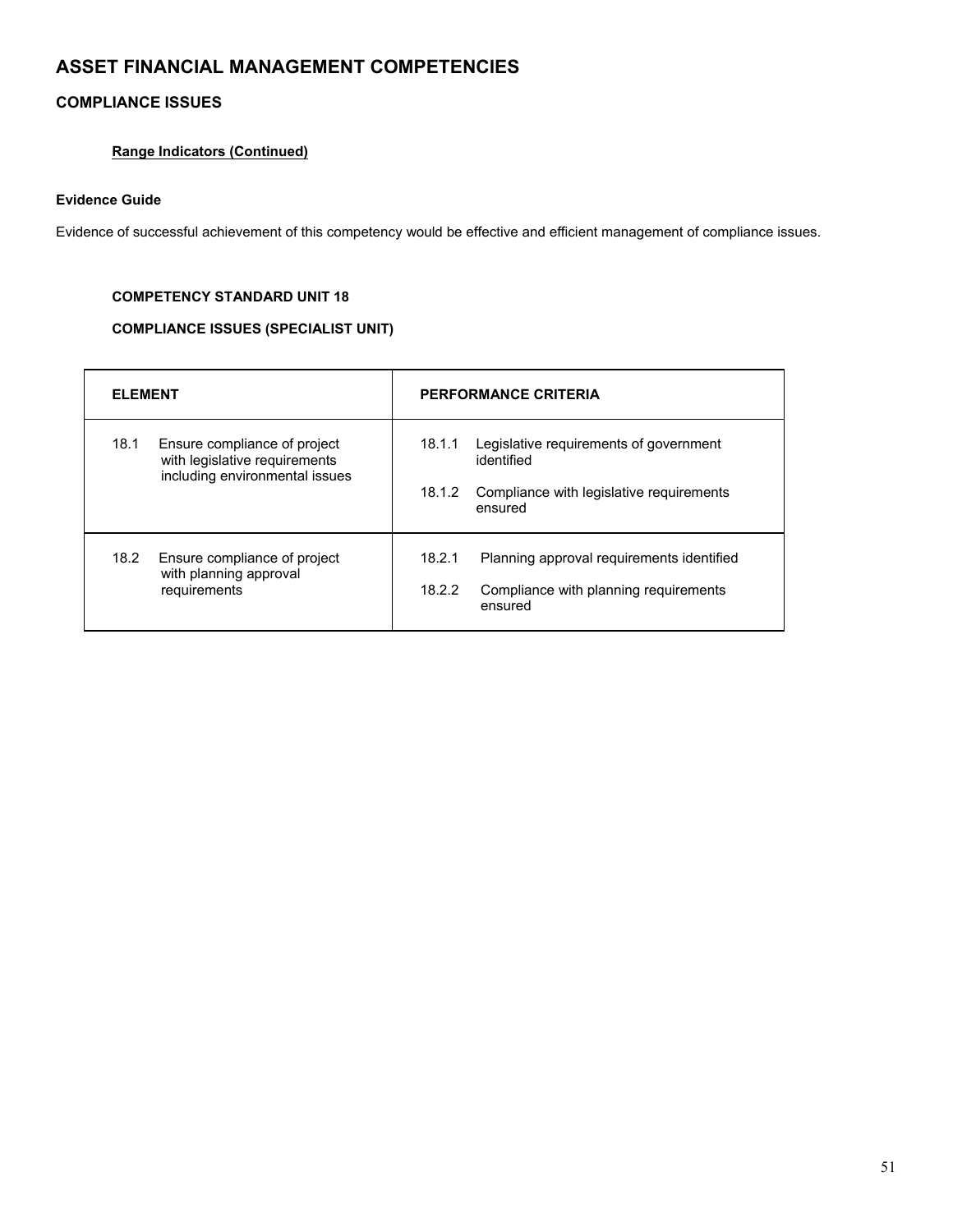### **PROJECT VALUE MANAGEMENT**

Project value management involves the identification of best value design solutions having regard to the Clients' project objectives. Project value management includes life cycle cost analysis techniques as well as proactive participation in workgroup focus sessions.

#### **Range Indicators**

Competencies in project value management will be demonstrated in the execution of typical work undertaken as a professional Quantity Surveyor. The work in question will call for the application of extensive knowledge appropriate to the discipline. Such knowledge will normally be acquired through a structured program of education to degree level incorporating training and work experience.

This activity would be based on a clear understanding of the processes involved in the carrying out of project value management including:

- strategies for identification of project objectives in terms of cost, time and quality
- use of cost planning techniques to establish realistic capital costs and identification of project component costs
- use of life cycle costing techniques in evaluating best value alternatives
- participation in value management focus groups
- techniques that manage outcomes from focus groups

Practitioners would demonstrate a thorough understanding of:

- factors affecting the industry
	- micro and macro economic factors
	- technological factors
	- the influence of inflation on construction costs
- factors affecting total life cycle cost
- principles of design and construction and their relevance to best values solutions
- construction industry techniques and efficiencies
- the legislative and regulatory requirements of the industry

Communication and computing skills would also be applied in conjunction with competencies in this area.

Discrimination between the application of this unit at the levels of Entry Graduate, Associate and Fellow (or Expert) is chiefly in terms of the level of autonomy or supervision of the work required and the degree of leadership exercised. The type of projects on which the practitioner has worked and the range of experience would also be taken into account.

#### **Entry Graduate**

The Entry Graduate would demonstrate these competencies in work undertaken under the supervision of a more senior practitioner. The Entry Graduate would be able to work effectively and develop through experience and added responsibility the ability to work under general guidance on the accepted range of work carried out by a professional Quantity Surveyor.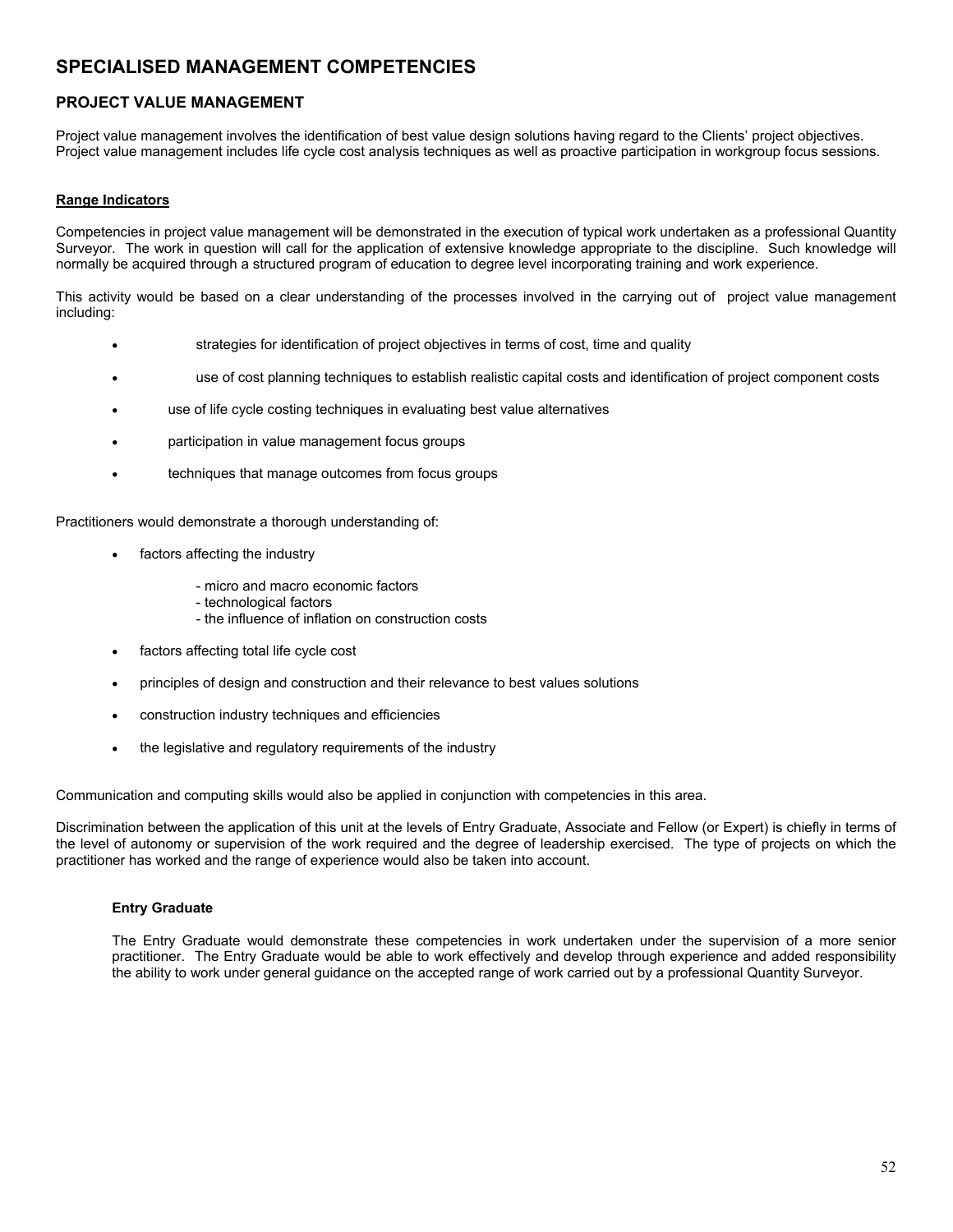#### PROJECT VALUE MANAGEMENT

#### **Range Indicators (Continued)**

#### **Associate**

The Associate would demonstrate these competencies in the course of work associated with the application of appropriate knowledge to recognised tasks either self managed or expert practitioner supervised activities. The Associate would have had varied experience and worked on a range of projects.

#### **Fellow (or Expert)**

Competencies would be demonstrated in the course of undertaking tasks associated with the self managed application of appropriate knowledge to recognised tasks and leadership of others in the performance of the professional activities. The Fellow (or Expert) would be expected to have had considerable experience and demonstrated competency over a wide range of projects.

### **Evidence Guide**

Evidence of successful achievement of this competency would be effective and efficient management of the project value management process and the setting up and application of appropriate systems for monitoring of activities.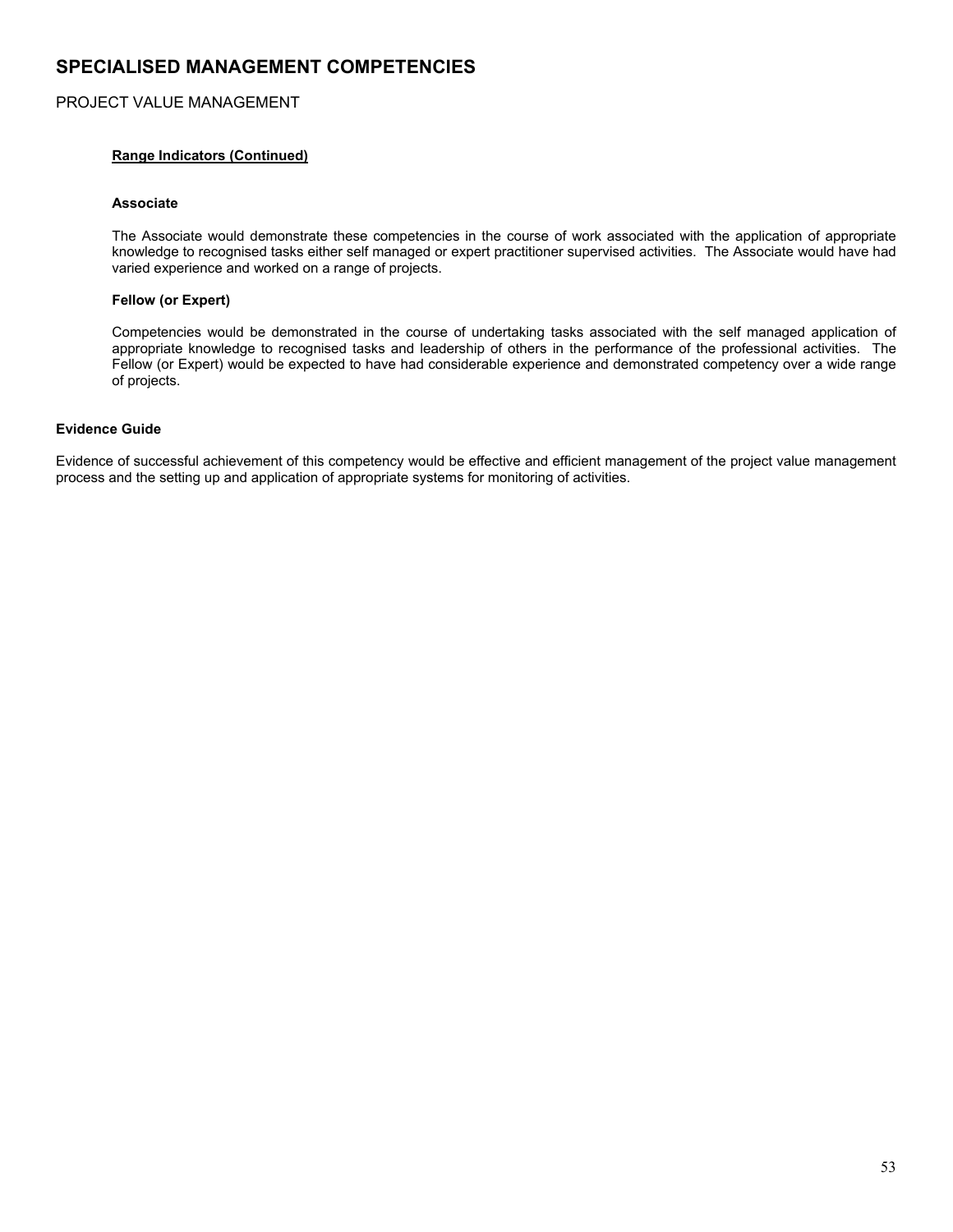### **PROJECT VALUE MANAGEMENT**

### **COMPETENCY STANDARD UNIT 19**

# **PROJECT VALUE MANAGEMENT (CORE UNIT)**

| <b>ELEMENT</b> |                                                       |        | PERFORMANCE CRITERIA                                                                                                                       |
|----------------|-------------------------------------------------------|--------|--------------------------------------------------------------------------------------------------------------------------------------------|
| 19.1           | Identify project objectives                           | 19.1.1 | Scope of works and life cycle clearly identified                                                                                           |
|                |                                                       | 19.1.2 | Client cost, quality and time targets clearly<br>identified                                                                                |
|                |                                                       | 19.1.3 | Risk allocation objectives clearly identified                                                                                              |
| 19.2           | Prepare cost plan and<br>breakdown costs              | 19.2.1 | Cost planning techniques used to establish<br>total cost                                                                                   |
|                |                                                       | 19.2.2 | Detailed costs broken down to assist value<br>management                                                                                   |
|                |                                                       | 19.2.3 | End costs for major components established                                                                                                 |
| 19.3           | Carry out life cycle cost<br>analysis of alternatives | 19.3.1 | Alternative solutions to project components<br>identified                                                                                  |
|                |                                                       | 19.3.2 | Life cycle costing of each alternative carried out                                                                                         |
|                |                                                       | 19.3.3 | Techniques in expressing the costing and<br>communicating results to Client and team<br>members carried out                                |
| 19.4           | Instigate value management focus<br>sessions          | 19.4.1 | Proactive participation in value management<br>focus sessions carried out                                                                  |
|                |                                                       | 19.4.2 | Proposed alternatives with appropriate costings<br>carried out                                                                             |
| 19.5           | Adopt value management<br>session outcomes            | 19.5.1 | Techniques in consolidating selected<br>alternatives and expressing resultant adjustments<br>to project cost, time and quality carried out |
|                |                                                       | 19.5.2 | Design development and documentation for<br>concurrence with adopted outcomes monitored                                                    |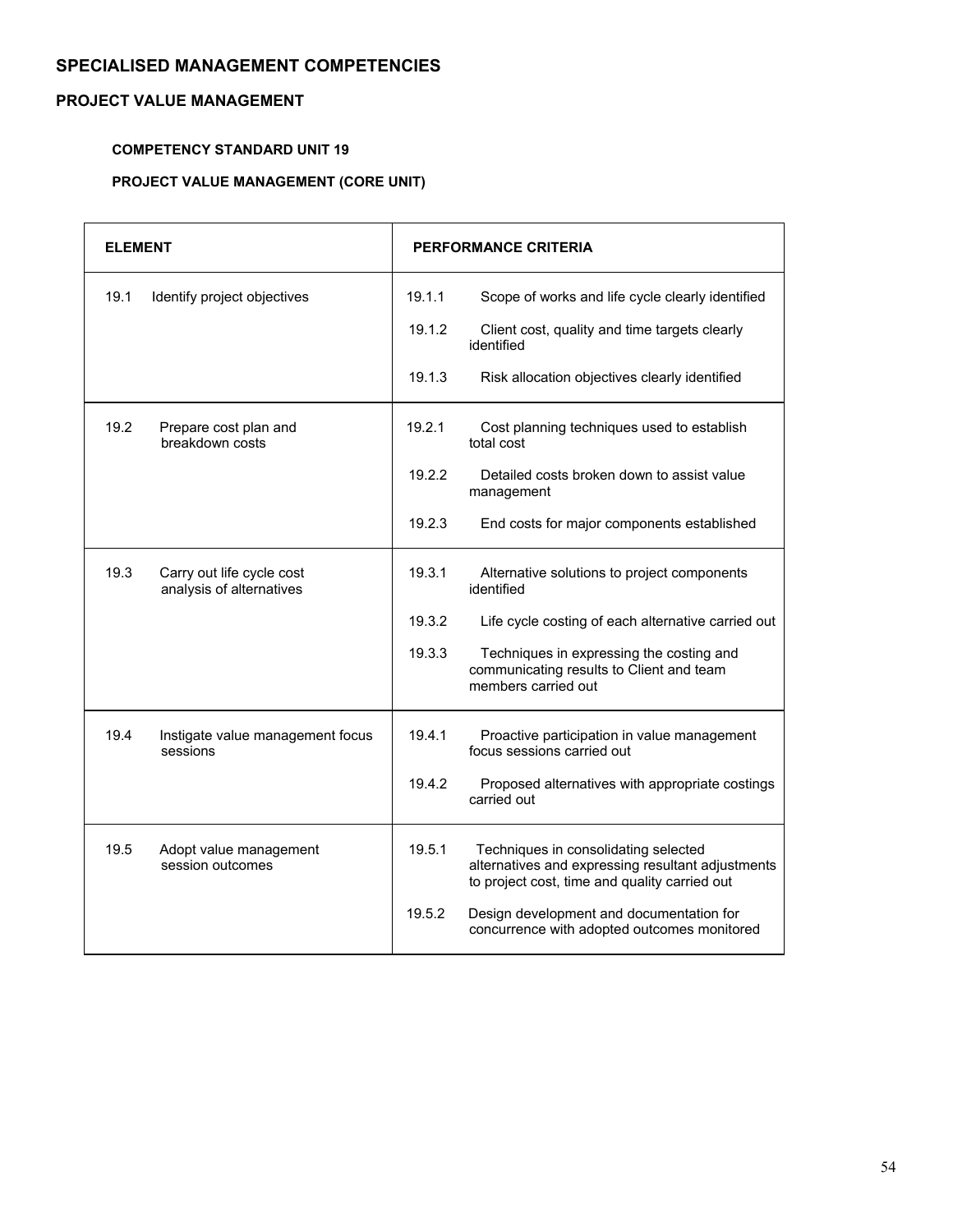### **PROJECT MANAGEMENT**

### **COMPETENCY STANDARD UNIT 20**

### **PROJECT MANAGEMENT (SPECIALIST UNIT)**

Quantity Surveyors, as with many of the professionals in the construction industry, are capable of carrying out the role of Project Manager. However, project management is a separate profession and reference should be made to appropriate competency standards including the National Competency Standards for Project Management.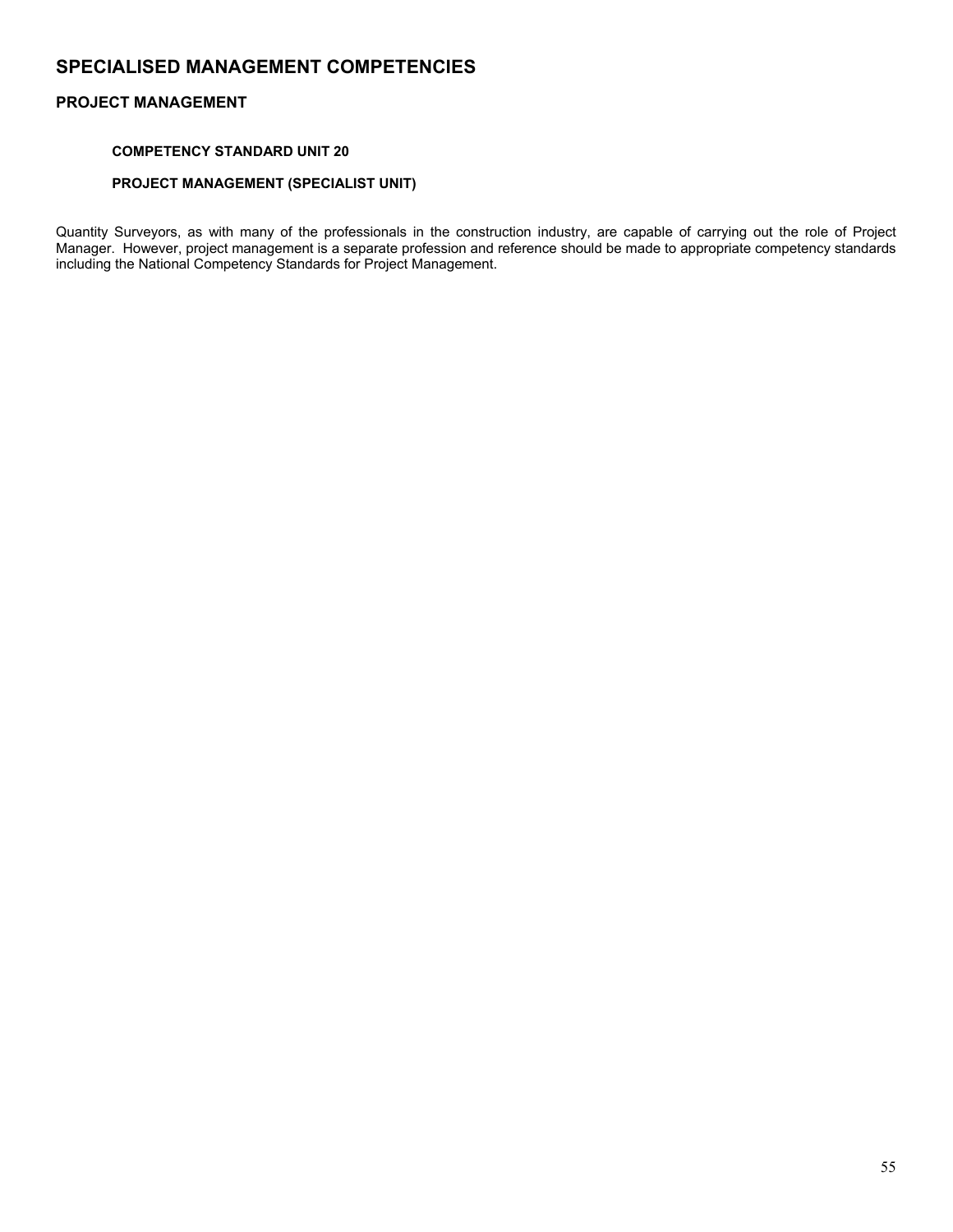### **PROJECT RISK MANAGEMENT**

Project risk management involves a structured approach to the identification, analysis and treatment of events that might have an adverse impact on achieving a project's objectives.

Project risk management involves:

- analysis of a project's objectives and its relationship to the strategic objectives of the Client organisation
- determination of a structure by which project risks can be analysed
- identification of events (risks) that might adversely affect the project
- quantification of risks using appropriate methods to enable the prioritisation of those risks
- identification and implementation of strategies to effectively manage those risks
- ongoing monitoring of changing risk situations and reviewing the effectiveness of risk management strategies

#### **Range Indicators**

Competencies in project risk management will be demonstrated in the execution of typical work undertaken as a professional Quantity Surveyor. The work in question will call for the application of extensive knowledge appropriate to the discipline. Such knowledge will normally be acquired through a structured program of education to degree level incorporating training and work experience.

This activity would be based on a clear understanding of the processes involved in the carrying out of project risk management including:

- development of appropriate structures for a project risk management study
- strategies for accessing data relating to regulations and legal requirements, research and data gathering
- use of appropriate techniques for identification of project risks
- analysis of appropriate data
- use of appropriate risk analysis and evaluation techniques
- use of appropriate techniques for controlling and minimising project risks
- the financial, insurance and tax practices of the industry
- life cycle costing and planning
- appropriate recording and documentation practice particularly as applied to project risk management

Practitioners would demonstrate a thorough understanding of:

- sources of risk in the construction industry
- cause and effect relationships
- probability theory, particularly as applied to cost and schedule uncertainty in construction projects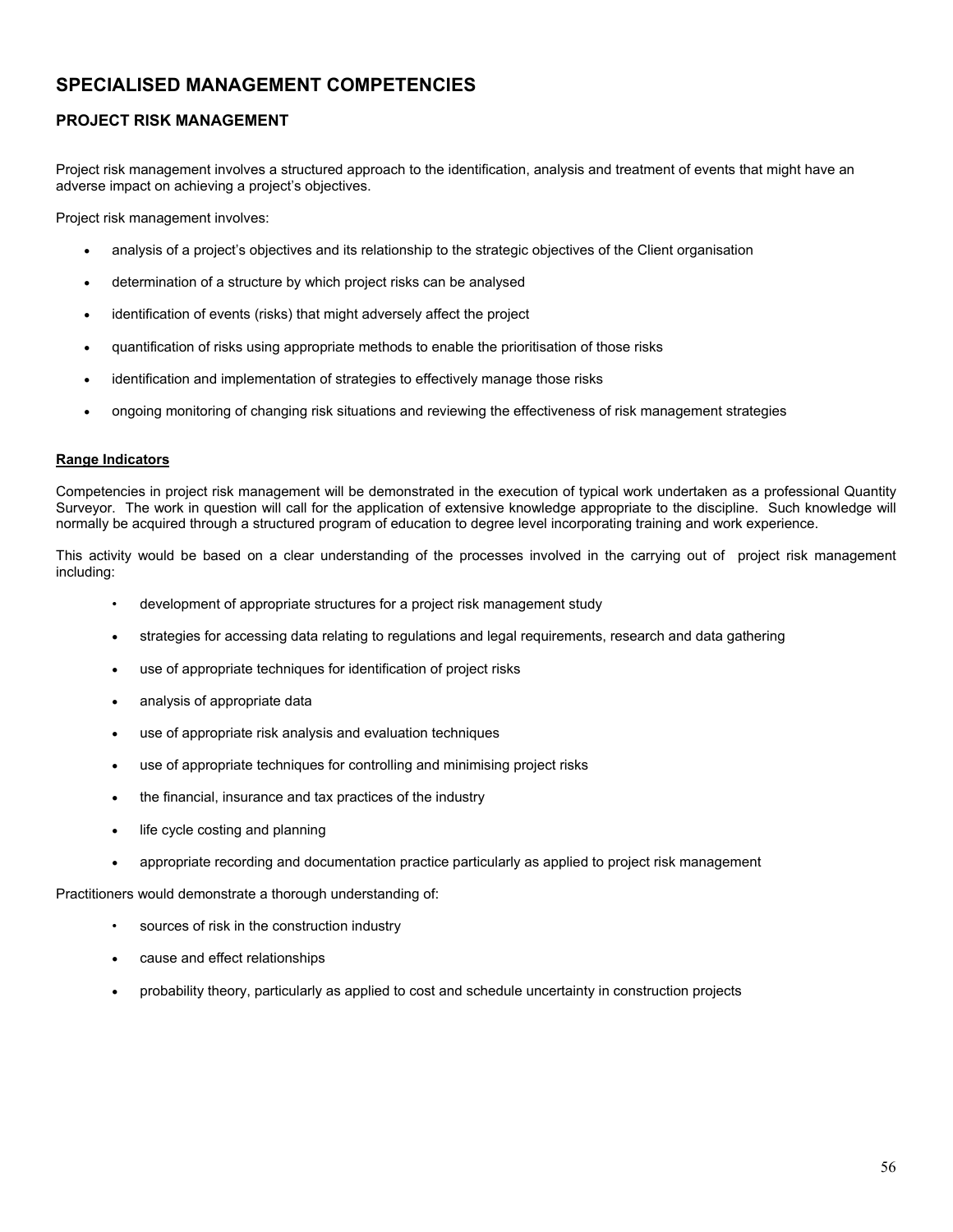### **PROJECT RISK MANAGEMENT**

#### **Range Indicators (Continued)**

Communication and computing skills would also be applied in conjunction with competencies in this area.

Discrimination between the application of this unit at the levels of Entry Graduate, Associate and Fellow (or Expert) is chiefly in terms of the level of autonomy or supervision of the work required and the degree of leadership exercised. The type of projects on which the practitioner has worked and the range of experience would also be taken into account.

#### **Entry Graduate**

The Entry Graduate would demonstrate these competencies in work undertaken under the supervision of a more senior practitioner. The Entry Graduate would be able to work effectively and develop through experience and added responsibility the ability to work under general guidance on the accepted range of work carried out by a professional Quantity Surveyor.

#### **Associate**

The Associate would demonstrate these competencies in the course of work associated with the application of appropriate knowledge to recognised tasks either self managed or expert practitioner supervised activities. The Associate would have had varied experience and worked on a range of projects.

#### **Fellow (or Expert)**

Competencies would be demonstrated in the course of undertaking tasks associated with the self managed application of appropriate knowledge to recognised tasks and leadership of others in the performance of the professional activities. The Fellow (or Expert) would be expected to have had considerable experience and demonstrated competency over a wide range of projects.

#### **Evidence Guide**

Evidence of successful achievement of this competency would be effective and efficient management of the project risk management process and the setting up and application of appropriate systems for monitoring risk situations at all phases of a construction project.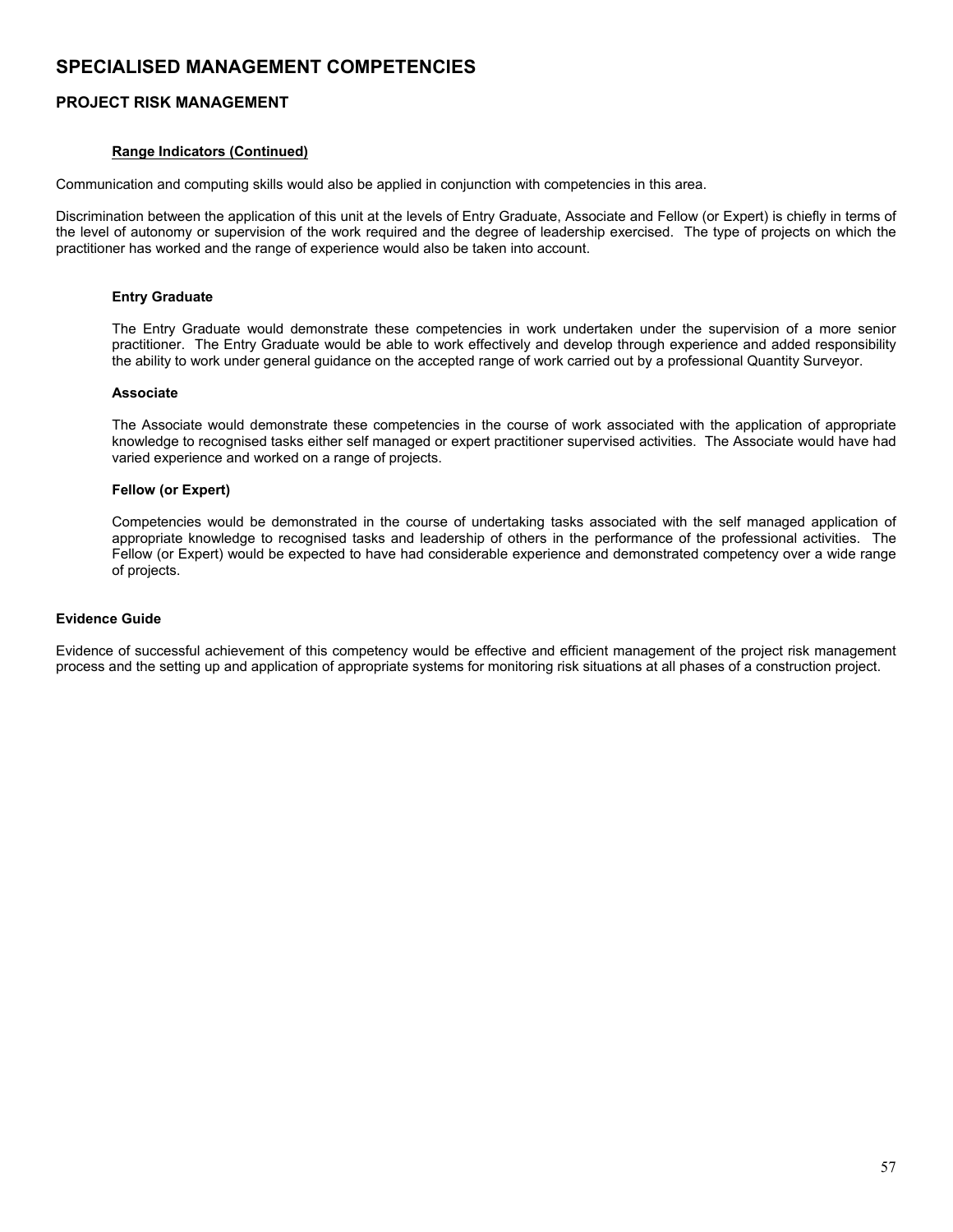### **PROJECT RISK MANAGEMENT**

### **COMPETENCY STANDARD UNIT 21**

# **PROJECT RISK MANAGEMENT (SPECIALIST UNIT)**

| <b>ELEMENT</b> |                                                                                                                                                                                                                                           |                                                | <b>PERFORMANCE CRITERIA</b>                                                                                                                                                                                                                                                                                                      |
|----------------|-------------------------------------------------------------------------------------------------------------------------------------------------------------------------------------------------------------------------------------------|------------------------------------------------|----------------------------------------------------------------------------------------------------------------------------------------------------------------------------------------------------------------------------------------------------------------------------------------------------------------------------------|
| 21.1           | Analyse project objectives and<br>develop a structure in which to<br>undertake a project risk<br>management study                                                                                                                         | 21.1.1<br>21.1.2                               | Project objectives identified and listed<br>Project risk management study structure<br>developed                                                                                                                                                                                                                                 |
| 21.2           | Use various techniques to identify<br>project risks including<br>brainstorming, interviews,<br>checklists, etc.                                                                                                                           | 21.2.1<br>21.2.2                               | Risk identification session facilitated using<br>brainstorming techniques<br>Risk management identification checklist<br>identified for a standard project                                                                                                                                                                       |
| 21.3           | Use techniques to analyse and<br>quantify project risks including<br>quantitative and qualitative<br>analysis of risk likelihood and<br>consequences, sensitivity<br>analysis, probability calculations<br>and "monte-carlo" simulations. | 21.3.1<br>21.3.2                               | Probability that a project's objectives (eg. budget)<br>will be met determined using sensitivity analysis<br>or "monte-carlo" simulations<br>Prioritised list of project risks developed using<br>either qualitative or quantitative techniques to<br>assess risk levels                                                         |
| 21.4           | Identify suitable techniques to<br>effectively manage project risks<br>including likelihood reduction,<br>impact mitigation, risk transfer and<br>risk financing strategies                                                               | 21.4.1<br>21.4.2<br>21.4.3<br>21.4.4<br>21.4.5 | Risks that can be managed by the project team<br>listed<br>Risks that are suitable for transfer to the<br>contractor listed<br>Project insurance requirements identified<br>Appropriate project time and cost contingencies<br>recommended<br>Structure of the ongoing management and<br>monitoring of project risks recommended |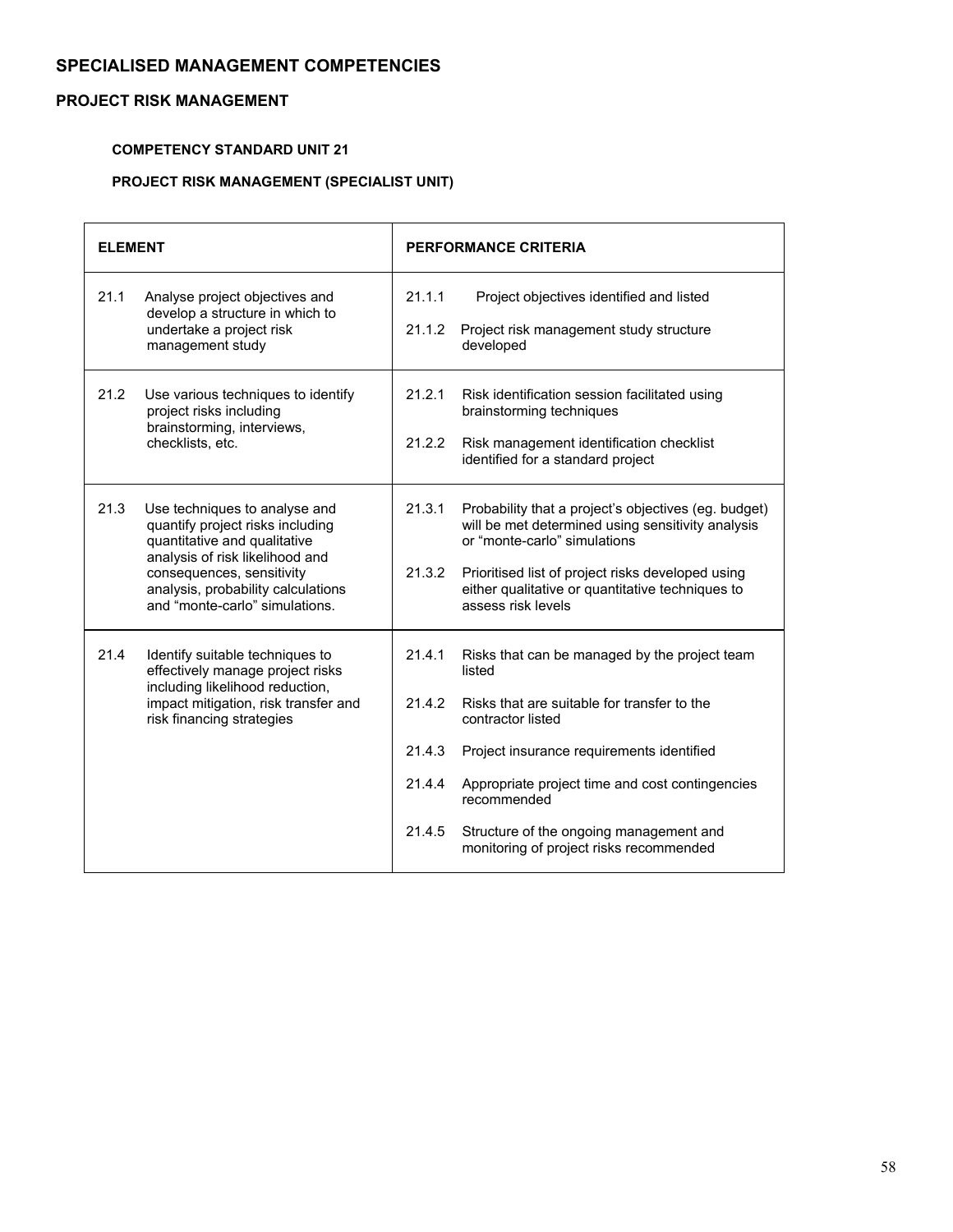### **QUALITY ASSURANCE**

Quality assurance involves the systematic approach to carrying out services by the Quantity Surveyor to ensure their outcomes meet the expectation of the Client. Quality assurance includes establishment of clear procedures, work instructions and quality records that quantifically demonstrate correctness and compliance with the Client's and Quantity Surveyor's service objectives.

#### **Range Indicators**

Competencies in quality assurance will be demonstrated in the execution of typical work undertaken as a professional Quantity Surveyor. The work in question will call for the application of extensive knowledge appropriate to the discipline. Such knowledge will normally be acquired through a structured program of education to degree level incorporating training and work experience.

This activity would be based on a clear understanding of the processes involved in the carrying out of quality assurance including:

- establishment of a corporate quality policy and its structure and content that complies with Australian or International **Standards**
- establishment of procedures that clearly describe required processes, outcomes and verification requirements
- undertaking of internal audits of the application of these procedures
- continuous identification of improvements to procedures, outcomes and verification techniques that increase quality, efficiency and certainty
- provision of verification evidence to Clients to demonstrate the assurance of service quality

Practitioners would demonstrate a thorough understanding of:

- requirements of ISO 9000 series and AS 9000 series of standards
- quantity Surveyor's practices and procedures
- auditing techniques

Communication and computing skills would also be applied in conjunction with competencies in this area.

Discrimination between the application of this unit at the levels of Entry Graduate, Associate and Fellow (or Expert) is chiefly in terms of the level of autonomy or supervision of the work required and the degree of leadership exercised. The type of projects on which the practitioner has worked and the range of experience would also be taken into account.

#### **Entry Graduate**

The Entry Graduate would demonstrate these competencies in work undertaken under the supervision of a more senior practitioner. The Entry Graduate would be able to work effectively and develop through experience and added responsibility the ability to work under general guidance on the accepted range of work carried out by a professional Quantity Surveyor.

#### **Associate**

The Associate would demonstrate these competencies in the course of work associated with the application of appropriate knowledge to recognised tasks either self managed or expert practitioner supervised activities. The Associate would have had varied experience and worked on a range of projects.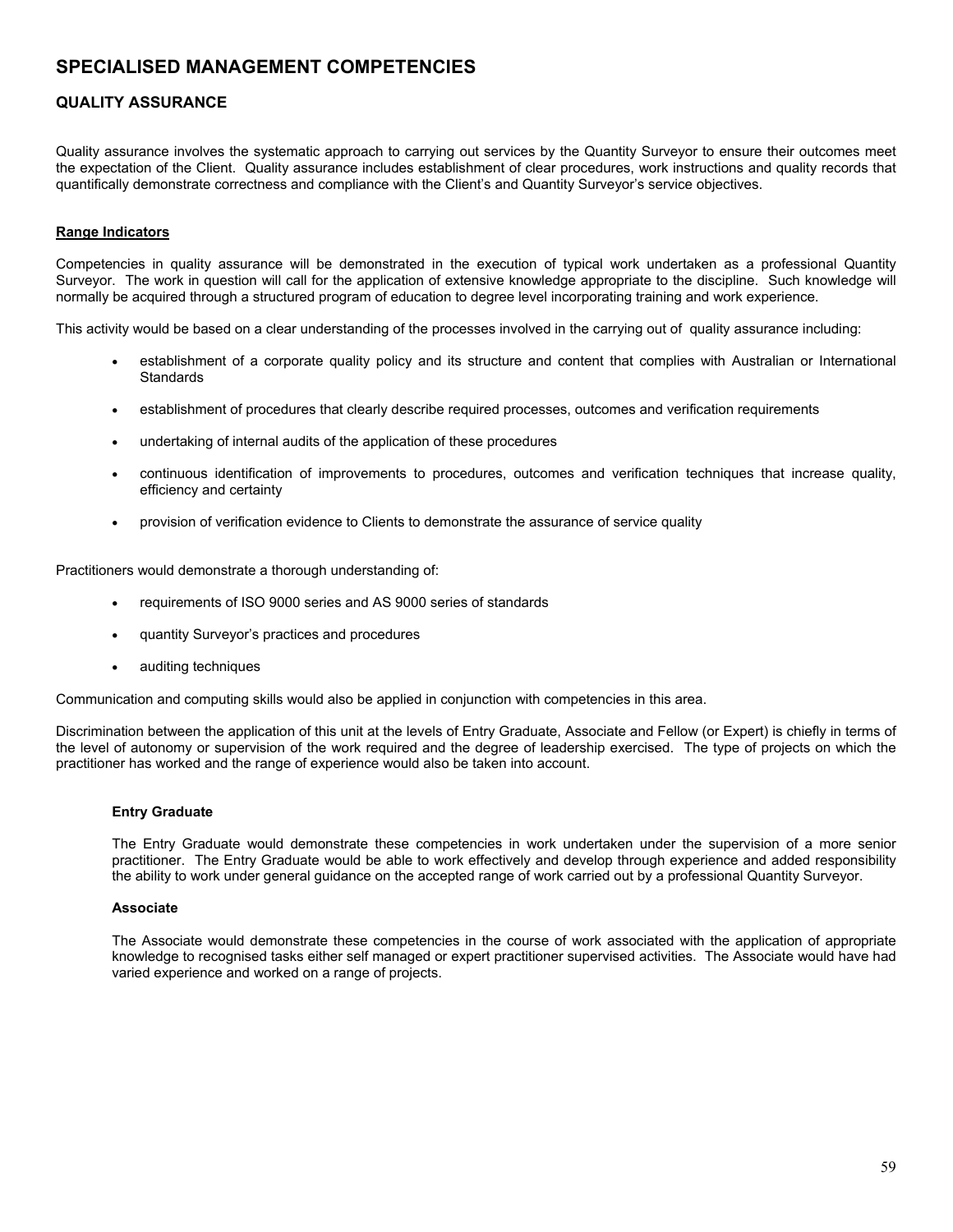### **QUALITY ASSURANCE**

### **Range Indicators (Continued)**

### **Evidence Guide**

Evidence of successful achievement of this competency would be effective and efficient management of the quality assurance process and the setting up and application of appropriate systems for monitoring of activities.

#### **COMPETENCY STANDARD UNIT 22**

### **QUALITY ASSURANCE (SPECIALIST UNIT)**

|      | <b>ELEMENT</b>                             | <b>PERFORMANCE CRITERIA</b> |                                                                                            |  |
|------|--------------------------------------------|-----------------------------|--------------------------------------------------------------------------------------------|--|
| 22.1 | Develop corporate quality<br>policy        | 22.1.1                      | Corporate objectives in relation to quality of service and<br>service outcomes established |  |
|      |                                            | 22.1.2                      | Practice policies established                                                              |  |
|      |                                            | 22.1.3                      | Service policies established                                                               |  |
| 22.2 | Develop procedures                         | 22.2.1                      | Appropriate procedures for each relevant service<br>established                            |  |
|      |                                            | 22.2.2                      | Verification criteria formulated                                                           |  |
|      |                                            | 22.2.3                      | Standard forms and control documentation developed                                         |  |
| 22.3 | Undertake internal audits                  | 22.3.1                      | Audit program established                                                                  |  |
|      |                                            | 22.3.2                      | Internal audit carried out                                                                 |  |
|      |                                            | 22.3.3                      | Correction of non-conformance ensured                                                      |  |
|      |                                            | 22.3.4                      | Procedure inadequacies identified                                                          |  |
| 22.4 | Continuously improve                       | 22.4.1                      | Changes required to procedures identified to reflect changing<br>requirements              |  |
|      |                                            | 22.4.2                      | Changes to improve efficiency or better assure outcomes<br>identified                      |  |
|      |                                            | 22.4.3                      | Policy and procedure documentation regularly amended                                       |  |
| 22.5 | Ensure application of<br>quality assurance | 22.5.1                      | Techniques of procedure outcomes to provide tangible<br>evidence of compliance ensured     |  |
|      |                                            | 22.5.2                      | Techniques directed at areas of service that have high impact<br>ensured                   |  |
|      |                                            | 22.5.3                      | Techniques of achievement of quality in service outcomes<br>communicated to Client         |  |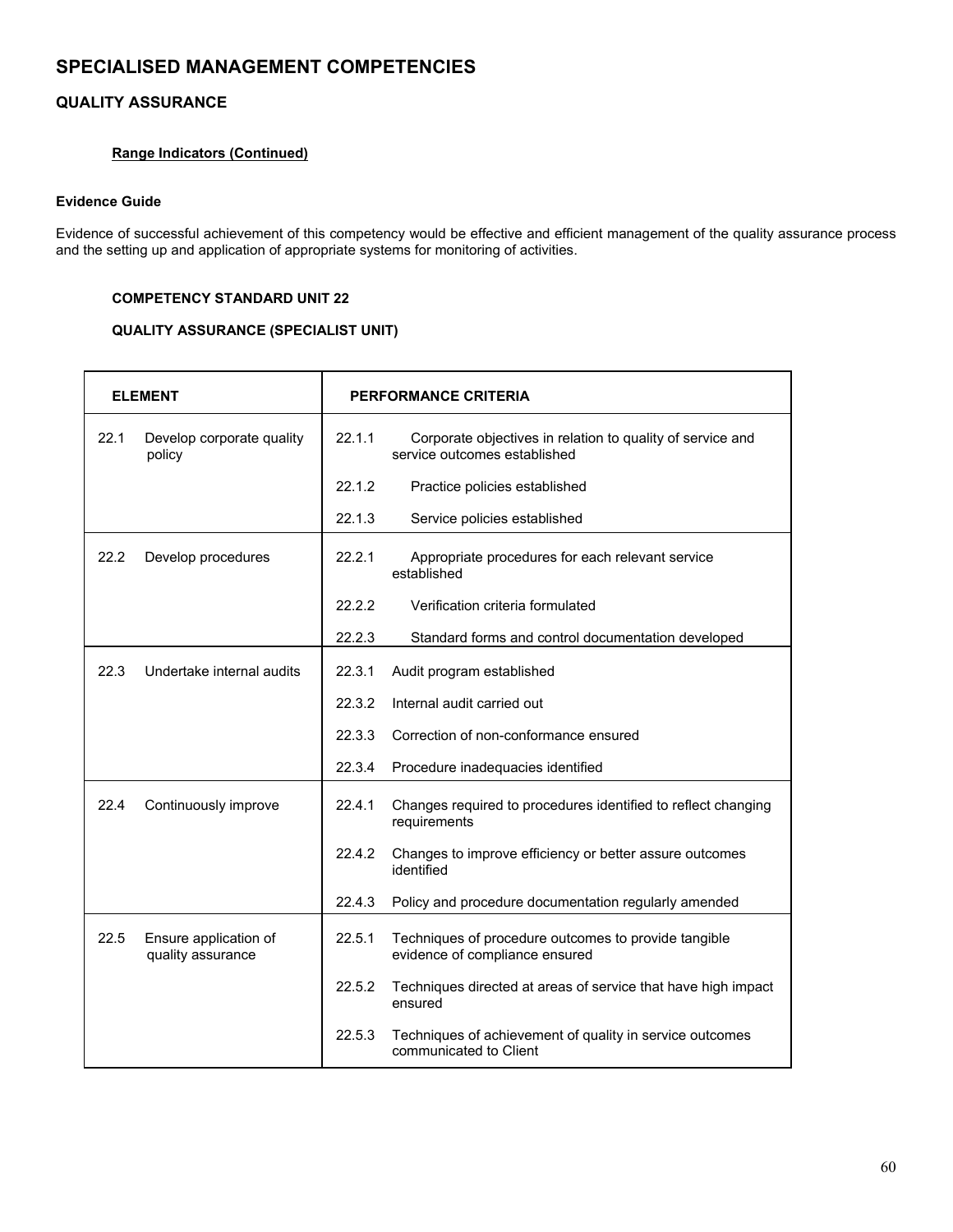Support competencies involve numerous skills that are necessary to be acquired in order to effectively practice the various services of a Quantity Surveyor, including measuring techniques, design and construction methodologies, environmental issues identification, quasi legal matters, general business management, service back up in computer software and hardware, research and development and an effective cost database.

#### **Range Indicators**

Competence in support competencies will be demonstrated in the execution of typical work undertaken as a professional Quantity Surveyor. The work in question will call for the application of extensive knowledge appropriate to the discipline. Such knowledge will normally be acquired through a structured program of education to degree level incorporating training and work experience.

This activity would be based on a clear understanding of the processes involved in the carrying out of associated competencies including:

- strategies for acquiring knowledge relating to regulations and legal requirements, research and data gathering
- analysis of associated data
- methods of measurement
- business management techniques
- use of appropriate analysis and evaluation techniques
- appropriate recording and documentation practice

Practitioners would demonstrate a thorough understanding of:

- factors affecting the construction industry
	- micro and macro economic factors
	- technological factors
- the legislative and regulatory reguirements of the industry
- changes in business management practice

Communication skills would also be applied in conjunction with competencies in this area.

Discrimination between the application of this unit at the levels of Entry Graduate, Associate and Fellow (or Expert) is chiefly in terms of the level of autonomy or supervision of the work required and the degree of leadership exercised. The type of projects on which the practitioner has worked and the range of experience would also be taken into account.

#### **Entry Graduate**

The Entry Graduate would demonstrate these competencies in work undertaken under the supervision of a more senior practitioner. The Entry Graduate would be able to work effectively and develop through experience and added responsibility the ability to work under general guidance on the accepted range of work carried out by a professional Quantity Surveyor.

#### **Associate**

The Associate would demonstrate these competencies in the course of work associated with the application of appropriate knowledge to recognised tasks either self managed or expert practitioner supervised activities. The Associate would have had varied experience and worked on a range of projects.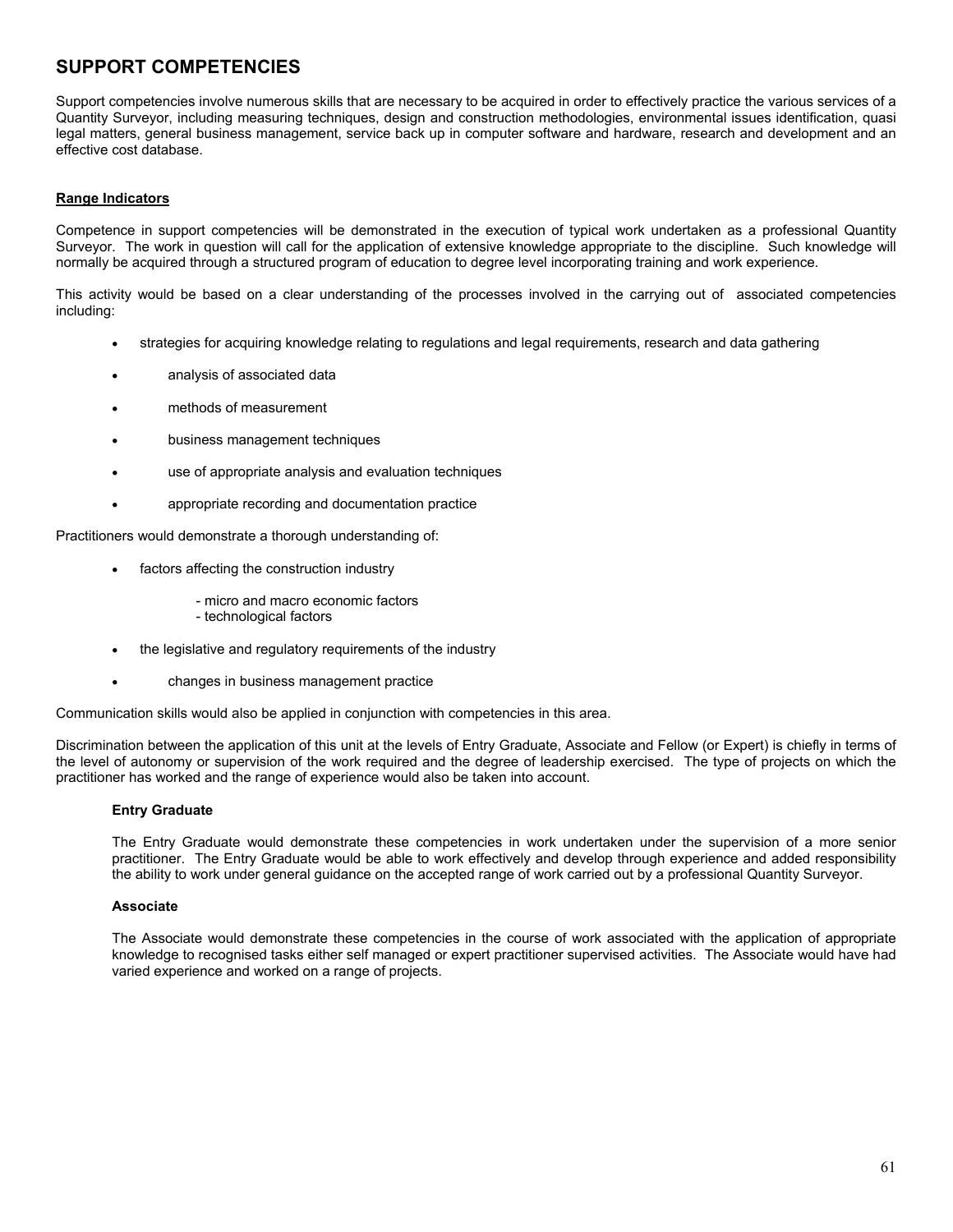#### **Fellow (or Expert)**

Competencies would be demonstrated in the course of undertaking tasks associated with the self managed application of appropriate knowledge to recognised tasks and leadership of others in the performance of the professional activities. The Fellow (or Expert) would be expected to have had considerable experience and demonstrated competency over a wide range of projects.

### **Evidence Guide**

Evidence of successful achievement of this competency would be effective and efficient management of the support competencies process and the setting up and application of appropriate systems for monitoring of activities.

### **COMPETENCY STANDARD UNIT 23**

#### **COMPUTER SERVICES (CORE UNIT)**

| <b>ELEMENT</b>                                                                                                               | PERFORMANCE CRITERIA                                                                                                                                                    |  |  |
|------------------------------------------------------------------------------------------------------------------------------|-------------------------------------------------------------------------------------------------------------------------------------------------------------------------|--|--|
| 23.1<br>Use computers to input and<br>access information relating to<br>the full range of Quantity<br>Surveying applications | 23.1.1<br>General skills in the use and care of computing<br>hardware and software demonstrated<br>23.1.2<br>Computers used to access, enter and process<br>information |  |  |
|                                                                                                                              | 23.1.3<br>Data exchange between participants in construction<br>activities promoted                                                                                     |  |  |
| 23.2. Use standard application<br>packages in the management<br>and presentation of information                              | 23.2.1<br>Word processing programs used to produce<br>professional quality reports                                                                                      |  |  |
| relating to construction<br>economics activities                                                                             | 23.2.2<br>Electronic spreadsheets used to prepare schedules.                                                                                                            |  |  |
|                                                                                                                              | 23.2.3<br>Statistical packages use to manage and process<br>statistical data                                                                                            |  |  |
| 23.3<br>Use computer packages for<br>specific construction<br>economics applications                                         | 23.3.1<br>Computer software for cost planning and cost<br>management used to achieve the most beneficial and<br>professional outcomes for the Client                    |  |  |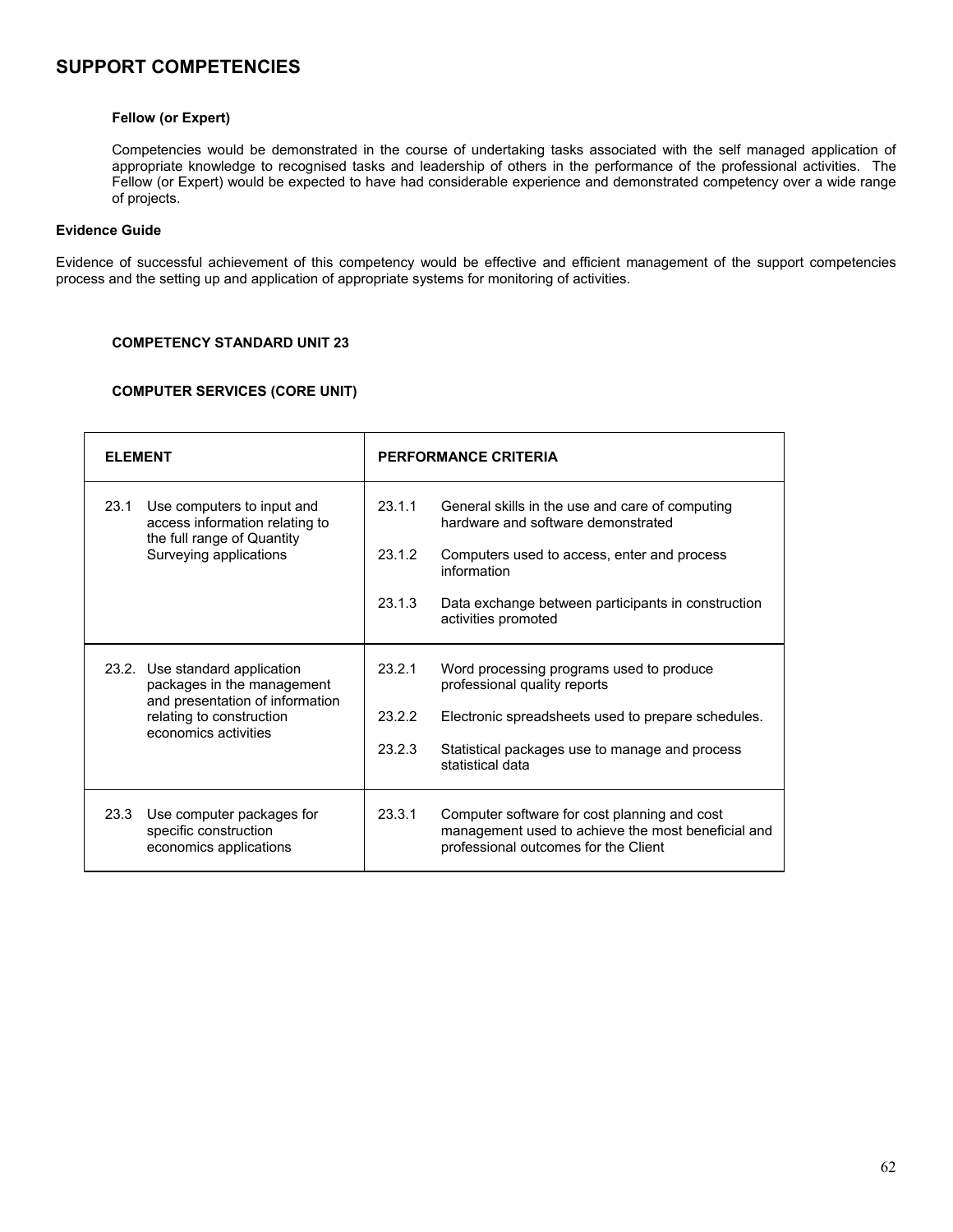### **COMPETENCY STANDARD UNIT 24**

### **MEASUREMENT (CORE UNIT)**

| <b>ELEMENT</b>                                 |                                                                 | <b>PERFORMANCE CRITERIA</b>                                         |                                                                                               |
|------------------------------------------------|-----------------------------------------------------------------|---------------------------------------------------------------------|-----------------------------------------------------------------------------------------------|
| 24.1<br>Measure and describe                   | 24.1.1                                                          | Standard terminology understood                                     |                                                                                               |
|                                                | construction components                                         | 24.1.2                                                              | Method of measurement understood and applied                                                  |
|                                                |                                                                 | 24.1.3                                                              | Construction components measured and described                                                |
| 24.2<br>Use statistical analysis<br>techniques | 24.2.1                                                          | Appropriate statistical techniques selected                         |                                                                                               |
|                                                | 24.2.2                                                          | Statistical techniques used in construction economic<br>assessments |                                                                                               |
|                                                |                                                                 | 24.2.3                                                              | Statistical data interpreted and formatted for use in<br>reports, documentation and databases |
| 24.3                                           | Apply knowledge of macro and<br>micro economics to construction | 24.3.1                                                              | Knowledge of macro and micro economics applied to<br>construction economics assessments       |
|                                                | economics assessments                                           | 24.3.2                                                              | Accurate evaluation of economic trends applied in<br>carrying out professional activities     |

### **COMPETENCY STANDARD UNIT 25**

### **CONSTRUCTION TECHNOLOGY (CORE UNIT)**

| <b>ELEMENT</b>                                   |                                                          |        | <b>PERFORMANCE CRITERIA</b>                                                                                                                                         |  |
|--------------------------------------------------|----------------------------------------------------------|--------|---------------------------------------------------------------------------------------------------------------------------------------------------------------------|--|
| 25.1<br>Acquire knowledge of<br>technologies and | construction processes,<br>associated building           | 25.1.1 | Knowledge of construction processes and technologies<br>as applied to construction activities and sequencing of<br>activities acquired                              |  |
|                                                  | materials                                                | 25.1.2 | Knowledge of source and use of building materials<br>applied in construction activities acquired include testing<br>and assessing techniques                        |  |
|                                                  |                                                          | 25.1.3 | Knowledge of design and installation of building services<br>acquired                                                                                               |  |
| 25.2                                             | Acquire knowledge of the<br>principals of the science of | 25.2.1 | Knowledge of principles of building science<br>demonstrated, in respect of heat, light and sound                                                                    |  |
|                                                  | construction                                             | 25.2.2 | Knowledge of principles of building science in relation to<br>structures demonstrated including analysis, design and<br>stability                                   |  |
| 25.3                                             | Acquire knowledge of the<br>principles of construction   | 25.3.1 | Knowledge of principles of construction demonstrated<br>including demolition methods, formwork design, erection<br>techniques, plant and equipment and site surveys |  |
| 25.4                                             | Interpret building<br>documentation                      | 25.4.1 | Building plans, specifications, construction codes and<br>regulations interpreted                                                                                   |  |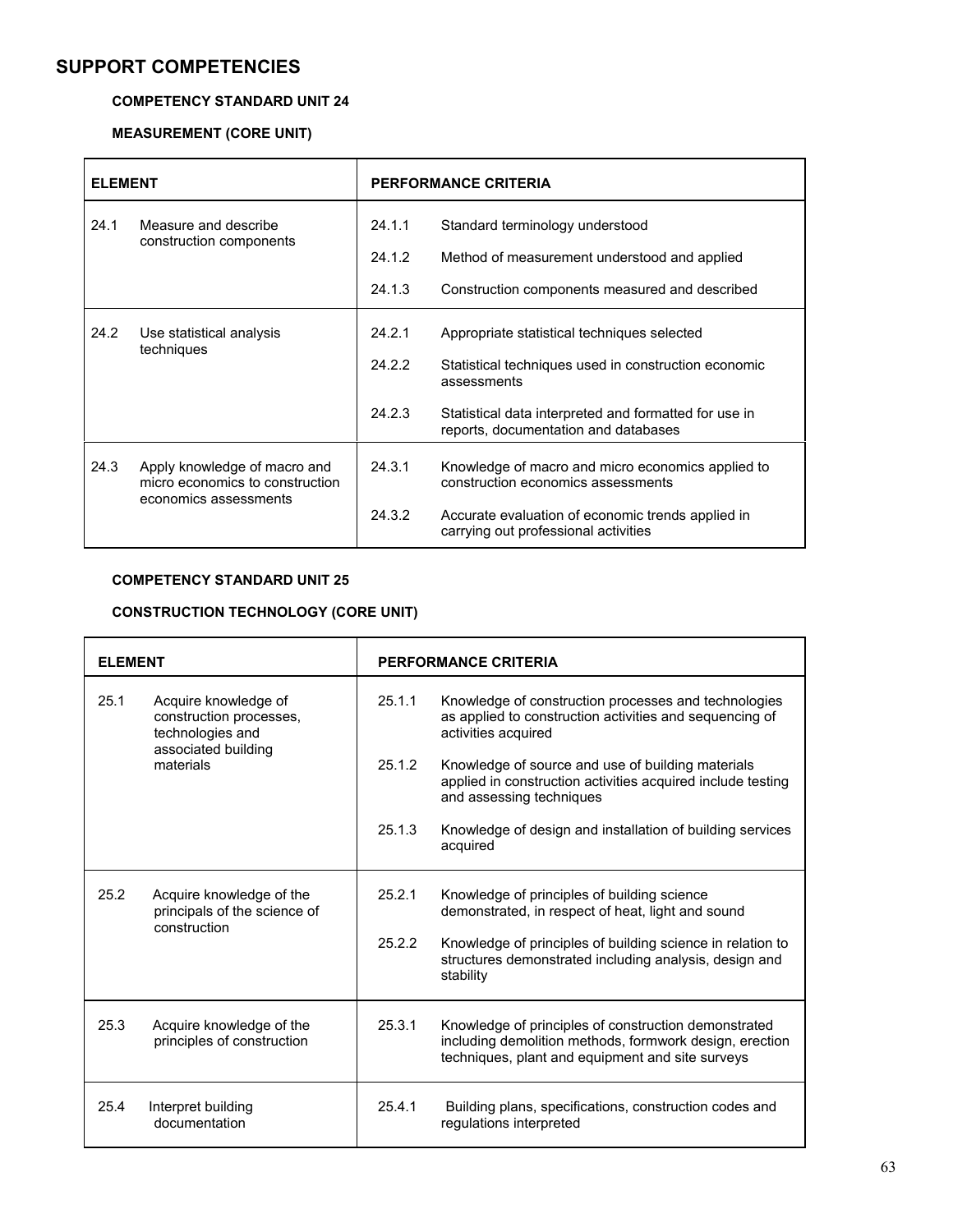### **COMPETENCY STANDARD UNIT 26**

# **GOVERNMENT REGULATION AND LAW (CORE UNIT)**

| <b>ELEMENT</b>                                         |                                                                        |                                                                     | PERFORMANCE CRITERIA                                                                   |
|--------------------------------------------------------|------------------------------------------------------------------------|---------------------------------------------------------------------|----------------------------------------------------------------------------------------|
| 26.1<br>Acquire knowledge of<br>appropriate Government | 26.1.1                                                                 | Knowledge of appropriate forms of<br>business associations acquired |                                                                                        |
|                                                        | legislation, standards and<br>codes relating to a<br>business practice | 26.1.2                                                              | Knowledge of legislation relating to<br>employment and professional liability acquired |
|                                                        |                                                                        | 26.1.3                                                              | Knowledge of law relating to occupational<br>health and safety acquired                |
|                                                        |                                                                        | 26.1.4                                                              | Knowledge of legislation for conserving<br>the environment acquired                    |
|                                                        |                                                                        | 26.1.5                                                              | Relevant Australian Standards understood                                               |
| 26.2                                                   | Acquire knowledge of law<br>relating to building<br>practice           | 26.2.1                                                              | Knowledge of contract law relevant to<br>construction industry acquired                |
|                                                        |                                                                        | 26.2.2                                                              | Knowledge of various forms of building<br>contract acquired                            |
|                                                        |                                                                        |                                                                     |                                                                                        |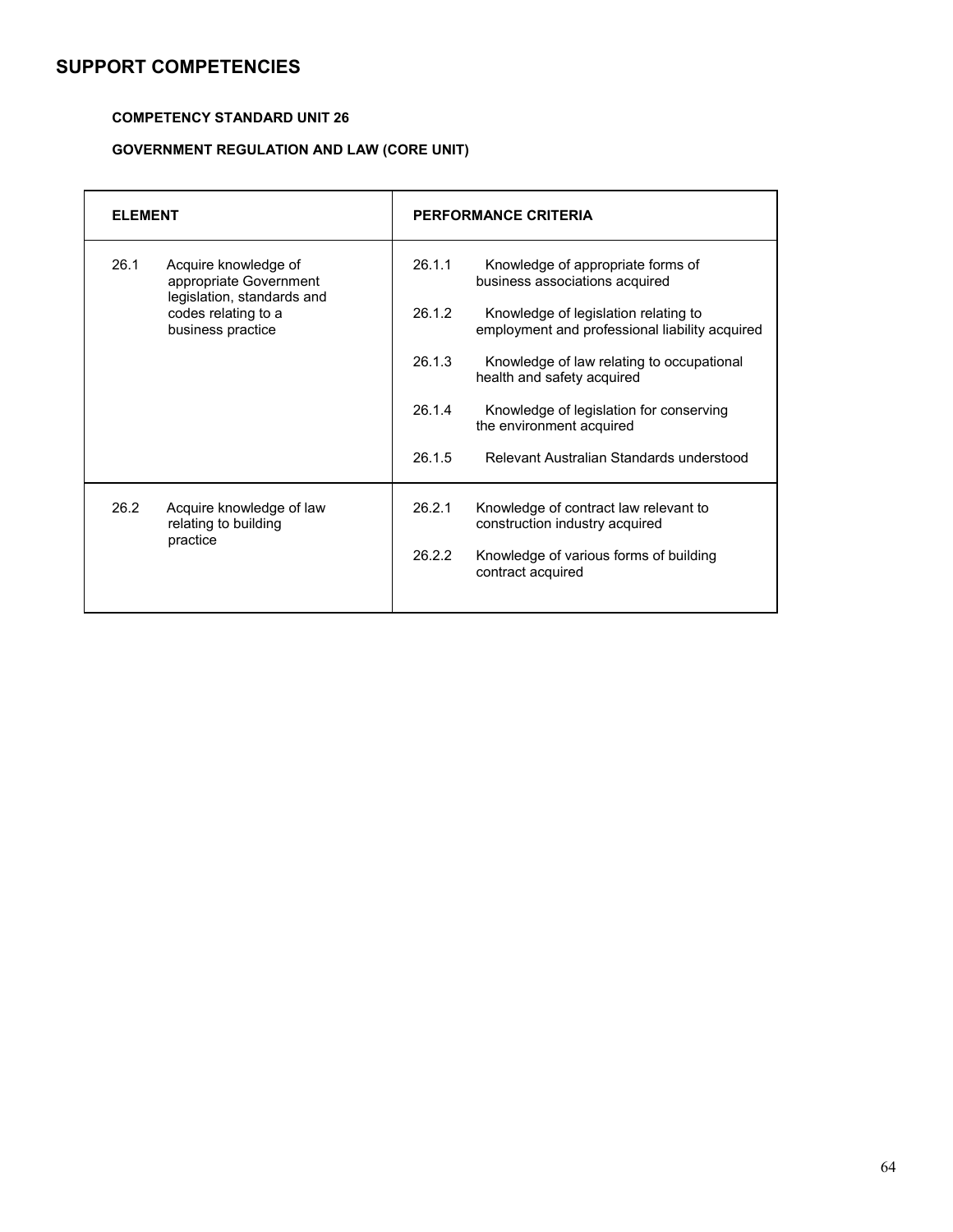### **COMPETENCY STANDARD UNIT 27**

# **ARBITRATION (SPECIALIST UNIT)**

| <b>ELEMENT</b>                                        | <b>PERFORMANCE CRITERIA</b>                                                                                                             |  |
|-------------------------------------------------------|-----------------------------------------------------------------------------------------------------------------------------------------|--|
| 27.1<br>Understand legal<br>principles involved in    | 27.1.1<br>Knowledge of previous arbitration case histories demonstrated                                                                 |  |
| arbitration proceedings                               | 27.1.2<br>Successful previous arbitration history or participation under<br>supervision in previous successful arbitration demonstrated |  |
| 27.2<br>Manage the preliminary<br>conference based on | 27.2.1<br>Agreement to refer the dispute to arbitration documented                                                                      |  |
| knowledge of arbitration<br>process and legal         | 27.2.2<br>Nature of proceedings and running costs negotiated                                                                            |  |
| principles                                            | 27.2.3<br>Legal representation of parties decided                                                                                       |  |
|                                                       | 27.2.4<br>Procedures to streamline the hearing agreed                                                                                   |  |
|                                                       | 27.2.5<br>Venue and date of the hearing determined                                                                                      |  |
| 26.3<br>Prepare material for the<br>hearing           | 27.3.1<br>Timetable for hearing of dispute prepared                                                                                     |  |
|                                                       | 27.3.2<br>Points of claim and defence listed                                                                                            |  |
|                                                       | 27.3.3<br>Details of claim and counter claim identified                                                                                 |  |
|                                                       | 27.3.4<br>Documents pertaining to the dispute discovered and inspected                                                                  |  |
| 27.4<br>Conduct the<br>hearing                        | 27.4.1<br>Proceedings of the hearing conducted in accordance with legal<br>principles and knowledge of the arbitration process          |  |
|                                                       | Arguments of both parties heard and recorded in accordance with<br>27.4.2<br>the rules of evidence                                      |  |
|                                                       | 27.4.3<br>Effective channels of communication with all parties maintained                                                               |  |
|                                                       | Technically correct and factually sound advice provided<br>27.4.4                                                                       |  |
| 27.5<br>Achieve agreement on<br>processes for viewing | Agreement of parties to inspections negotiated<br>27.5.1                                                                                |  |
|                                                       | Purpose and rules of viewing defined<br>27.5.2                                                                                          |  |
| 27.6<br>Prepare award                                 | 27.6.1<br>Award written in accordance with accepted principles based on the<br>stated case                                              |  |
|                                                       | 27.6.2<br>Comprehensive details of the argument and reasons for award<br>included                                                       |  |
|                                                       | Time-scale for the award determined<br>27.6.3                                                                                           |  |
| Determine costs<br>27.7                               | 27.7.1<br>Costs determined based on knowledge of contracting methods and<br>business finance                                            |  |
|                                                       | 27.7.2<br>Acceptance of determination of costs by all parties achieved                                                                  |  |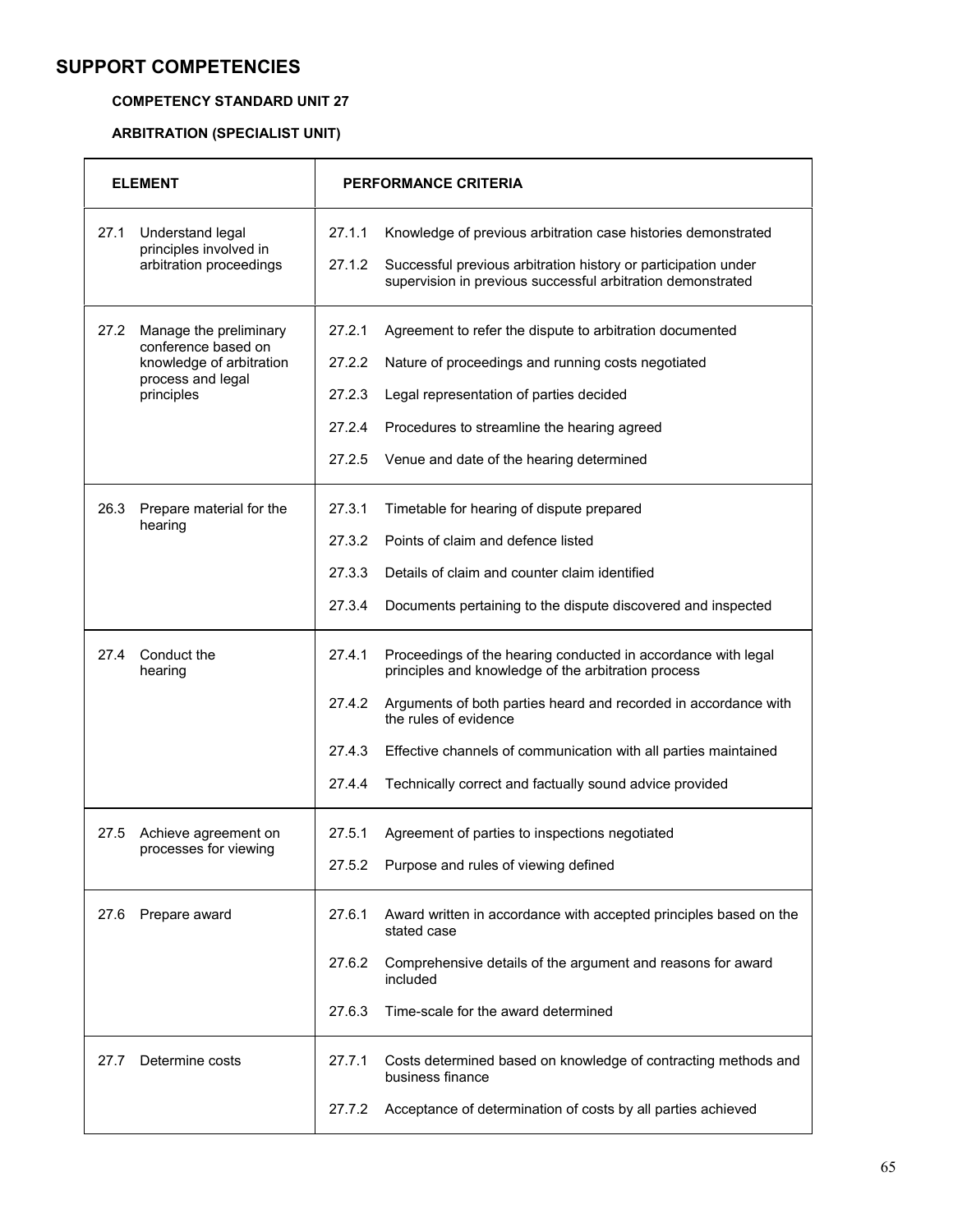### **COMPETENCY STANDARD UNIT 28**

# **EXPERT WITNESS / EVIDENCE (SPECIALIST UNIT)**

| <b>ELEMENT</b> |                                                         | PERFORMANCE CRITERIA |                                                                                                  |
|----------------|---------------------------------------------------------|----------------------|--------------------------------------------------------------------------------------------------|
| 28.1           | Demonstrate knowledge of<br>business and commercial law | 28.1.1               | Professional activities based on knowledge and<br>understanding of business and commercial law   |
| 28.2           | Prepare to give evidence                                | 28.2.1               | Basis of claim researched                                                                        |
|                |                                                         | 28.2.2               | Documentation necessary to prepare evidence identified<br>and obtained                           |
|                |                                                         | 28.2.3               | Information evaluated                                                                            |
|                |                                                         | 28.2.4               | Evidence and supporting documentation prepared                                                   |
|                |                                                         | 28.2.5               | Possible weaknesses, discrepancies, ambiguities and<br>errors identified                         |
|                |                                                         | 28.2.6               | Proof of evidence verified                                                                       |
|                |                                                         | 28.2.7               | Clients advised on strength of case                                                              |
|                |                                                         | 28.2.8               | Curriculum vitae prepared for presentation to court                                              |
| 28.3           | Brief counsel and solicitors                            | 28.3.1               | Basis of evidence and methodology explained                                                      |
|                |                                                         | 28.3.2               | Technical terms clarified                                                                        |
|                |                                                         | 28.3.3               | Full understanding of implications and technical<br>compilation of evidence verified             |
|                |                                                         | 28.3.4               | Additional documentation provided where necessary                                                |
| 28.4           | Give evidence                                           | 28.4.1               | Concise and clear presentation given, based on complete<br>and thorough knowledge of the matter  |
|                |                                                         | 28.4.2               | Time to prepare answers to questions which go beyond<br>existing evidence requested if necessary |
|                |                                                         | 28.4.3               | Information provided only within the parameters of<br>expertise                                  |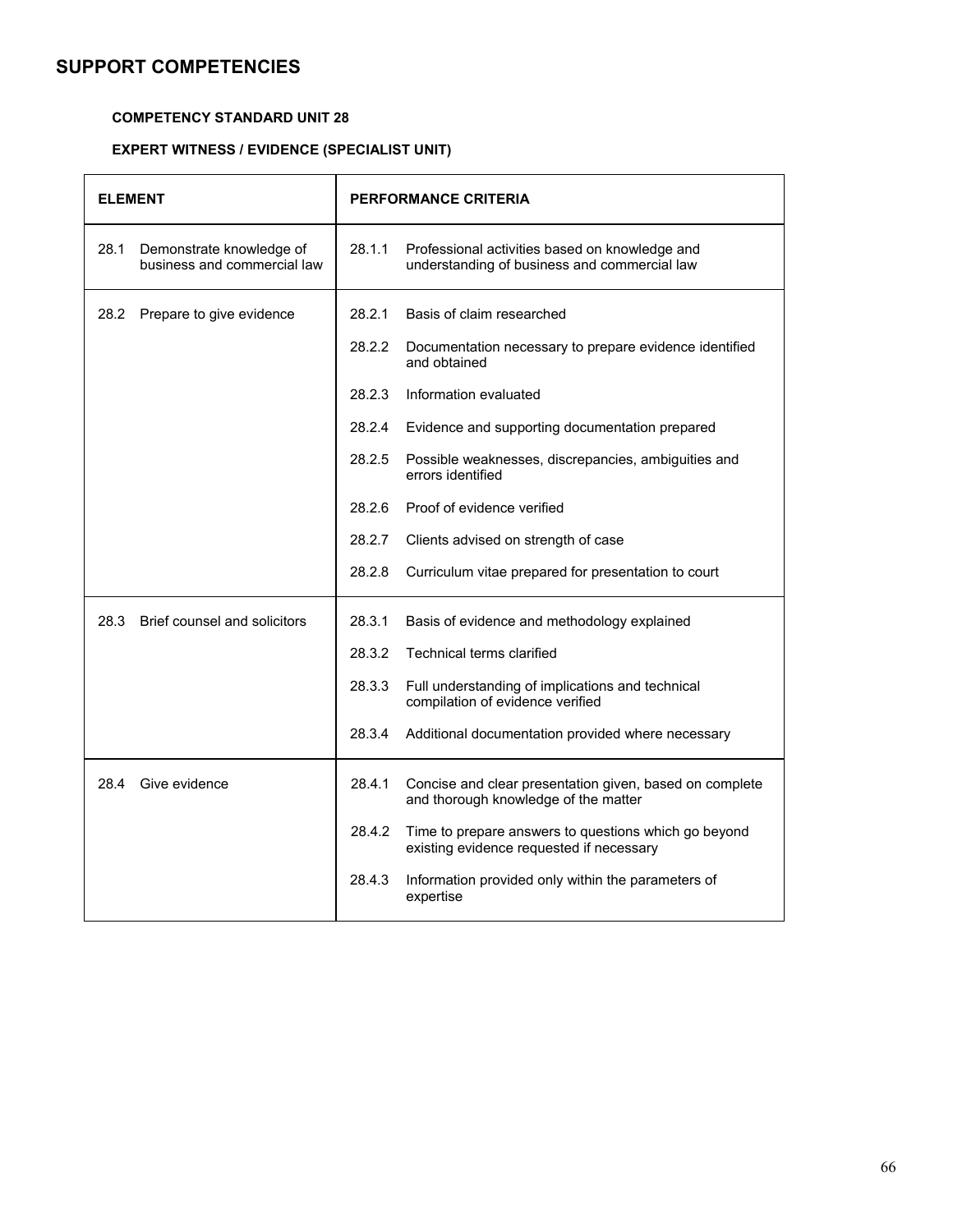### **COMPETENCY STANDARD UNIT 29**

# **BUSINESS MANAGEMENT (SPECIALIST UNIT)**

# **(a) COMMUNICATION**

| <b>ELEMENT</b> |                                                                                                                                           |                                          | <b>PERFORMANCE CRITERIA</b>                                                                                                                                                                                                                                                                      |
|----------------|-------------------------------------------------------------------------------------------------------------------------------------------|------------------------------------------|--------------------------------------------------------------------------------------------------------------------------------------------------------------------------------------------------------------------------------------------------------------------------------------------------|
| 29a.1          | Communicate effectively with<br>colleagues, Clients, suppliers<br>and contractors                                                         | 29a.1.1<br>29a.1.2                       | Technical information clearly and accurately<br>communicated<br>Appropriate means of communication selected for a<br>variety of situations, instructions given and received<br>accurately                                                                                                        |
| 29a.2          | Access, organise and analyse<br>information to provide the basis<br>for written reports and<br>presentations                              | 29a.2.1<br>29a.2.2<br>29a.2.3            | Research undertaken to access information of a technical<br>and financial nature<br>Information for reports and presentations organised in a<br>coherent and logical way for oral or written presentation<br>Information analysed for appropriateness and evaluated<br>for quality and relevance |
| 29a.3          | Give presentations to Clients,<br>arbitration hearings and in<br>litigation                                                               | 29a.3.1<br>29a.3.2<br>29a.3.3            | Professional presentations given to Clients<br>Evidence presented in a professional manner in hearings<br>and litigation<br>Technically sound and correct information presented                                                                                                                  |
| 29a.4          | Write reports                                                                                                                             | 29a.4.1<br>29a.4.2                       | Material logically organised for inclusion in a report<br>Reports written on technical material relating to the<br>profession                                                                                                                                                                    |
| 29a.5          | Take part in formal and<br>informal meetings                                                                                              | 29a.5.1<br>29a.5.2<br>29a.5.3<br>29a.5.4 | Formal meeting procedure adhered to when<br>appropriate<br>Opinions clearly and logically stated<br>Active listening undertaken to elicit others opinions<br>(Clients, suppliers, contractors, others)<br>Contribution made to effective outcomes                                                |
| 29a.6          | Negotiate with a range of<br>people (Clients, suppliers,<br>colleagues, and construction<br>and property industry<br>personnel generally) | 29a.6.1<br>29a.6.2<br>29a.6.3<br>29a.6.4 | Purpose of negotiation clarified<br>Negotiation prepared for and relevant information<br>collected<br>Active listening techniques used to clarify positions<br>Outcomes of negotiation summarised                                                                                                |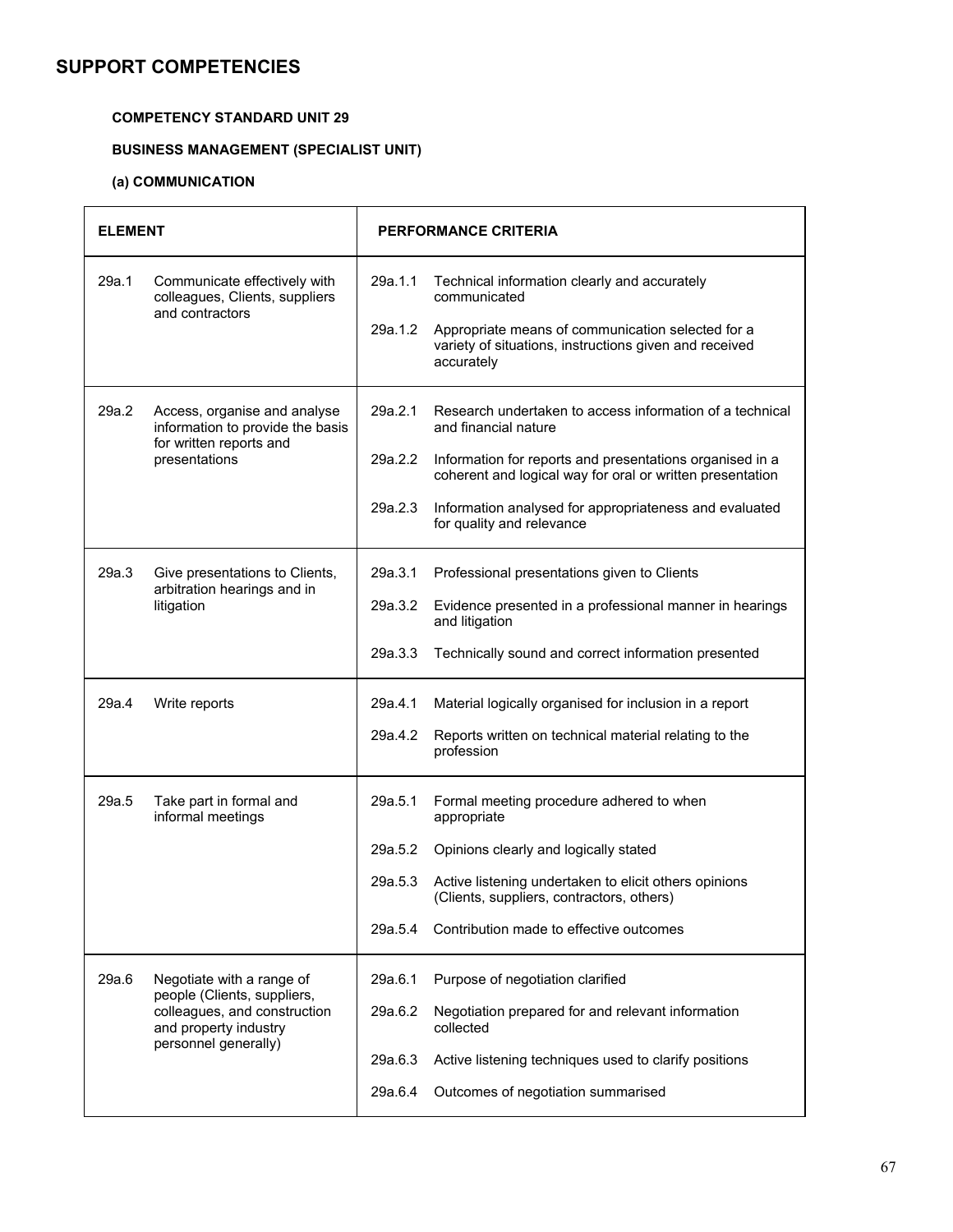### **COMPETENCY STANDARD UNIT 29**

# **BUSINESS MANAGEMENT (SPECIALIST UNIT) (Continued)**

# **(b) INFORMATION MANAGEMENT**

| <b>ELEMENT</b> |                                               | <b>PERFORMANCE CRITERIA</b> |                                                                                                                                                      |
|----------------|-----------------------------------------------|-----------------------------|------------------------------------------------------------------------------------------------------------------------------------------------------|
| 29b.1          | Establish and maintain<br>information systems | 29b.1.1                     | Data collected from empirical observations, other bodies,<br>technical and scientific literature and existing buildings for<br>storage and retrieval |
|                |                                               | 29b.1.2                     | Information used for business competitive advantage                                                                                                  |
|                |                                               | 29b.1.3                     | Future requirements determined from knowledge of<br>current and planned position                                                                     |
|                |                                               | 29b.1.4                     | Software systems continually evaluated                                                                                                               |

### **(c) ETHICS AND STANDARDS**

| <b>ELEMENT</b> |                                                             | <b>PERFORMANCE CRITERIA</b> |                                                                                                                           |  |  |
|----------------|-------------------------------------------------------------|-----------------------------|---------------------------------------------------------------------------------------------------------------------------|--|--|
| 29c.1          | Implement accepted<br>professional ethics and<br>principles | 29c.1.1<br>29c.1.2          | Institute's Code of Ethics applied<br>Duties not performed outside or beyond the scope of<br>qualifications or experience |  |  |
| 29c.2          | Recognise trade practice<br>issues                          | 29c.2.1<br>29c.2.2          | Government policy requirements identified<br>Professional construction and property industry issues<br>identified         |  |  |
| 29c.3          | Assume professional<br>responsibility for own<br>actions    | 29c.3.1                     | Potential professional risks and liabilities recognised                                                                   |  |  |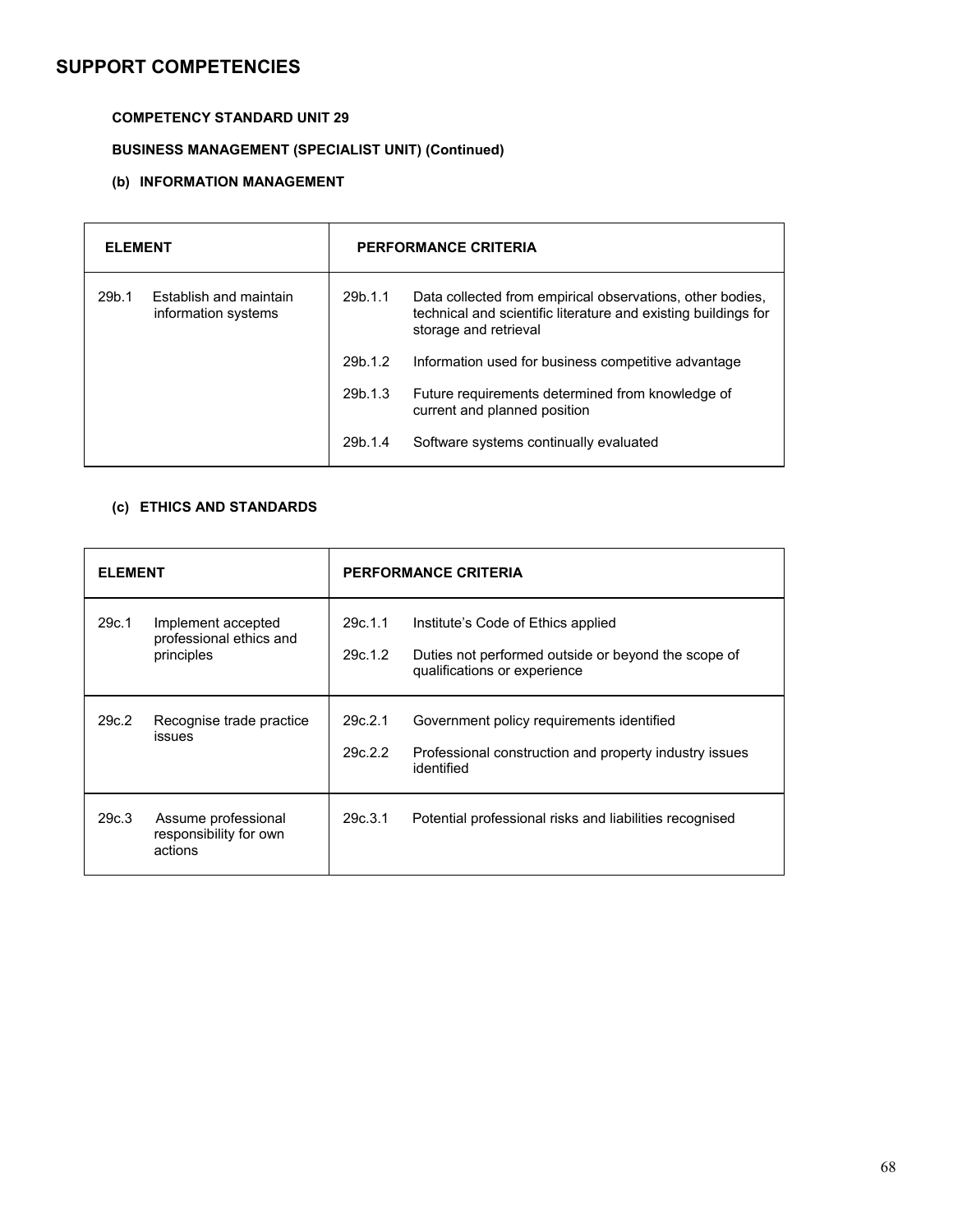### **COMPETENCY STANDARD UNIT 29**

# **BUSINESS MANAGEMENT (SPECIALIST UNIT) (Continued)**

## **(d) HUMAN RESOURCES**

| <b>FI FMFNT</b> |                                                                                 | PERFORMANCE CRITERIA          |                                                                                                                                                           |  |
|-----------------|---------------------------------------------------------------------------------|-------------------------------|-----------------------------------------------------------------------------------------------------------------------------------------------------------|--|
| 29d.1           | Manage human resources<br>effectively                                           | 29d.1.1<br>29d.1.2<br>29d.1.3 | Performance appraisal systems implemented<br>Principal of equal opportunity applied<br>Occupational health and safety standards recognised<br>and applied |  |
| 29d.2           | Plan and implement training<br>programs                                         | 29d.2.1<br>29d.2.2            | Training needs of staff determined<br>Training manual produced and regularly updated                                                                      |  |
| 29d.3           | Understand and apply<br>principle of industrial law<br>and industrial relations | 29d.3.1                       | Principle of law of employee / employer relationship<br>understood and applied<br>29d.3.2 Effective resolution of staff disputes carried out              |  |

### **(e) MARKETING**

| <b>ELEMENT</b> |                                                  | <b>PERFORMANCE CRITERIA</b> |                                                                                |  |
|----------------|--------------------------------------------------|-----------------------------|--------------------------------------------------------------------------------|--|
| 29e.1          | Prepare market plan and<br>implement effectively | 29e.1.1                     | Marketing needs assessed and marketing strategy<br>reviewed                    |  |
|                |                                                  | 29e.1.2                     | Marketing plan prepared in association with business<br>plan                   |  |
|                |                                                  |                             | 29e.1.3 Future earning capacity established and cash flow<br>budget determined |  |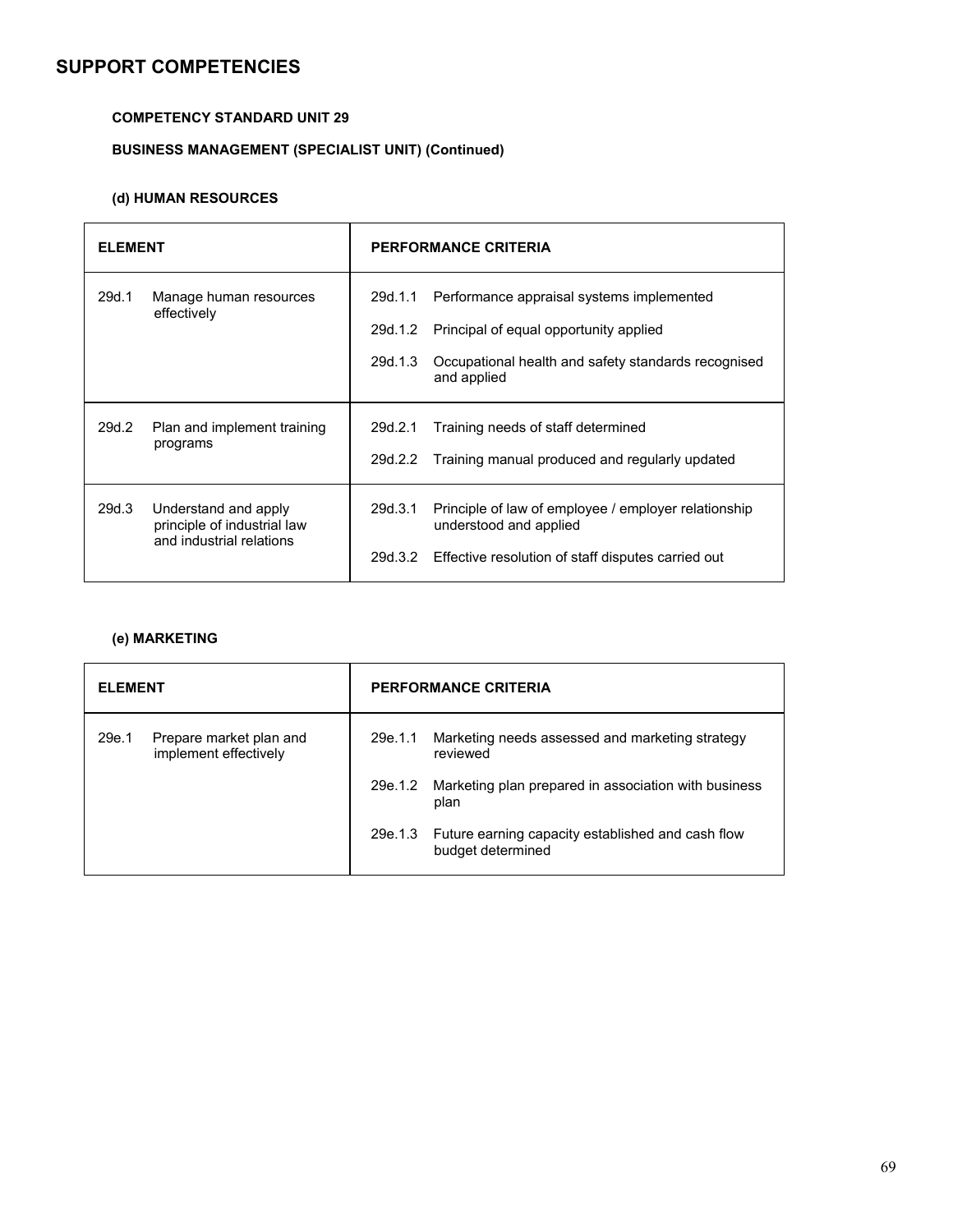#### **COMPETENCY STANDARD UNIT 29**

### **BUSINESS MANAGEMENT (SPECIALIST UNIT) (Continued)**

#### **(f) ACCOUNTING**

| <b>FI FMFNT</b> |                                                                 | <b>PERFORMANCE CRITERIA</b>                                                                                                                                                                                                                                                                                                                                                                                                              |  |  |  |
|-----------------|-----------------------------------------------------------------|------------------------------------------------------------------------------------------------------------------------------------------------------------------------------------------------------------------------------------------------------------------------------------------------------------------------------------------------------------------------------------------------------------------------------------------|--|--|--|
| 29f.1           | Understand<br>principles of<br>accounting<br>including taxation | 29f.1.1 Terminology used in accounting understood<br>29f.1.2 Procedures used to classify and process accounting transactions<br>understood<br>29f.1.3 Accounting publications and reports assessed and absorbed<br>29f.1.4 Principles of job costing understood<br>29f.1.5 Accounting techniques understood sufficient to make both long and<br>short term business decisions<br>29f.1.6 Taxation implications identified and understood |  |  |  |
| 29f.2           | Understand<br>sources of finance                                | 29f.2.1 Source of finance identified and understood                                                                                                                                                                                                                                                                                                                                                                                      |  |  |  |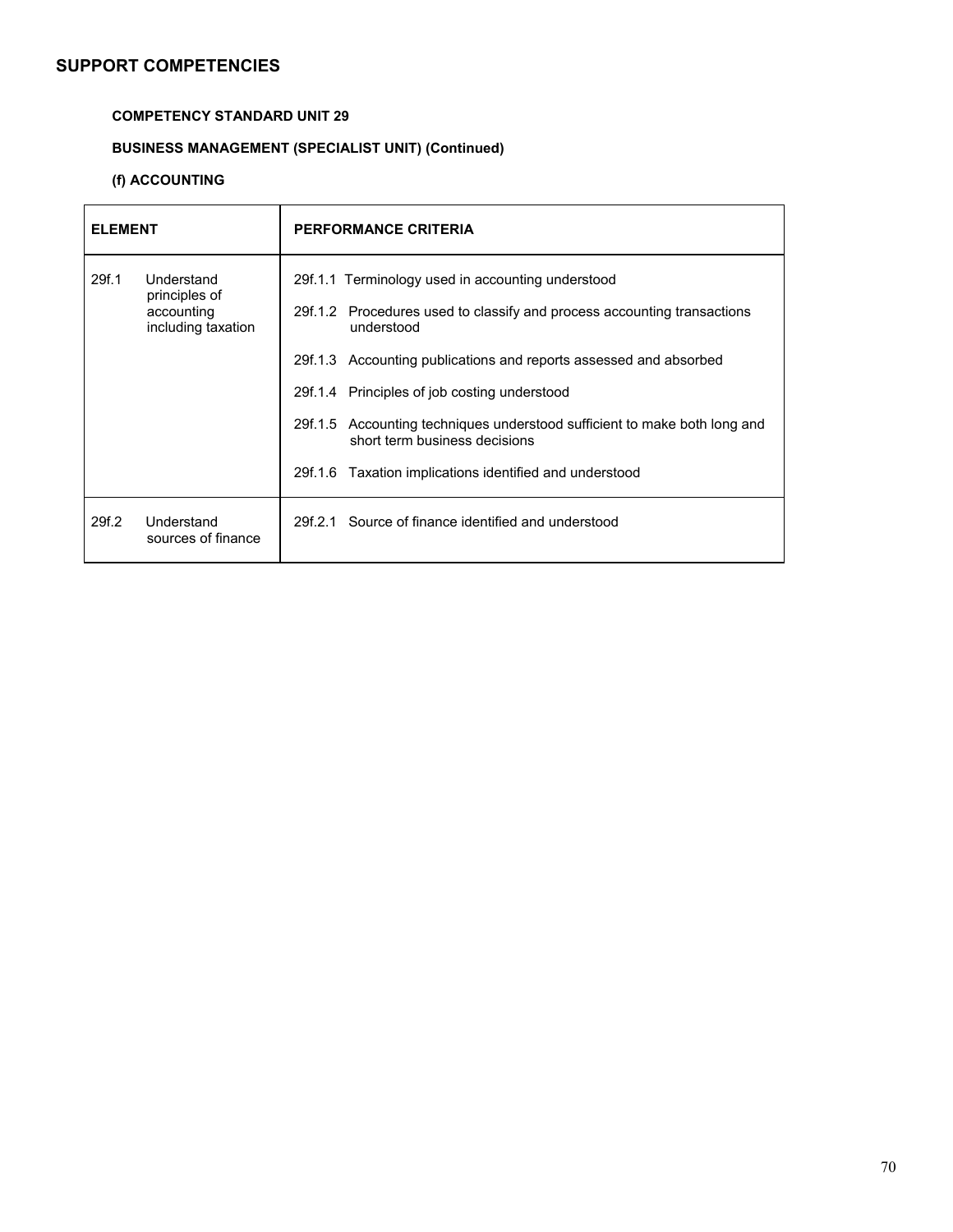#### **COMPETENCY STANDARD UNIT 29**

### **BUSINESS MANAGEMENT (SPECIALIST UNIT) (Continued)**

### **(g) OFFICE MANAGEMENT**

| <b>ELEMENT</b>       |                                                | <b>PERFORMANCE CRITERIA</b> |                                                                                                                                              |  |  |
|----------------------|------------------------------------------------|-----------------------------|----------------------------------------------------------------------------------------------------------------------------------------------|--|--|
| 29g.1<br>Manage self |                                                | 29g.1.1                     | Stable performance maintained under pressure                                                                                                 |  |  |
|                      |                                                | 29g.1.2                     | Difficult situations concluded positively                                                                                                    |  |  |
|                      |                                                | 29g.1.3                     | Effectiveness maintained in varying environments                                                                                             |  |  |
|                      |                                                | 29g.1.4                     | Mental and physical fitness sustained at a level which enable work<br>performance requirements to be met                                     |  |  |
| 29g.2                | Negotiate, plan and<br>organise personal       | 29g.2.1                     | Competing demands assessed and organised to achieve individual<br>team and organisation priorities                                           |  |  |
|                      | work priorities                                | 29g.2.2                     | Events managed to accomplish individual, team and organisation's<br>goals and objectives and project requirements                            |  |  |
|                      |                                                | 29g.2.3                     | Technology used to improve efficiency and effectiveness in<br>managing work priorities and commitments                                       |  |  |
| 29g.3                | Develop and<br>maintain personal<br>competence | 29g.3.1                     | Personal strengths and weaknesses assessed to determine<br>personal development priorities                                                   |  |  |
|                      |                                                | 29g.3.2                     | Feedback on performance used to identify and develop ways to<br>improve knowledge and skills                                                 |  |  |
|                      |                                                | 29g.3.3                     | Professional competence assessed against performance plans, job<br>responsibilities and career options                                       |  |  |
|                      |                                                | 29g.3.4                     | Continuing professional development undertaken                                                                                               |  |  |
| 29g.4                | Access and share<br>relevant<br>information    | 29g.4.1                     | Sources of data identified and accessed to ensure that relevant<br>information is available to work groups                                   |  |  |
|                      |                                                | 29g.4.2                     | Legislation, codes of practice and organisational policies and<br>practices assessed to identify the provisions relevant to the<br>workplace |  |  |
|                      |                                                | 29g.4.3                     | Consultative processes used to upgrade and re-evaluate the work<br>environment                                                               |  |  |
|                      |                                                | 29g.4.4                     | Implications of an unsafe and unfair work environment understood                                                                             |  |  |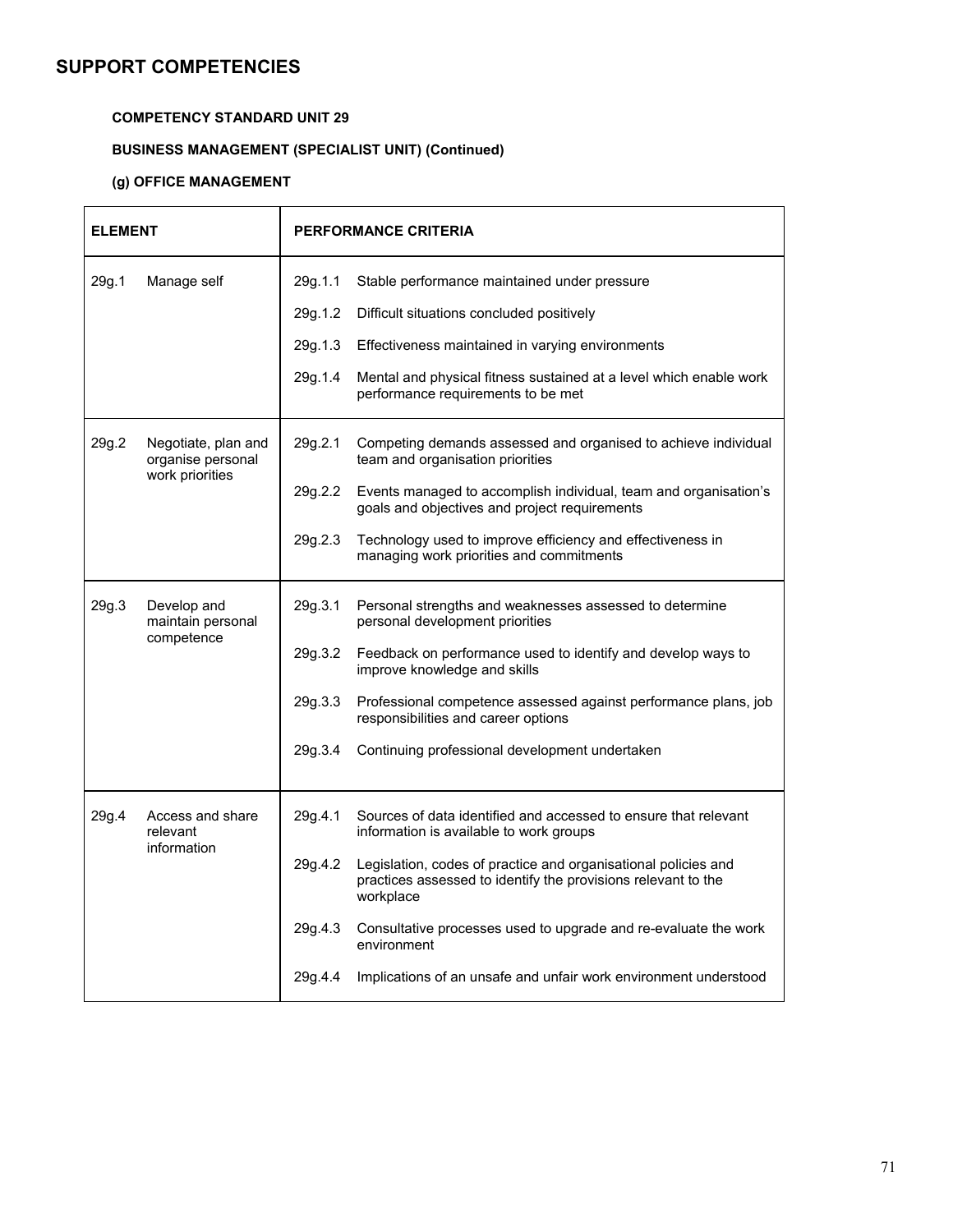ŕ

#### **COMPETENCY STANDARD UNIT 29**

#### **BUSINESS MANAGEMENT (SPECIALIST UNIT) (Continued)**

#### **(g) OFFICE MANAGEMENT (Continued)**

| 29g.5 | Plan and introduce<br>processes to<br>implement workplace          | 29g.5.1 | Requirements and guidelines discussed with colleagues to<br>establish procedures appropriate to the work group                                    |
|-------|--------------------------------------------------------------------|---------|---------------------------------------------------------------------------------------------------------------------------------------------------|
|       | requirement                                                        |         | Responsibilities of individuals and work groups in developing a<br>safe and fair workplace agreed and understood                                  |
|       |                                                                    | 29g.5.3 | Support provided to colleagues to ensure that they understand<br>and implement their rights and responsibilities                                  |
|       |                                                                    | 29g.5.4 | Rehabilitation options identified assessed and used to assist<br>employees                                                                        |
| 29g.6 | Understand<br>employment law and<br>statutory industrial<br>issues | 29g.6.1 | Legislation, codes of practice and organisational policies and<br>practices assessed to identify the provisions relevant to the<br>workplace      |
| 29g.7 | Promote continuous<br>improvement                                  | 29g.7.1 | Responsibilities of individuals and work groups in developing a<br>safe and fair workplace understood                                             |
| 29g.8 | Monitor and adjust<br>performance                                  | 29g.8.1 | Work performed in a safe and fair environment                                                                                                     |
|       |                                                                    | 29g.8.2 | Potential and actual problems identified and rectified promptly<br>and decisively                                                                 |
|       |                                                                    | 29g.8.3 | Hazards managed so that their presence is minimised                                                                                               |
|       |                                                                    | 29g.8.4 | Recommendations to achieve compliance with and improve<br>standard procedures and practices submitted to designated<br>persons /groups            |
|       |                                                                    | 29g.8.5 | Systems, records and reporting procedures maintained as<br>required by legislation and by the organisation                                        |
| 29g.9 | Investigate non<br>conformance                                     | 29g.9.1 | Accidents and incidents investigated and dealt with according<br>to agreed procedures and processes                                               |
|       |                                                                    | 29g.9.2 | Coaching and mentoring support provided to ensure that<br>colleagues develop competencies to prevent the recurrence<br>of accidents and incidents |
|       |                                                                    | 29g.9.3 | Procedures and practices reviewed to assess whether they<br>need to be up-dated to ensure conformance to workplace<br>requirements                |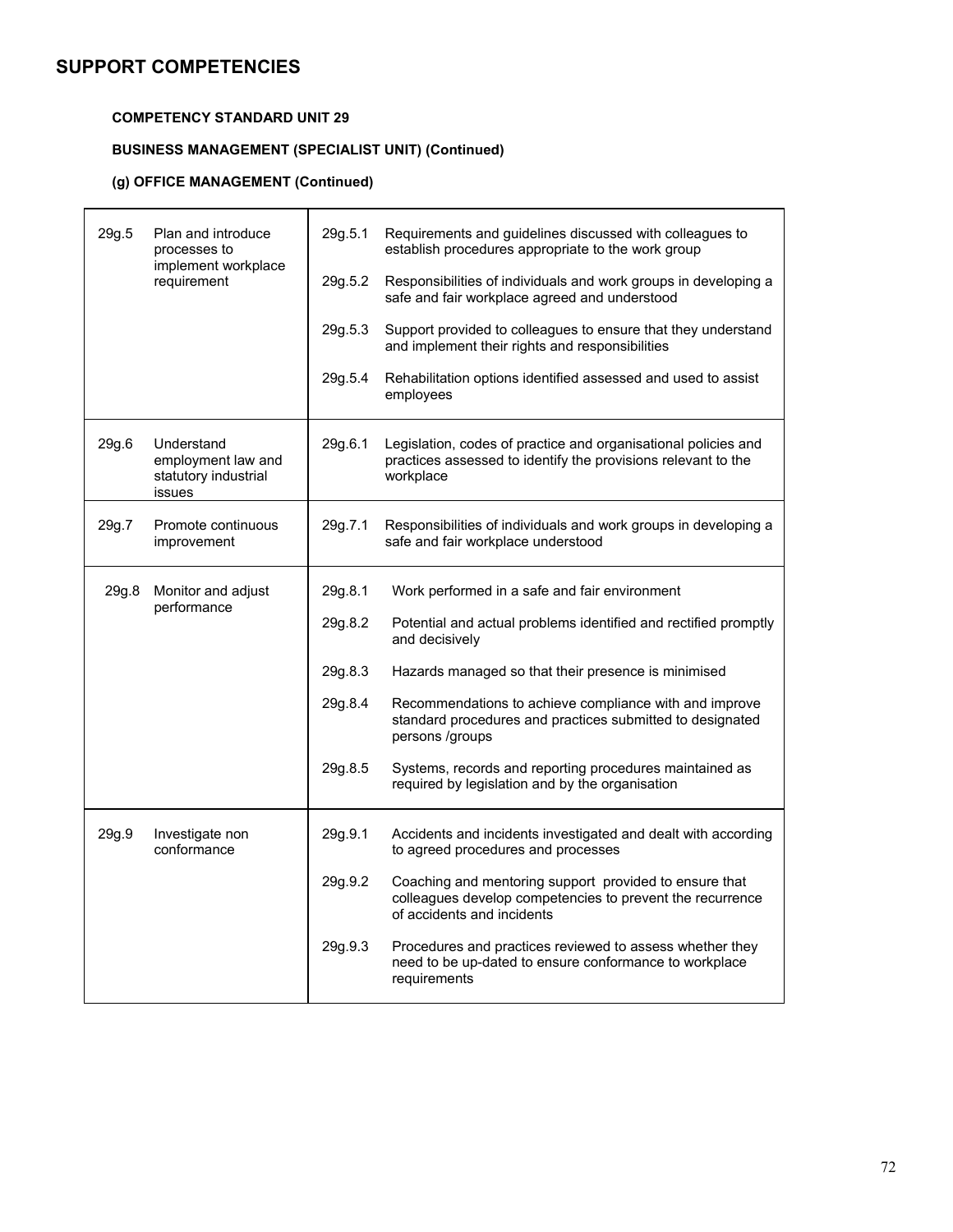#### **COMPETENCY STANDARD UNIT 29**

### **BUSINESS MANAGEMENT (SPECIALIST UNIT) (Continued)**

### **(h) PUBLIC RELATIONS**

| <b>ELEMENT</b>                                                     | <b>PERFORMANCE CRITERIA</b> |                                                                                                                                                                           |  |  |
|--------------------------------------------------------------------|-----------------------------|---------------------------------------------------------------------------------------------------------------------------------------------------------------------------|--|--|
| 29h.1<br>Convey and receive<br>information and ideas               | 29h.1.1                     | Ideas presented and expressed in individual and group<br>situations, using appropriate communication techniques                                                           |  |  |
|                                                                    | 29h.1.2                     | Communication demonstrated knowledge of, and sensitivity<br>to, social and cultural diversity                                                                             |  |  |
|                                                                    | 29h.1.3                     | Client requirements identified and negotiated to achieve<br>agreed outcomes /outputs                                                                                      |  |  |
|                                                                    | 29h.1.4                     | Input sought and valued in developing and refining proposals<br>and approaches                                                                                            |  |  |
| 29h.2<br>Develop trust and<br>confidence                           | 29h.2.1                     | People treated with integrity, respect and empathy                                                                                                                        |  |  |
|                                                                    | 29h.2.2                     | High personal, ethical and organisational standards<br>demonstrated and promoted                                                                                          |  |  |
|                                                                    | 29h.2.3                     | Dealings with others conducted with integrity                                                                                                                             |  |  |
|                                                                    | 29h.2.4                     | Trust and confidence of Clients gained and maintained<br>through competent performance                                                                                    |  |  |
| 29h.3<br>Project a professional<br>image                           | 29h.3.1                     | High personal, ethical and organisational standards<br>demonstrated and promoted                                                                                          |  |  |
| 29h.4<br>Build and maintain<br>networks and                        | 29h.4.1                     | Networking used in internal and external environments to<br>identify and build relationships                                                                              |  |  |
| relationships                                                      | 29h.4.2                     | Networking and other work relationships maintained and<br>used to provide identifiable benefits for the team,<br>organisation and Client                                  |  |  |
| 29h.5<br>Negotiate positive<br>outcomes to rectify<br>difficulties | 29h.5.1                     | Problems identified and analysed, and action taken to rectify<br>the situation with minimal disruption to performance                                                     |  |  |
|                                                                    | 29h.5.2                     | Industrial relations issues handled within the organisations<br>processes and procedures                                                                                  |  |  |
|                                                                    | 29h.5.3                     | Conflict addressed and resolved constructively                                                                                                                            |  |  |
|                                                                    | 29h.5.4                     | Difficult situations negotiated with integrity to achieve results<br>which are acceptable to the participants and which meet<br>organisation and legislative requirements |  |  |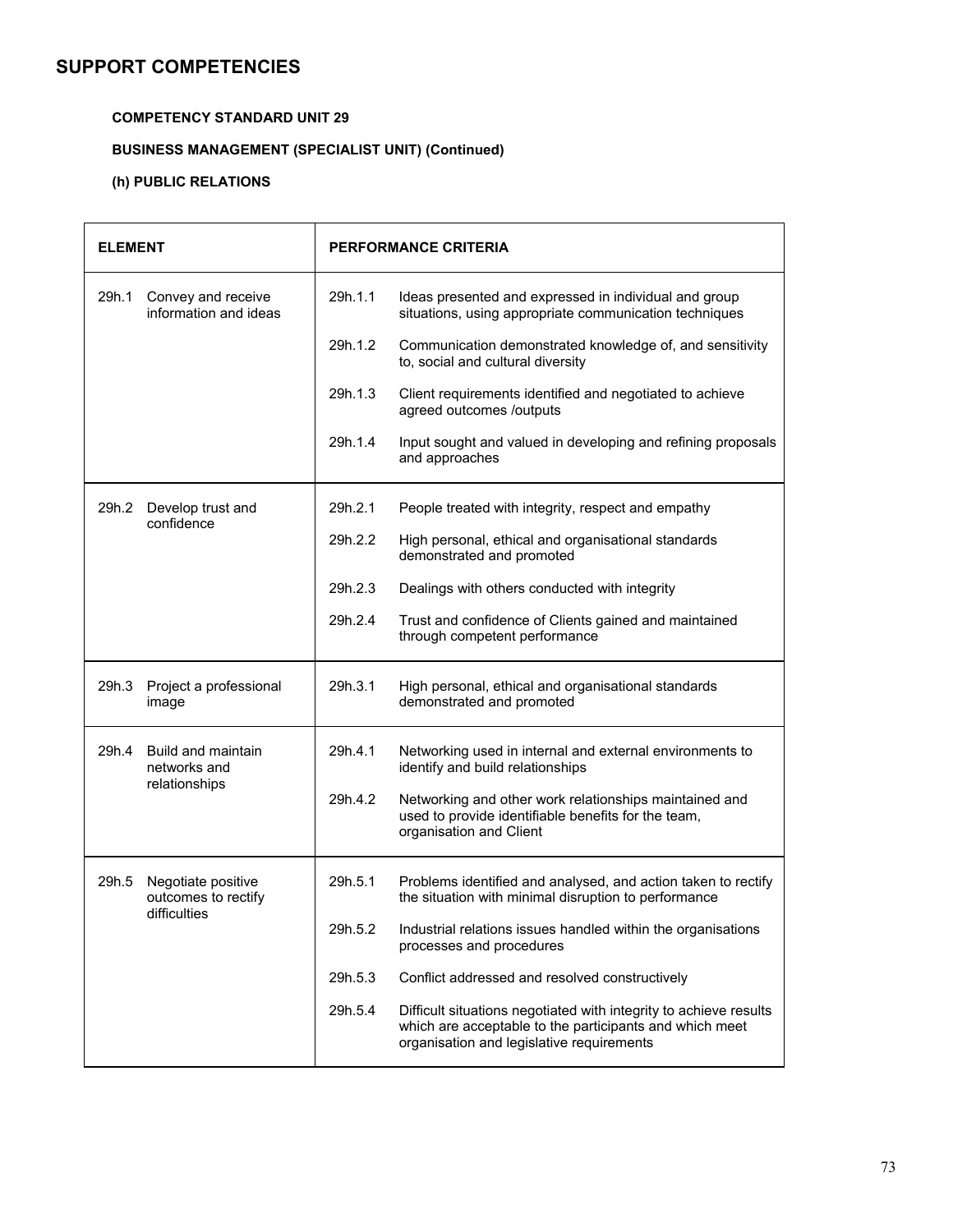#### **COMPETENCY STANDARD UNIT 29**

### **BUSINESS MANAGEMENT (SPECIALIST UNIT) (Continued)**

#### **(i) EDUCATION AND TRAINING**

| <b>FI FMFNT</b> |                                                                       | <b>PERFORMANCE CRITERIA</b>   |                                                                                                                                                                                                                                                                                                                             |  |
|-----------------|-----------------------------------------------------------------------|-------------------------------|-----------------------------------------------------------------------------------------------------------------------------------------------------------------------------------------------------------------------------------------------------------------------------------------------------------------------------|--|
| 29i.1           | Assist in development of<br>education and training<br>programs        | 29i.1.1<br>29i.1.2<br>29i.1.3 | Education and training needs determined<br>Support and assistance given to the<br>development of curriculum and support<br>material for education programs<br>Study, research, practice or other activities<br>made to the development of education and<br>training programs in specific areas of<br>construction economics |  |
| 29i.2           | Participate in the development<br>of practical experience<br>programs | 29i.2.1<br>29i.2.2<br>29i.2.3 | Practical experience programs planned<br>Assistance given in the organising of practical<br>experience activities<br>Practical experience programs evaluated                                                                                                                                                                |  |

#### **COMPETENCY STANDARD UNIT 30**

#### **RESEARCH AND DEVELOPMENT (SPECIALIST UNIT)**

| <b>ELEMENT</b>                          | PERFORMANCE CRITERIA |                                                                                       |  |
|-----------------------------------------|----------------------|---------------------------------------------------------------------------------------|--|
| 30.1<br>Participate in research         | 30.1.1               | Requirements for research and development<br>identified                               |  |
|                                         | 30.1.2               | Fundamental and applied research activities<br>supported and facilitated              |  |
|                                         | 30.1.3               | Application of innovative techniques and<br>strategies supported and facilitated      |  |
| 30.2<br>Formulate concepts for          | 30.2.1               | Promising concepts examined and evaluated                                             |  |
| development                             | 30.2.2               | Requirements for development identified                                               |  |
|                                         | 30.2.3               | Funds for development sought by a variety of<br>methods and from a variety of sources |  |
| 30.3<br>Commercialise research outcomes | 30.3.1               | Economic evaluation of outcomes of research<br>undertaken                             |  |
|                                         | 30.3.2               | Mechanisms for marketing of services<br>developed                                     |  |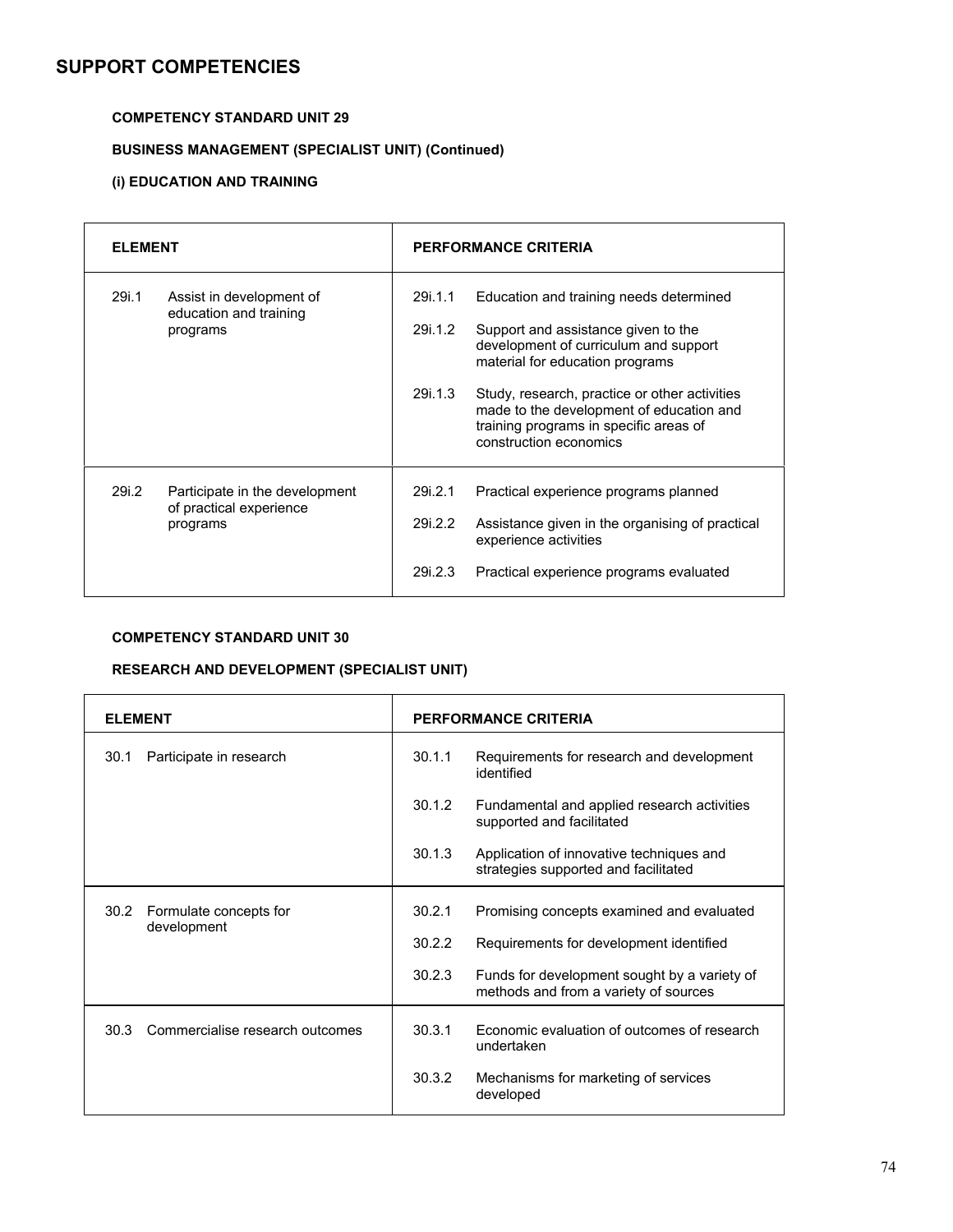#### **COMPETENCY STANDARD UNIT 31**

#### **COST INFORMATION DATABASE (SPECIALIST UNIT)**

| <b>ELEMENT</b>                      | <b>PERFORMANCE CRITERIA</b>                                                               |  |  |
|-------------------------------------|-------------------------------------------------------------------------------------------|--|--|
| 31.1 Clarify requirements of a      | 31.1.1<br>Relevant experts and literature consulted                                       |  |  |
| cost information data base          | 31.1.2<br>Scope of information to be included in database specified<br>and validated      |  |  |
|                                     | 31.1.3<br>Existing database technologies and methodologies<br>evaluated                   |  |  |
|                                     | 31.1.4<br>Strategy for information input and retrieval established                        |  |  |
| 31.2 Access relevant<br>information | Sources of relevant information identified<br>31.2.1                                      |  |  |
|                                     | 31.2.2<br>Information accessed and evaluated                                              |  |  |
| 31.3 Set up database                | 31.3.1<br>Database selected to satisfy cost information requirements                      |  |  |
|                                     | 31.3.2<br>Database customised to satisfy cost information<br>requirements, where relevant |  |  |
|                                     | Information formatted and entered into database<br>31.3.3                                 |  |  |
| 31.4 Maintain database              | 31.4.1<br>Currency of database monitored                                                  |  |  |
|                                     | 31.4.2<br>Information up-dated as required                                                |  |  |
|                                     | Policy for database maintenance developed and<br>31.4.3<br>implemented                    |  |  |